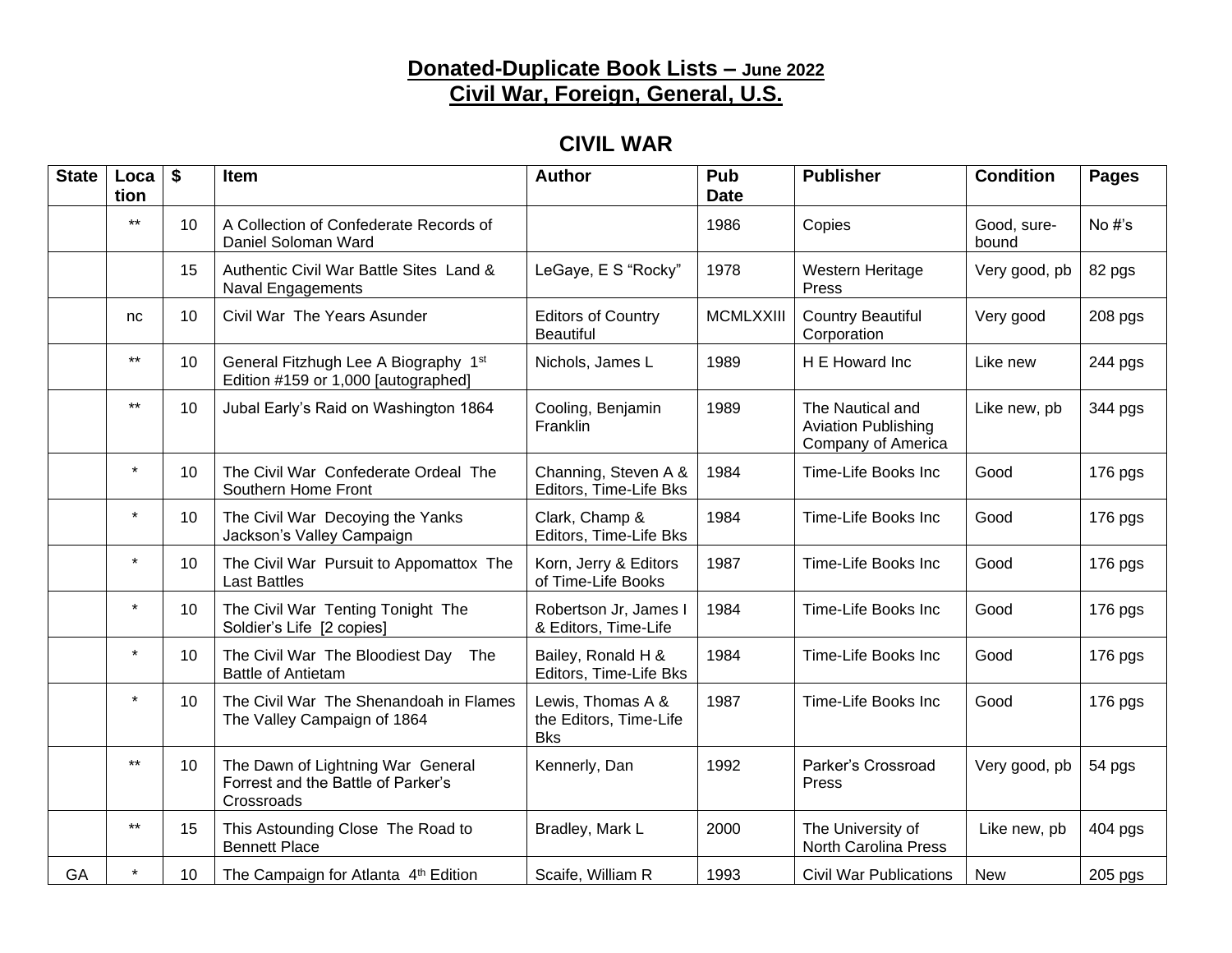| <b>NC</b> | $\star$ | 10 | Confederate Guns Were Stacked<br>Greensboro, North Carolina                                                     | Arnett, Ethel<br><b>Stephens</b>                              | 1965 | <b>Piedmont Press</b>                                 | Good                                | 173 pgs   |
|-----------|---------|----|-----------------------------------------------------------------------------------------------------------------|---------------------------------------------------------------|------|-------------------------------------------------------|-------------------------------------|-----------|
| <b>NC</b> | $***$   | 15 | Phantom Pain North Carolina's Artificial-<br>Limbs Program for Confederate Veterans                             | Wegner, Ansley<br>Herring                                     | 2004 | N C Department of<br><b>Cultural Resources</b>        | Very good, pb                       | 261 pgs   |
| NC        |         | 10 | The Civil War Ends Greensboro, April<br>1865 A Historical Study of the Civil War in<br><b>Guilford County</b>   | Foley, Bradley R &<br>Adrian L Whicker                        | 2008 | <b>Guilford County</b><br><b>Genealogical Society</b> | Like new, pb                        | 142 pgs   |
| <b>NC</b> | $***$   | 10 | The Civil War Ends: Greensboro, April<br>1865 A Historical Study of the Civil War in<br><b>Guilford County</b>  | Foley, Bradley R                                              | 2008 | <b>Guilford County</b><br><b>Genealogical Society</b> | Very good, pb                       | 142 pgs   |
| <b>SC</b> | nc      | 15 | Confederate Charleston An Illustrated<br>History of the City and the People During<br>the Civil War             | Rosen, Robert N                                               | 1994 | University of South<br>Carolina Press                 | Like new, w/<br>dust cover          | 181 pgs   |
| <b>SC</b> | $***$   | 10 | Hilton Head Island in the Civil War<br>Department of the South                                                  | Carse, Robert                                                 | 2012 | Heritage Library<br>Foundation                        | Like new, pb                        | 156 pgs   |
| US        | $***$   | 15 | Borderland Rebellion A History of the Civil<br>War on the Missouri-Arkansas Border                              | Ingenthron, Elmo                                              |      | The Ozarks<br>Mountaineer                             | Fair, lots of<br>underlining        | 373 pgs   |
| <b>VA</b> | ÷       | 10 | The Civil War Forward to Richmond<br>McClellan's Peninsular Campaign [2<br>copies]                              | Bailey, Ronald H &<br>Editors, Time-Life Bks                  | 1983 | Time-Life Books Inc                                   | Good                                | 176 pgs   |
| VA        | *       | 10 | The Civil War Death in the Trenches<br>Grant at Petersburg                                                      | Davis, William C &<br>Editors, Time-Life Bks                  | 1986 | Time-Life Books Inc                                   | Good                                | $176$ pgs |
| VA        | nc      | 15 | Antebellum Orange The Pre-Civil War<br>Homes, Public Buildings and Historic Sites<br>of Orange County, Virginia | Miller, Ann L [Orange<br><b>County Historical</b><br>Society] | 1988 | <b>Moss Publications</b>                              | Very good,<br>foxing on pg<br>edges | 197 pgs   |

## **FOREIGN**

| D  | <b>Item</b>                                                                             | <b>Author</b>                   | Pub<br><b>Date</b> | <b>Publisher</b>                          | <b>Condition</b> | <b>Pages</b> |
|----|-----------------------------------------------------------------------------------------|---------------------------------|--------------------|-------------------------------------------|------------------|--------------|
| 10 | 50 Years of the Ulster historical<br>Foundation 1856-2006                               | Ulster Historical<br>Foundation | 2007               | ColourBooks Ltd                           | Like new, pb     | 64 pgs       |
| 10 | A Concise history of England from<br>Stonehenge to the Microchip                        | F E Halliday                    | 1989/1991          | Thames and Hudson                         | Pb, like new     | $240$ pgs    |
| 15 | A Dictionary of English and Welsh<br>Surnames with Special American<br><b>Instances</b> | Bardsley, Charles<br>Wareing    | 1967               | <b>Genealogical Publishing</b><br>Company | Very good        | 837          |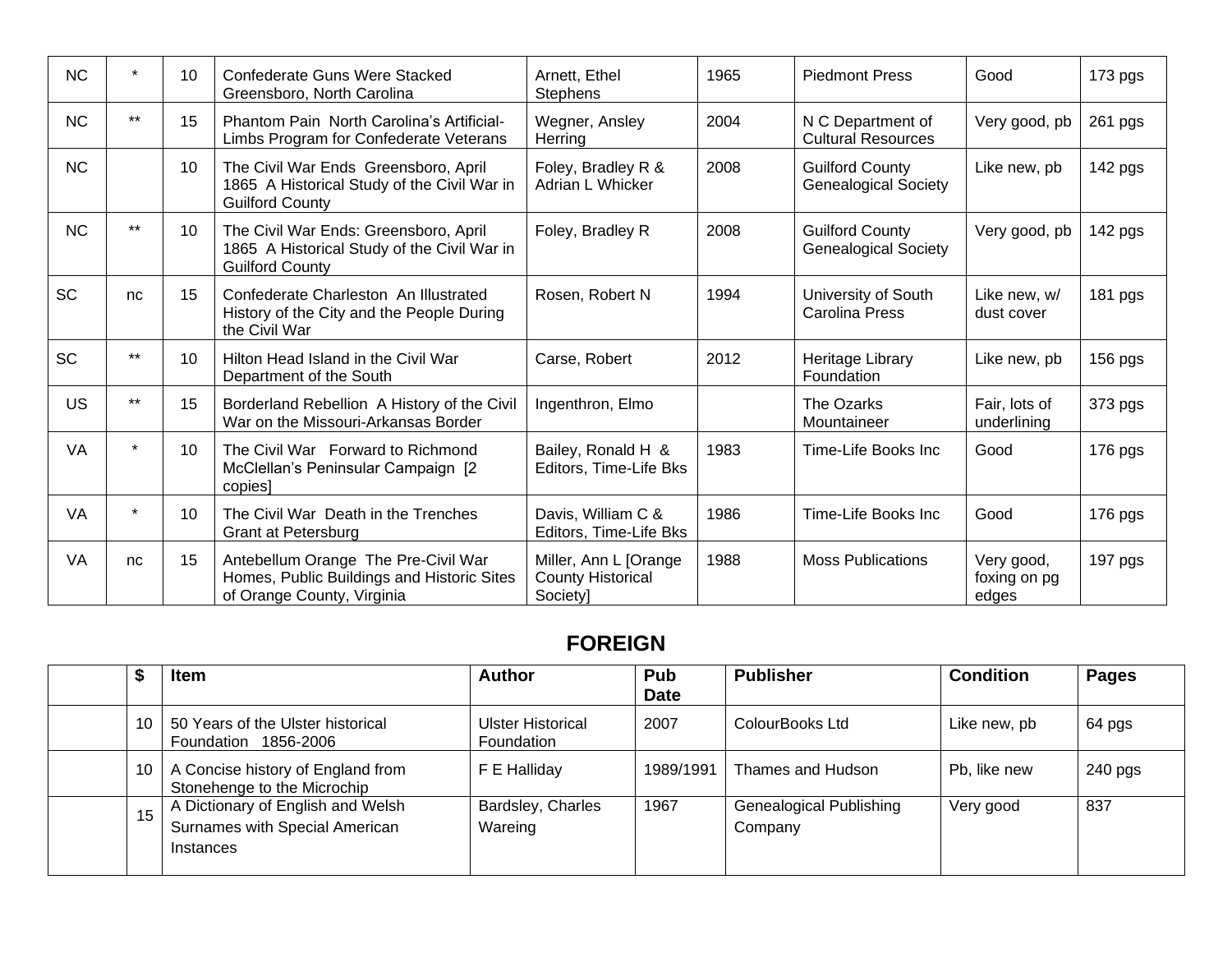|         | 15 | A Directory of British Peerages: From the<br>Earliest Times to the Present Day                                                                                                                                                               | Leeson, Francis L                                      | 1986          | Genealogical Publishing Co.                 | Very good, pb                                     | 174       |
|---------|----|----------------------------------------------------------------------------------------------------------------------------------------------------------------------------------------------------------------------------------------------|--------------------------------------------------------|---------------|---------------------------------------------|---------------------------------------------------|-----------|
|         | 10 | A Genealogical Atlas of England and<br>Wales                                                                                                                                                                                                 | Gardner, David E.,<br>Harland, Derek &<br>Smith, Frank | 1968          | Deseret Book Company                        | Good                                              | 88 pgs    |
| $\star$ | 15 | A Genealogical Gazetteer of England An<br>Alphabetical Dictionary of Places With<br>Their Location, Ecclesiastical Jurisdiction,<br>Population, and the Date of the Earliest<br>Entry In the registers of Every Ancient<br>Parish in England | <b>Frank Smith</b>                                     | 1968/1995     | Genealogical Publishing Co<br><b>Inc</b>    | Like new                                          | 599 pgs   |
|         | 25 | A General Introduction to Domesday<br>Book, 2 vols. [complete set]                                                                                                                                                                           | Ellis, Sir Henry                                       | 1833/<br>1971 | <b>Genealogical Publishing</b><br>Co., Inc. | Good                                              | 1058 pgs  |
|         | 5  | A Guide to Genealogical Sources in the<br>Borthwick Institute of Historical Research                                                                                                                                                         | Webb, CC                                               | 1981/1991     | University of York                          | Good, pb                                          | 70 pgs    |
|         | 15 | A Guide to Irish Parish Registers                                                                                                                                                                                                            | <b>Brian Mitchell</b>                                  | 1988          | Genealogical Publishing Co                  | Like new                                          | 134 pgs   |
|         | 5  | A History of Medieval Europe: From<br>Constantine to Saint Louis, 2 <sup>nd</sup> Edition                                                                                                                                                    | Davis, R. H. C.                                        | 1970/<br>1988 | Longman                                     | Good, pb                                          | 408 pgs   |
|         | 15 | A History of Oxfordshire                                                                                                                                                                                                                     | Jessup, Mary                                           | 1975          | Phillimore & Co                             | Good                                              | 136       |
|         | 10 | A History of Surnames of the British Isles:<br>A Concise Account of Their Origin,<br>Evolution, Etymology, and Legal Status                                                                                                                  | Ewen, C. L'Estrange                                    | 1931          | MacMillan Company                           | Poor                                              | 508 pgs   |
|         |    | A History of the Vikings, 2 <sup>nd</sup> Edition                                                                                                                                                                                            | Jones, Gwyn                                            | 1968/<br>1984 | <b>Oxford University Press</b>              | Good, pb                                          | 504 pgs   |
|         | 15 | A History of Wales                                                                                                                                                                                                                           | Davies, John                                           | 1990/<br>1993 | Allen Lane Penguin Press                    | Good; title page<br>missing, some<br>water damage | 718       |
|         | 15 | A History of Yorkshire                                                                                                                                                                                                                       | F B Singleton and S<br>Rawnsley                        | 1986          | Phillimore & Co                             | Like new,<br>w/dustcover                          | 128 pgs   |
|         | 5  | A journey through Wales                                                                                                                                                                                                                      | Roger Thomas                                           | 1990          | Jarrold Publishing                          | Pb, like new                                      | 90 photos |
|         | 5  | A List of Parishes in Boyd's marriage<br>Index                                                                                                                                                                                               | The Society of<br>Genealogists                         | 1980          | Self-published                              | Good, pb                                          | 53 pgs    |
| $\star$ | 10 | A New Genealogical Atlas of Ireland                                                                                                                                                                                                          | <b>Brian Mitchell</b>                                  | 1986          | Genealogical Publishing Co                  | Pb, very good                                     | 123 pgs   |
|         | 5  | Acadian Church Records, 1679-1757,<br>Volume 1                                                                                                                                                                                               | DeVille, Winston                                       | 1964          | Self-published                              | Good, pb                                          | 28 pgs    |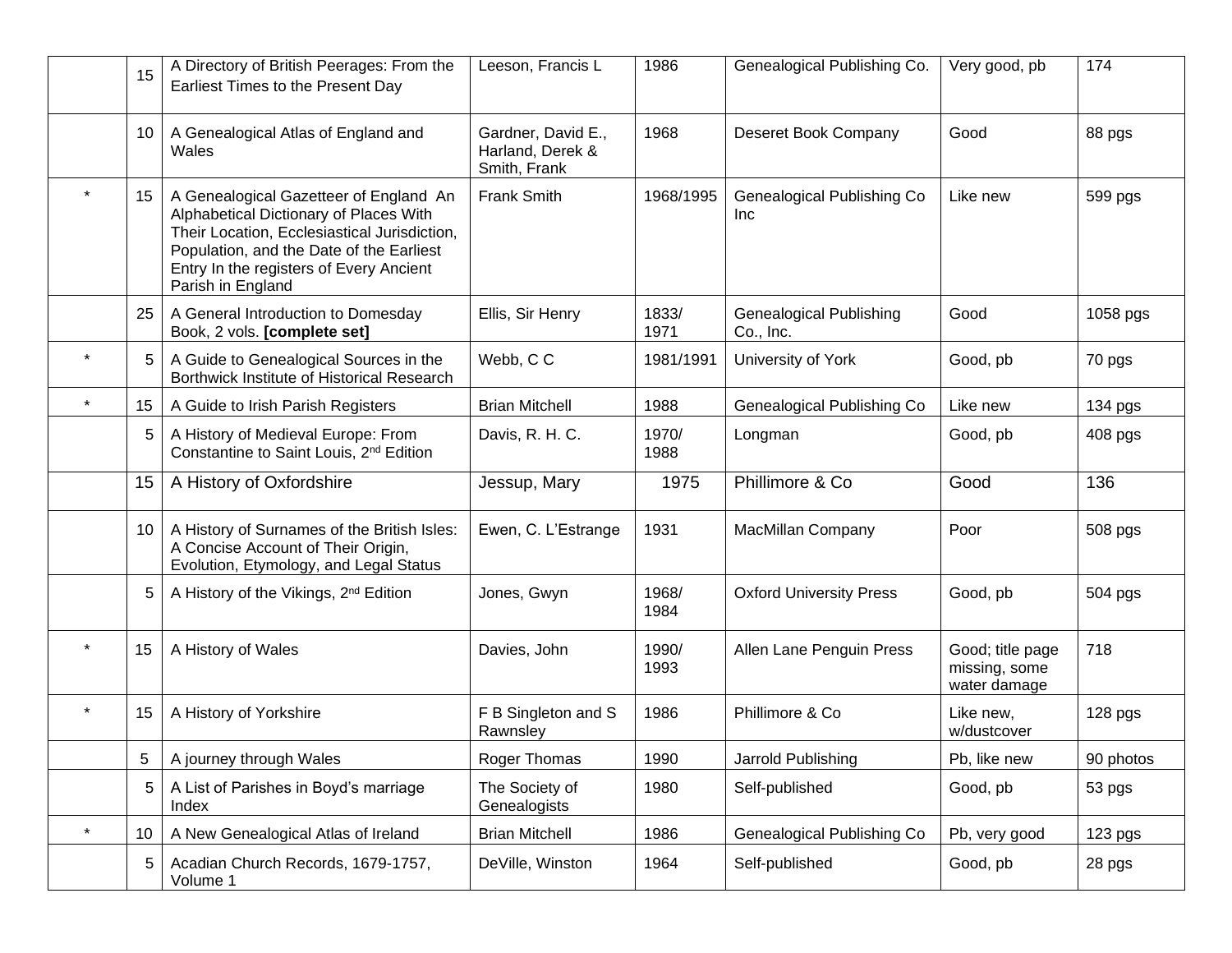|         | 10 | An Historical Geography of Europe [2<br>copies?]                                                                         | Pounds, N. J. G.                      | 1990          | <b>Cambridge University Press</b>                    | Good, pb<br>[highlights]                                                          | 484 pgs    |
|---------|----|--------------------------------------------------------------------------------------------------------------------------|---------------------------------------|---------------|------------------------------------------------------|-----------------------------------------------------------------------------------|------------|
|         | 15 | An Ordinary of Arms Contained in the<br>Public Register of All Arms and Bearings<br>in Scotland, 2 <sup>nd</sup> Edition | Paul, Sir James<br><b>Balfour</b>     | 1893/<br>1992 | Clearfield Company, Inc.                             | Good, pb                                                                          | 428 pgs    |
|         | 5  | An Outline of Heraldry in England and<br>Scotland [in color]                                                             | Robert Innes-Smith                    |               |                                                      | Pb, like new                                                                      | 24 pgs     |
|         | 15 | Ancestral Trails: The Complete Guide to<br><b>British Genealogy and Family History</b>                                   | Herber, Mark D.                       | 1998          | Genealogy Publishing Co.,<br>Inc.                    | Like new                                                                          | 674 pgs    |
|         | 5  | Antiquities of West Cork Illustrated Map<br>& Guide                                                                      | <b>Jack Roberts</b>                   |               | Bandia                                               | Pb                                                                                | 32 pgs     |
|         | 50 | Armorial général illustré, 6 vols.<br>[complete set; French]                                                             | Rietstap, J. B.                       | 1884/<br>1950 | Sauvegarde Historique                                | Good [wear on<br>all spines; some<br>writing; some<br>water damage to<br>vol. 6;] | Unnumbered |
|         | 30 | Armorial Général: Précédé d'un<br>Dictionnaire des Termes du Blason, Vol. 1<br>& 2 [complete set; French]                | Rietstap, J. B.                       | 1884/<br>1972 | Genealogical Publishing Co,<br>Inc.                  | Very good                                                                         | 2465 pgs   |
|         | 15 | Ayr Burgh Accounts, 1534-1624                                                                                            | Pryde, George S                       | 1937          | <b>University Press</b>                              | Good                                                                              | 313 pgs    |
|         | 10 | Births, Marriages, Deaths Notices from<br>the Brockville Papers, 1830-1849                                               | Johnston, Lorna                       | Undated       | The Leeds & Grenville<br><b>Genealogical Society</b> | Good, staple-<br>bound                                                            | 102 pgs    |
|         | 5  | Books You Need to do Genealogy in<br>Ontario: An Annotated Bibliography                                                  | Taylor, Ryan                          | 1996          | <b>Round Tower Books</b>                             | Very Good, pb                                                                     | 154 pgs    |
|         | 15 | British Army Pensioners Abroad,<br>1772-1899                                                                             | Crowder, Norman<br>Κ                  | 1995          | <b>Genealogical Publishing</b><br>Co                 | Very good                                                                         | 351        |
|         | 15 | Burke's Genealogical and Heraldic<br>History of the Landed Gentry of Ireland,<br>4 <sup>th</sup> edition                 | Burke, Bernard                        | 1958          | <b>Burke's Peerage Ltd</b>                           | Fair                                                                              | 778        |
| $\star$ | 10 | Canadian Passports, 1681-1752 [?2<br>copies]                                                                             | Massicotte, E. Z.                     | 1975          | Polyanthos                                           | Fair, pb                                                                          | $150$ pgs  |
|         | 15 | <b>Census Records for Latin America</b><br>and the Hispanic United States                                                | Platt, Lyman D                        | 1998          | <b>Genealogical Publishing</b><br>Co                 | Very good, pb                                                                     | 198        |
|         | 15 | Cofrestri Plwyf Cymru / Parish<br>Registers of Wales [in both                                                            | Williams, C J and J<br>Watts-Williams | 1986          | National Library of Wales                            | Very good                                                                         | 217        |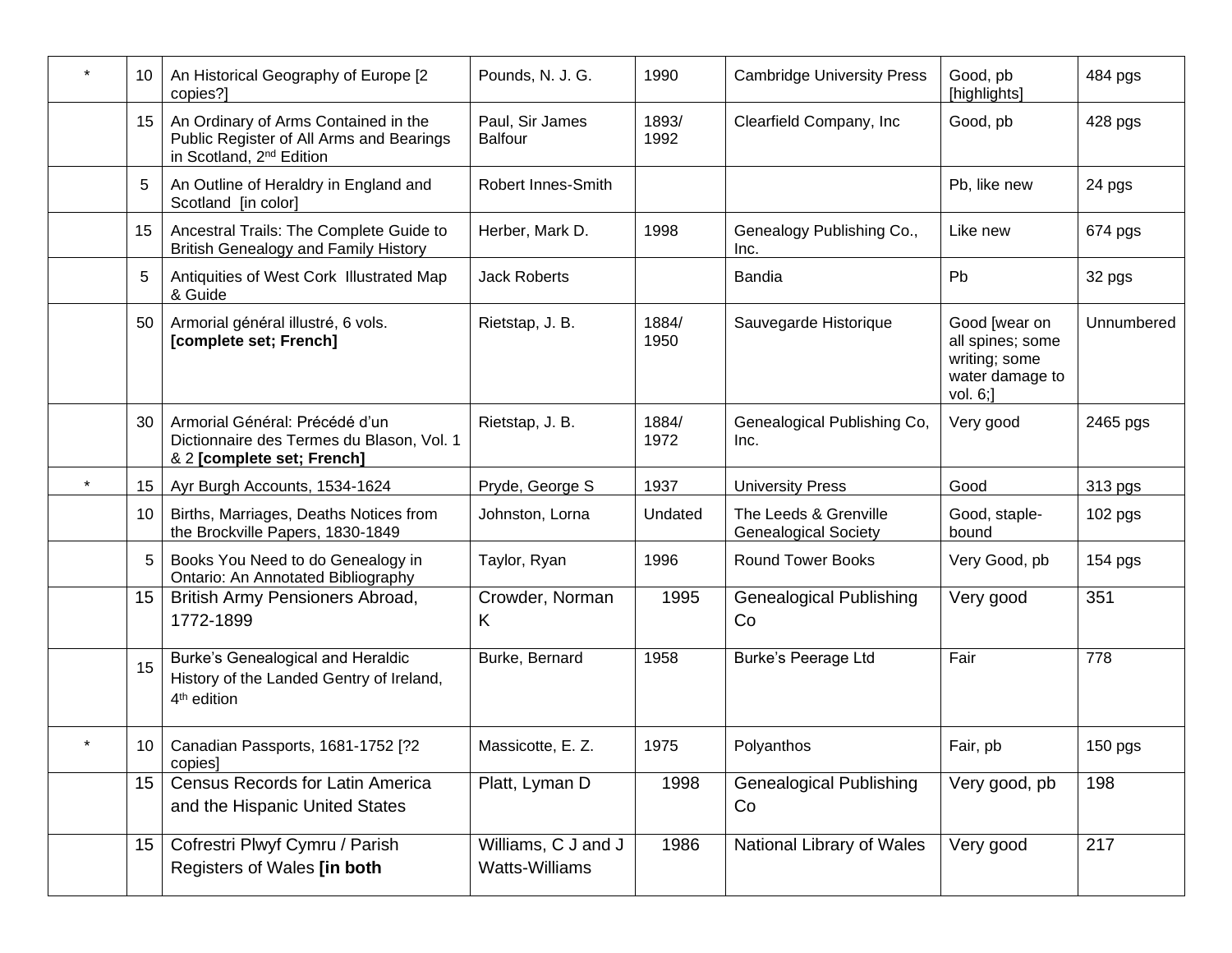|         |    | languages]                                                                                                                                                         |                                               |               |                                                     |                            |                        |
|---------|----|--------------------------------------------------------------------------------------------------------------------------------------------------------------------|-----------------------------------------------|---------------|-----------------------------------------------------|----------------------------|------------------------|
|         | 10 | <b>Concerning Our Heritage</b>                                                                                                                                     | Rolvaag, Ole E                                | 1998          | Norwegian-American<br><b>Historical Association</b> | Like new                   | 219 pgs                |
|         | 10 | Corrections & Additions to Arsenault's<br>Histoire et Genealogy des Acadiens                                                                                       | Jehn, Janet B.                                | 1988          | Self-published                                      | Good, pb                   | 138 pgs                |
|         | 10 | County Monaghan Sources in the Public<br>Record Office of Northern Ireland                                                                                         | Collins, Peter                                | 1998          | Public Record Office of<br>Northern Ireland         | Like new, pb               | 212 pgs                |
|         | 10 | Debrett's Book of Royal Children                                                                                                                                   | Kidd, Charles &<br>Patrick Montague-<br>Smith | 1982          | Debrett's Peerage Ltd                               | Very good                  | 207                    |
|         | 10 | Dictionary of International Biography: A<br><b>Biographical Record of Contemporary</b><br>Achievement, Volume 15: 1979                                             | Kay, Ernest                                   | 1979          | <b>Melrose Press Limited</b>                        | Good                       | 1094 pgs               |
|         | 15 | Doomsday Book 4 Hampshire History<br>From The Sources                                                                                                              | John Morris & Julian<br>Munby                 | 1982          | Phillimore                                          | Pb, very good              | Each chapt<br>numbered |
|         | 10 | Early Notaries of Canada                                                                                                                                           | Berthelot, Ruth<br>Ortego                     | 1977          | Polyanthos                                          | Good, pb                   | 83 pgs                 |
|         | 5  | Emigrants from Saxony (Grandduchy of<br>Sachsen-Weimar-Eisenach) to American,<br>1854, 1859                                                                        | Smith, Clifford Neal                          | 1974          | <b>Westland Publications</b>                        | Good, pb [staple<br>bound] | 32 pgs                 |
|         | 10 | English Society 1580-1680                                                                                                                                          | Keith Wrightson                               | 1992          | <b>Rutgers University Press</b>                     | Pb, like new               | 264 pgs                |
|         | 10 | <b>English Surnames</b>                                                                                                                                            | Matthews, C M                                 | 1967          | <b>Charles Scribner's Sons</b>                      | Good                       | 367                    |
|         | 10 | Fairbairn's Book of Crests of the Families<br>of Great Britain and Ireland, Reprint of the<br>4 <sup>th</sup> Edition, Revised and Enlarged, Two<br>Volumes in One | Fairbairn, James                              | 1905/<br>1993 | <b>Genealogical Publishing</b><br>Company, Inc      | Very good                  | 611 pgs                |
|         | 10 | Fairbairn's Book of Crests of the Families<br>of Great Britain and Ireland                                                                                         | Fairbairn, James                              | 1983          | <b>Charles E Tuttle Company</b>                     | Very good                  | 599 pgs                |
|         | 15 | Familias de las Villas del Nuevo Reyno de<br>Leon que fundo el Gobernador Carvajal,<br>1580-1588                                                                   | Leal, Guillermo<br>Garmendia                  | 2011          | Self-published                                      | Very good, pb              | Unnumbered             |
|         | 10 | Family Walks in Hereford and Worcester                                                                                                                             | <b>Gordon Ottewell</b>                        | 1992          | Scarthin Books                                      | Pb, like new               | 78 pgs                 |
| $\star$ | 15 | Genealogical Research in England's<br>Public Record Office: A Guide for North<br>Americans                                                                         | Judith Prowse Reid                            | 1996          | Genealogical Publishing Co                          | Like new,<br>w/dustcover   | 148 pgs                |
|         | 5  | Genealogical Research in German-                                                                                                                                   | National                                      | 1958          | National Genealogical                               | Very good, pb              | 23 pgs                 |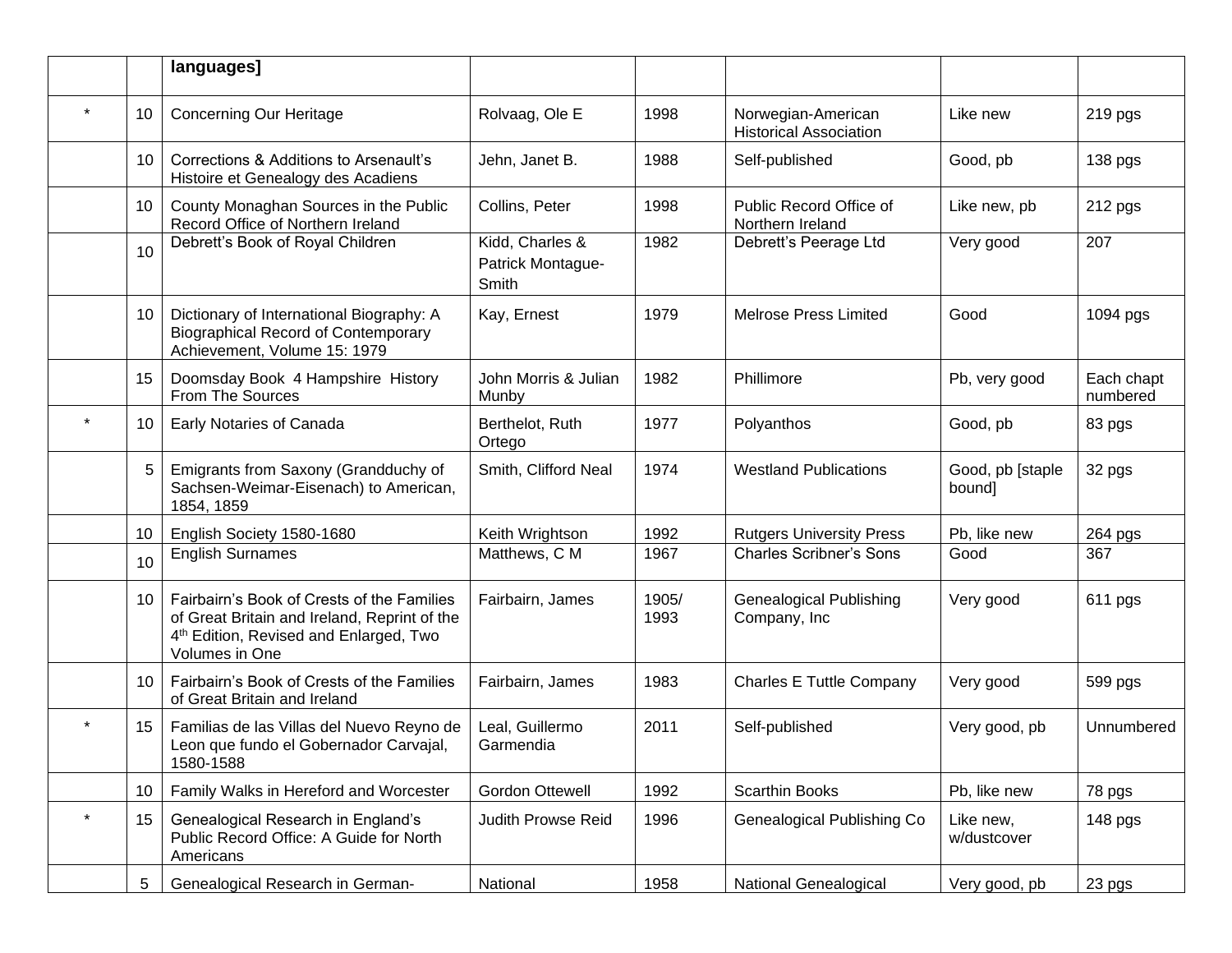|                  |                 | Speaking Lands: A Symposium                                                                                      | <b>Genealogical Society</b>                                                    |         | Society                                                                  |                                                                                        |                    |
|------------------|-----------------|------------------------------------------------------------------------------------------------------------------|--------------------------------------------------------------------------------|---------|--------------------------------------------------------------------------|----------------------------------------------------------------------------------------|--------------------|
|                  | 10              | Genealogical Research in Nova Scotia                                                                             | Punch, Terrence M                                                              | 1978    | <b>Petheric Press</b>                                                    | Good, pb                                                                               | 135                |
| $\star$<br>$***$ | 15              | Genealogical Resources in English<br>Repositories [2 copies]                                                     | Moulton, Joy Wade                                                              | 1988    | Hampton House                                                            | Very good                                                                              | 614 pgs            |
|                  | 15              | Genealogist's Handbook for Atlantic<br>Canada Research                                                           | Punch, Terrance M.,<br>$C.G.(C)$ , and<br>Sanborn, George F.,<br>Jr., F.A.S.G. | 1997    | <b>New England Historic</b><br><b>Genealogical Society</b>               | Very good, pb,<br>library labels on<br>cover & back,<br>library stamp on<br>title page | 155 pgs +<br>Index |
|                  | 10              | Genealogist's Handbook for Atlantic<br>Canada Research                                                           | Punch, Terrence M.                                                             | 1989    | <b>New England Historic</b><br><b>Genealogical Society</b>               | Good                                                                                   | 142                |
|                  | 10              | Genealogy in Ontario: Searching the<br>Records, 3rd edition                                                      | Merriman, Brenda<br>Dougall                                                    | 1996    | <b>Ontario Genealogical</b><br>Society                                   | Like new, pb                                                                           | 278 pgs            |
|                  | 5               | Ghosts of the Chilterns and Thames<br>Valley                                                                     | Rice, Hilary Stainer                                                           | 1986    | <b>Corinthians Publishers</b>                                            | Very good, pb                                                                          | 30 pgs             |
|                  | 10              | Going to Ireland: A Genealogical<br>Researcher's Guide                                                           | Irvine, Sherry & Nora<br>M Hickey                                              | 1997    | <b>Trafford Publishing</b>                                               | Like new, coil-<br>bound                                                               | 84 pgs             |
|                  | 10              | Great English Homes Ancestral Homes<br>of England and Wales and the People<br>Who Lived in Them                  | <b>Mark Bence-Jones</b>                                                        | 1984    | <b>British Heritage Press</b>                                            | Like new,<br>w/dustcover                                                               | 240 pgs            |
|                  |                 | Guide to the Parish Churches of<br>Uffington, Baulking, and Woolstone                                            | Little, John E                                                                 | 1964    | Uffington, Baulking, and<br><b>Woolstone Parochial Church</b><br>Council | Fair, pb                                                                               | 10 pgs             |
| $\star$          | 15              | Hampshire The Complete Guide                                                                                     | Jo Draper                                                                      | 1990    | Dovecote Press                                                           | Pb, like new                                                                           | 231 pgs            |
|                  | 10              | Handbook on Irish Genealogy: How to<br>Trace Your Ancestors and Relatives in<br>Ireland, 6 <sup>th</sup> edition | Begley, Donal F.                                                               | 1984    | Heraldic Artists, Ltd.                                                   | Good, pb                                                                               | 155 pgs            |
|                  | 5               | Handy Guide to English Genealogical<br>Records                                                                   | Preece, Phyllis<br>Pastore & Floren<br><b>Stocks Preece</b>                    | 1978    | The Everton Publishers, Inc.                                             | Fair, pb, cover<br>detached                                                            | 34 pgs             |
| $\star$          | 15 <sub>1</sub> | Hispanic Surnames and Family<br>History                                                                          | Platt, Lyman D                                                                 | 1996    | <b>Genealogical Publishing</b><br>Co                                     | Very good, pb                                                                          | 349                |
|                  | 5               | <b>Historic Homes of Yorkshire</b>                                                                               | Wood, G. Bernard                                                               | 1957    | Oliver and Boyd                                                          | Fair                                                                                   | 152 pgs            |
| $\star$          | 5               | Historic Nova Scotia                                                                                             | Unknown                                                                        | Undated | Self-published                                                           | Fair, pb                                                                               | 99 pgs             |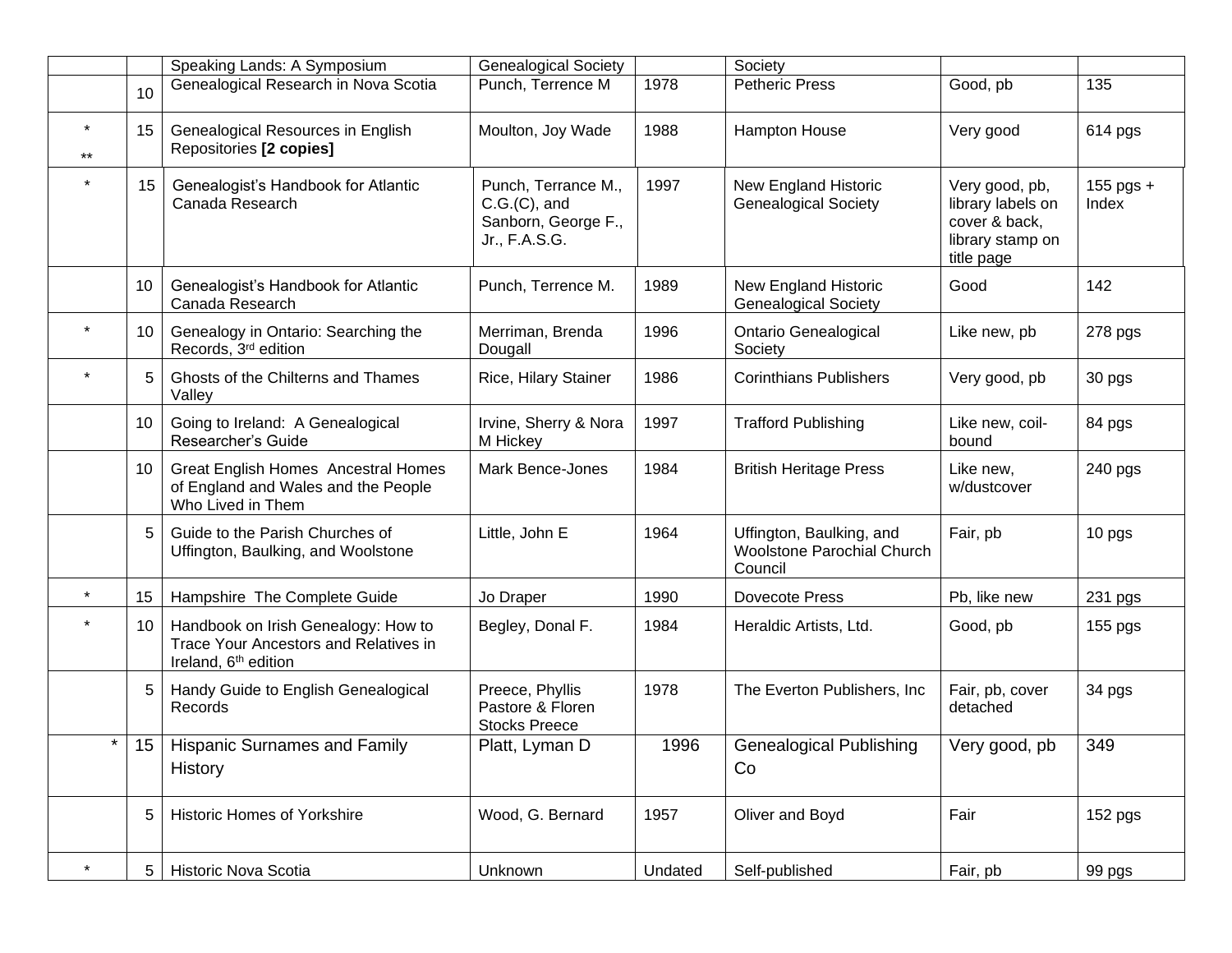|         | 5  | Historic Scotland A Visitor's Guide to<br>Scotland's Heritage                                                                    |                                    |               |                                                     | Pb, very good              | 44 pgs    |
|---------|----|----------------------------------------------------------------------------------------------------------------------------------|------------------------------------|---------------|-----------------------------------------------------|----------------------------|-----------|
|         | 10 | Historical Sketch of the Presbyterian<br>Church Ashfield, Ontario 1848 to 1973<br>Prepared for the 125 <sup>th</sup> Anniversary |                                    |               | The Town Crier                                      | Good, pb                   | 82 pgs    |
| $\star$ | 10 | I Must See Switzerland With 100<br><b>Illustrations and Maps</b>                                                                 | Landis, Ira D                      | 1954          | The Intelligencer Printing Co                       | Good                       | 219 pgs   |
|         | 10 | If I Can, You Can Decipher Germanic<br>Records [signed by author]                                                                | Bentz, Edna M.                     | 1982/<br>1992 | Self-published                                      | Good, pb [spiral<br>bound] | 84 pgs    |
|         | 5  | In Search of Your Asian Roots:<br>Genealogical Research on Chinese<br>Surnames [set aside for Jessica on<br>desk near printer]   | Chao, Sheau-yueh J.                | 2000          | Clearfield Publishing Co.                           | Very good, pb              | $260$ pgs |
|         | 5  | Index to Oxfordshire Census 1851,<br>Volume 4: Headington Union                                                                  | Kearsey, Hugh                      | 1991          | <b>Oxfordshire Family</b><br><b>History Society</b> | Good, pb                   | 35        |
|         | 5  | Index to Oxfordshire Census 1851,<br>Volume 8: Chipping Norton Union                                                             | Kearsey, Hugh                      | 1990          | <b>Oxfordshire Family</b><br><b>History Society</b> | Good, pb                   | 28        |
|         | 15 | Irish Families: Their Names, Arms and<br>Origins                                                                                 | MacLysaght, Edward                 | 1972          | <b>Crown Publishers</b>                             | Very good                  | 365       |
|         | 15 | Irish Families: Their Names, Arms and<br>Origins                                                                                 | MacLysaght, Edward                 | 1957          | Hodges Figgis & Co                                  | Very good                  | 366       |
|         | 10 | <b>Irish Family Histories</b>                                                                                                    | Grehan, Ida                        | 1993          | <b>Roberts Rinehart Publishers</b>                  | Good; pb                   | 263       |
| $\star$ | 15 | Irish Libraries Archives, Museums &<br>Genealogical Centres A Visitors' Guide                                                    | O'Neill, Robert K                  | 2007          | <b>Ulster Historical Foundation</b>                 | Like new, pb               | 360 pgs   |
|         | 15 | Irish Names and Surnames [also with<br>Irish title]                                                                              | Woulfe, Patrick                    | 1992          | Irish Genealogical<br>Foundation                    | Very good                  | 753       |
|         | 15 | Irish Names and Surnames [also with<br>Irish title]                                                                              | Woulfe, Patrick                    | 1967          | <b>Genealogical Publishing</b><br>Company           | Very good                  | 696       |
| $\star$ | 15 | Jaarboek van Het Centraal Bureau voor<br>Genealogie: 2002, Deel 56 [in Dutch]                                                    | Centraal Bureau voor<br>Genealogie | 2002          | Self-published                                      | Like new                   | 266 pgs   |
|         | 5  | Kings & Queens of England Part $1 - 871$<br>to 1485 with foldout family tree                                                     | Louise Jones                       |               | Ladybird Books                                      | Pb, like new               | 49 pgs    |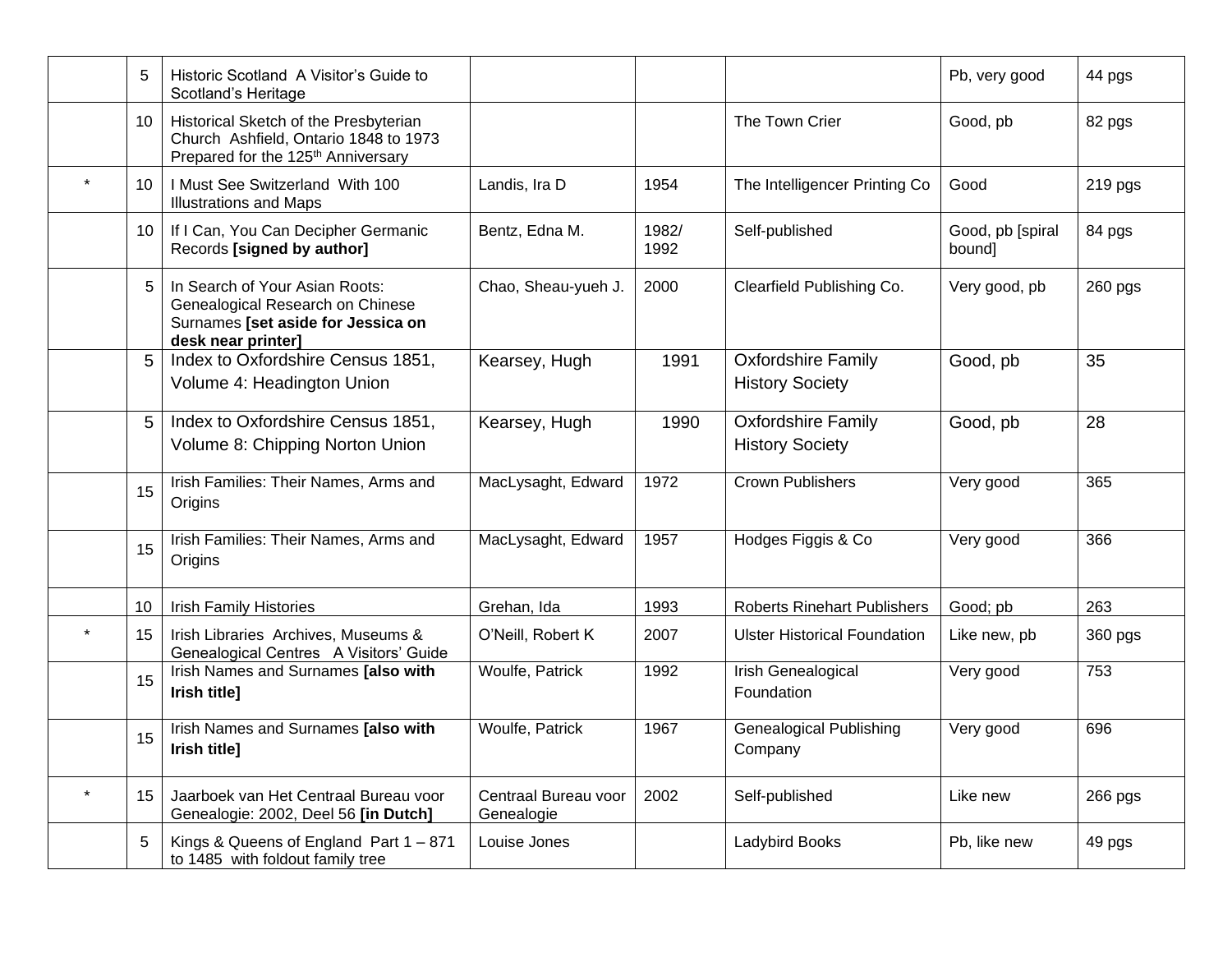|                 | 10 | La Rochelle in the Time of Our Ancestors                                                                                                                                                     | Maxson, Helen Morin   | 1989          | <b>Adams Press</b>                                  | Good, pb                                       | 92 pgs                               |
|-----------------|----|----------------------------------------------------------------------------------------------------------------------------------------------------------------------------------------------|-----------------------|---------------|-----------------------------------------------------|------------------------------------------------|--------------------------------------|
|                 | 15 | Land Beyond the River                                                                                                                                                                        | Lyttle, Richard B.    | 1986          | Atheneum                                            | Good, dust cover                               | 166 pgs +<br>Bibliography<br>+ Index |
|                 | 15 | Lewis' Cork A Topographical Dictionary<br>of the Parishes, Towns and Villages of<br>Cork City and County                                                                                     | Tim Cadogan           | 1998          | The Collins Press                                   | Pb, very good                                  | 449 pgs                              |
|                 | 10 | Lost Civilizations Egypt: Land of the<br>Pharaohs                                                                                                                                            |                       | 1992          | Time-Life Books                                     | Very good                                      | 168 pgs                              |
| $\star$         | 10 | Makers of An American Immigrant Legacy<br>Essays in Honor of Kenneth O Bjork                                                                                                                 | Lovoll, Odd S         | 1980          | Norwegian-American<br><b>Historical Association</b> | Very good w/<br>dust cover                     | 223 pgs                              |
|                 | 40 | Manuel d'Histoire, de Généalogie et de<br>Chronologie de tous les États du Globe,<br>depuis les temps les plus reculés jusqu'à<br>nos jours, 3 vols (1, 2, 3A, 3B) [complete<br>set; French] | Stokvis, A. M. H. J.  | 1888/<br>1966 | B. M. Israel                                        | Good                                           | ~550 pgs<br>per vol                  |
|                 | 10 | Mexican and Spanish Family Research                                                                                                                                                          | Konrad, J.            | 1987          | <b>Summit Publications</b>                          | Good; pb                                       | 70                                   |
|                 | 10 | Midland Counties 30 Circular Walks in<br>Shropshire, Staffordshire, Warwickshire<br>West Midlands & Worcestershire                                                                           | <b>Richard Shurey</b> | 1982          | <b>Countryside Books</b>                            | Pb, like new,<br>Walks for<br>Motorists series | 96 pgs                               |
|                 | 5  | Midland Counties: Walks for Motorists                                                                                                                                                        | Shurey, Richard       | 1982/<br>1992 | Countryside Books                                   | Very good, pb                                  | 96                                   |
|                 | 15 | More Irish Families                                                                                                                                                                          | MacLysaght, Edward    | 1960          | O'Gorman Ltd                                        | Very good                                      | 320                                  |
|                 | 10 | My ancestors Came with the Conqueror                                                                                                                                                         | Anthony J Camp        | 1988/1990     | Genealogical Publishing Co                          | Pb, like new                                   | 89 pgs                               |
|                 | 10 | My Ancestors Came with the<br>Conqueror                                                                                                                                                      | Camp, Anthony J       | 1988/<br>1990 | Society of Genealogists                             | Good, pb                                       | 89                                   |
| $***$           | 10 | Norwegian-American Studies Volume 28                                                                                                                                                         | Misc                  | 1979          | Norwegian-American<br><b>Historical Association</b> | Very good                                      | 367 pgs                              |
| $\star\star$    | 10 | Norwegian-American Studies Volume 30                                                                                                                                                         | Misc                  | 1985          | Norwegian-American<br><b>Historical Association</b> | Like new                                       | 340 pgs                              |
| $^{\star\star}$ | 10 | Norwegian-American Studies Volume 31                                                                                                                                                         | Misc                  | 1986          | Norwegian-American<br><b>Historical Association</b> | Very good                                      | 346 pgs                              |
| $\star\star$    | 10 | Norwegian-American Studies Volume 32                                                                                                                                                         | Misc                  | 1989          | Norwegian-American<br><b>Historical Association</b> | Very good                                      | 297 pgs                              |
| $^{\star\star}$ | 10 | Norwegian-American Studies Volume 33                                                                                                                                                         | Misc                  | 1992          | Norwegian-American                                  | Like new                                       | 370 pgs                              |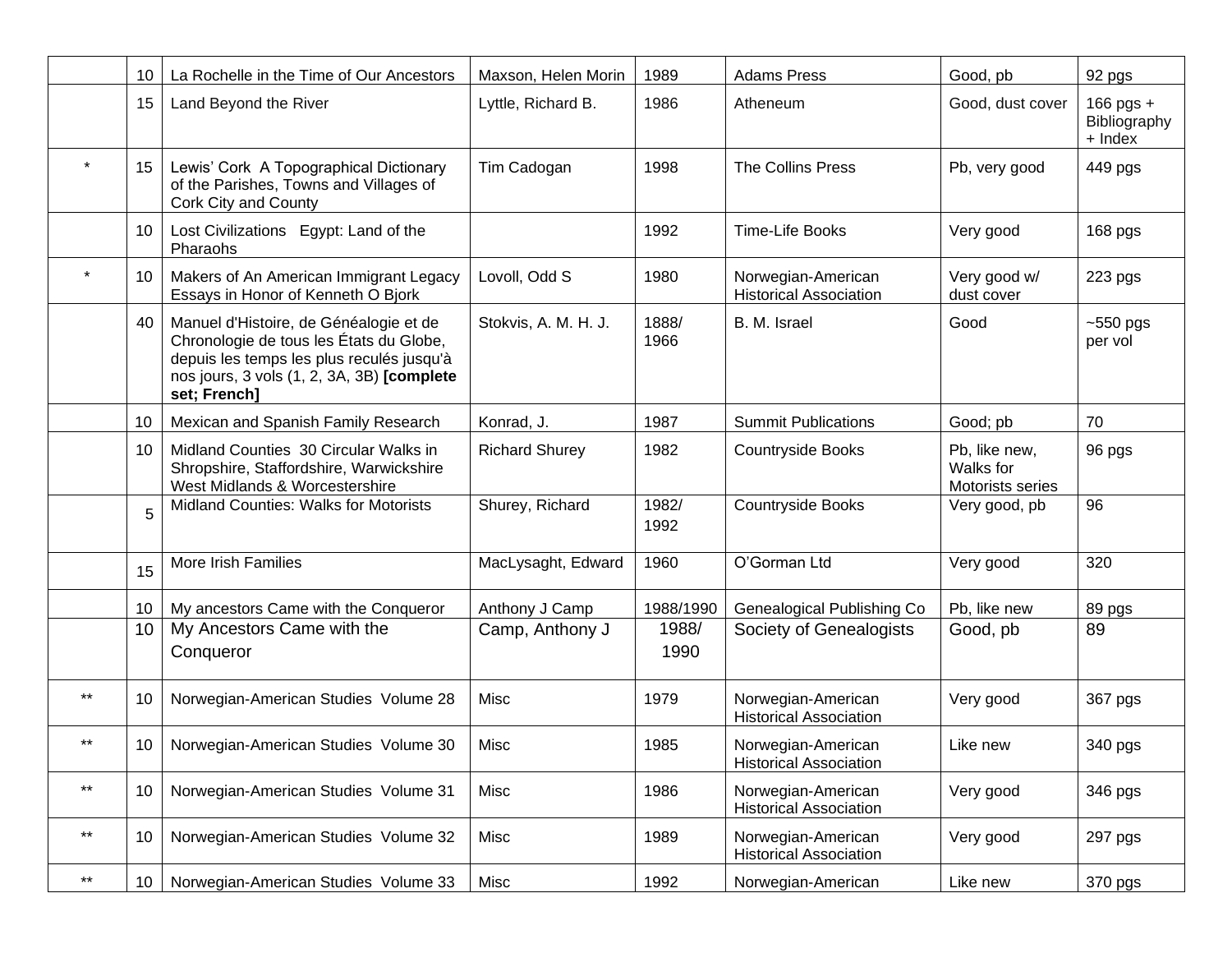|         |    |                                                                                                                                    |                                                             |               | <b>Historical Association</b>                       |                              |         |
|---------|----|------------------------------------------------------------------------------------------------------------------------------------|-------------------------------------------------------------|---------------|-----------------------------------------------------|------------------------------|---------|
| $***$   | 10 | Norwegian-American Studies Volume 34                                                                                               | Misc                                                        | 1995          | Norwegian-American<br><b>Historical Association</b> | Like new                     | 360 pgs |
| $***$   | 10 | Norwegian-American Studies Volume 36                                                                                               | Misc                                                        | 2011          | Norwegian-American<br><b>Historical Association</b> | Like new                     | 195 pgs |
|         | 15 | Orders and Decoration of All Nations:<br>Ancient and Modern, Civil and Military,<br>Second Edition                                 | Werlich, Robert                                             | 1974          | <b>Quaker Press</b>                                 | Good                         | 476     |
|         | 15 | Ordnance Survey Leisure Guide Brecon<br>Beacons and Mid Wales                                                                      | Automobile<br>Association and the<br><b>Ordnance Survey</b> | 1989/1993     | Automobile Association and<br>the Ordnance Survey   | Pb, like new                 | 120 pgs |
| $\star$ | 10 | Ordnance Survey Memoirs of Ireland<br>Volume Forty Counties of South Ulster<br>1834-8 Cavan, Leitrim, Louth,<br>Monaghan and Sligo | Day, Angelique and<br><b>Patrick McWilliams</b>             | 1998          | The Institute of Irish Studies                      | Like new, pb                 | 200 pgs |
|         | 10 | Ordnance Survey Memoirs of Ireland<br>Volume Four Parishes of County<br>Fermanagh I 1834-5 Enniskillen & Upper<br>Lough Erne       | Day, Angelique and<br><b>Patrick Mc Williams</b>            | 1990          | The Institute of Irish Studies                      | Like new, pb                 | 133 pgs |
|         | 15 | Origen de Los Fundadores de Monterrey,<br>Tomo I                                                                                   | Leal, Guillermo<br>Garmendia                                | 1993/<br>2010 | Self-published                                      | Very good, pb                | 112 pgs |
|         | 10 | Over Historical Scotland [in multiple<br>languages - English, German, French, &<br>?1                                              |                                                             | 1993          | Unichrome                                           | Pb, very good                | 64 pgs  |
|         | 15 | Palatine Church Visitations, 1609:<br>Deanery of Kusel                                                                             | Yoder, Don                                                  | 1980          | Genealogical Publishing Co.                         | Good; former<br>library copy | 136     |
|         | 10 | Pedigrees of Some of the Emperor<br>Charlemagne's Descendants                                                                      | Von Redlich,<br>Marcellus D. R.                             | 1941          | Order of the Crown of<br>Charlemagne                | Fair                         | 320 pgs |
|         | 10 | Place-Names of Northern Ireland Volume<br>Eight County Fermanaghi Lisnaskea and<br>District: the parish of Aghahurcher             | O'Muraile, Nollaig                                          | 2004          | Patrick McKay                                       | Like new, pb                 | 260 pgs |
|         | 10 | <b>Plantagenet Descent: 31 Generations</b><br>from William the Conqueror to Today                                                  | Moore, Thomas R.                                            | 1995          | Gateway Press, Inc.                                 | Like new                     | 242 pgs |
|         | 15 | Register of Baptisms in the Dutch Church<br>at Colchester from 1645 to 1728                                                        | Moens, W. J. C.                                             | 1905/<br>1994 | Heritage Books, Inc.                                | Very good, pb                | 177 pgs |
| $\star$ | 15 | Researching in Germany A Handbook for<br>Your Visit to the Homeland of Your                                                        | Roger P Minert,<br>Shirley J Reimer,                        | 2013          | Lorelei Press                                       | Like new                     | 271 pgs |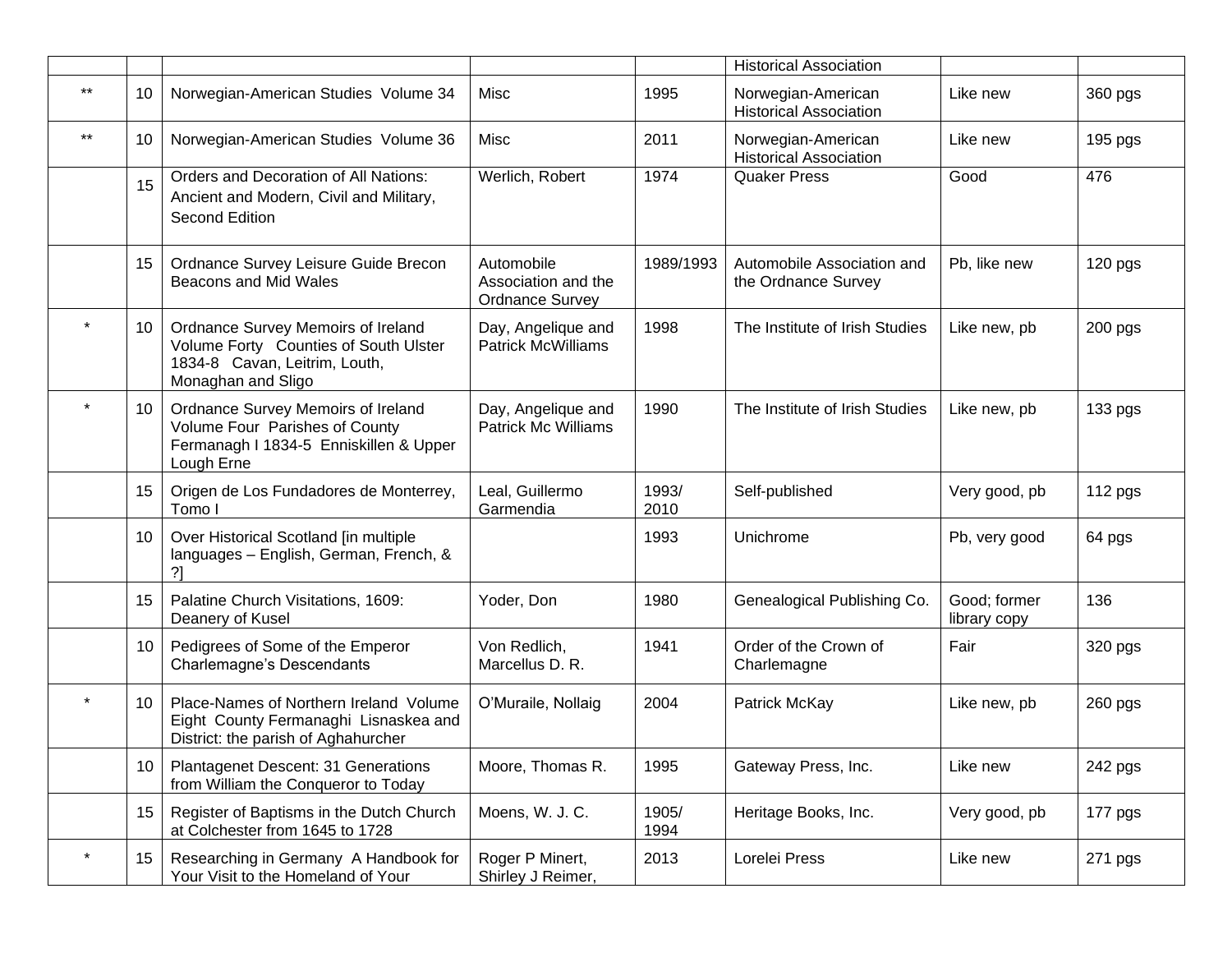|                 | Ancestors Second Edition Revised<br><b>Updated Expanded</b>                                                                                                                                                              | Susan E Sirrine                                            |               |                                             |                              |           |
|-----------------|--------------------------------------------------------------------------------------------------------------------------------------------------------------------------------------------------------------------------|------------------------------------------------------------|---------------|---------------------------------------------|------------------------------|-----------|
| 20              | Roll of Scottish Arms, 2 vols. [complete<br>set]                                                                                                                                                                         | Gayre, Lt. Colonel &<br>Gayre, Reinold                     | 1964          | <b>Macdonald Printers</b>                   | Good                         | 421 pgs   |
| 15              | Roman Catholic Marriage Registers in<br>Ontario, Canada 1828-1870                                                                                                                                                        | Rumpel, Renie A                                            | 1997          | <b>Ontario Indexing Services</b>            | Like new, coil-<br>bound     | 236 pgs   |
| 15              | <b>Royalty for Commoners</b>                                                                                                                                                                                             | Roderick W Stuart                                          | 1988/1993     | Genealogical Publishing Co<br><b>Inc</b>    | Like new                     | 395 pgs   |
| 15 <sub>1</sub> | Royalty for Commoners: The Complete<br>Known Lineage of John of Gaunt, Son of<br>Edward III, King of England, and Queen<br>Philippa, 2 <sup>nd</sup> Edition                                                             | Stuart, Roderick W.                                        | 1988/<br>1992 | <b>Genealogical Publishing</b><br>Co., Inc. | Very good                    | 395 pgs   |
| 15 <sub>1</sub> | Royalty for Commoners: The<br>Complete Known Lineage of John of<br>Guant, Son of Edward III, King of<br>England, and Queen Phillips, Second<br>Edition [2 copies]                                                        | Stuart, Roderick W                                         | 1988/<br>1992 | <b>Genealogical Publishing</b><br>Co.       | Good                         | 395       |
| 15              | Scotland                                                                                                                                                                                                                 | W A Poucher                                                | 1980          | Constable & Co                              | Like new,<br>w/dustcover     | $200$ pgs |
| 5               | Scotland Then & Now in Colour                                                                                                                                                                                            | Alan McNie                                                 | 1993          | Cascade Publishing Co                       | Pb                           | 48 pgs    |
| 10              | Search for The Passengers of the Mary &<br>John, 1630, Volume 14                                                                                                                                                         | Spear, Burton W.                                           | 1990          | The Mary & John Clearing<br>House           | Fair, coil-bound             | 137 pgs   |
| 10              | Search for The Passengers of the Mary &<br>John, 1630, Volume 19                                                                                                                                                         | Spear, Burton W.                                           | undated       | The Mary & John Clearing<br>House           | Fair, coil-bound             | 177 pgs   |
| 15              | Shtetl Finder Gazetteer: Jewish<br>Communities in the 19th and Early 20th<br>Centuries in the Pale of Settlement of<br>Russia and Poland, and in Lithuania,<br>Latvia, Galicia, and Bukovina, with Names<br>of Residents | Cohen, Chester G.                                          | 1989          | Heritage Books                              | Good; former<br>library copy | 145       |
| 10              | Silver sails & Silk Huguenots in Cork<br>1685-1850                                                                                                                                                                       | Alizia St Leger                                            | 1991          | Litho Press Co                              | Pb, like new                 | 71 pgs    |
| 10              | Simple Heraldry                                                                                                                                                                                                          | lain Moncreiffe of<br>Easter Moncreiffe &<br>Don Pottinger | 1993          | <b>Bookmart Ltd</b>                         | Like new,<br>w/dustcover     | 63 pgs    |
| 10              | Stonehouse to Painswick in Old<br>Photographs                                                                                                                                                                            | Alan Sutton                                                | 1989          | Alan Sutton Pub.                            | Pb, like new                 | 160 pgs   |
| 5               | Story of Scotland's Flag                                                                                                                                                                                                 | Paul Harris                                                | 1992          | Lang Syne Publishers Ltd                    | Pb, very good                | 48 pgs    |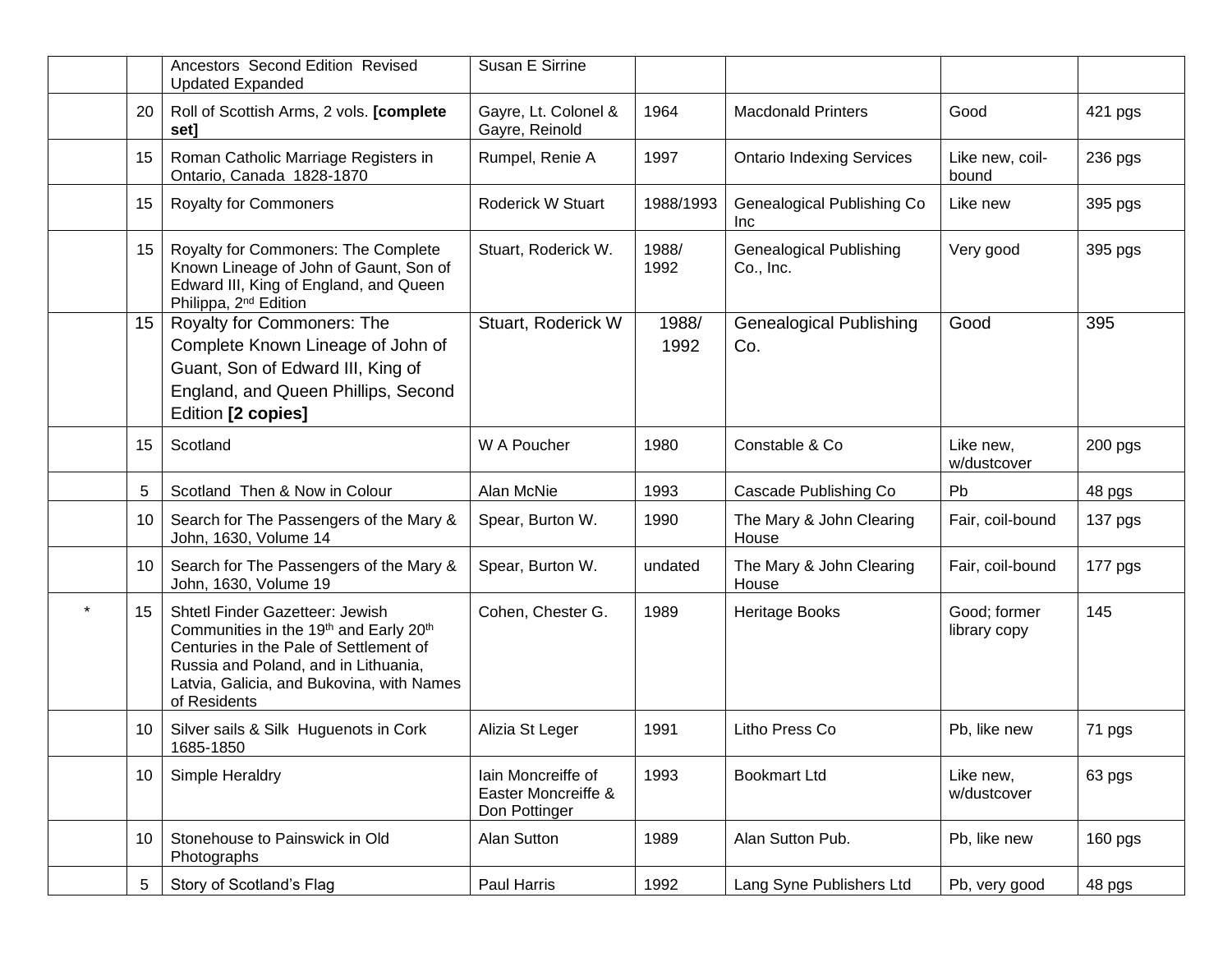|         | 10 | Stratford-Upon-Avon and the Cotswolds                                                                                                                   | <b>Michael Hall</b>                                  | 1982          | The Pevensey Press                       | Pb, like new                                     | $113$ pgs             |
|---------|----|---------------------------------------------------------------------------------------------------------------------------------------------------------|------------------------------------------------------|---------------|------------------------------------------|--------------------------------------------------|-----------------------|
|         | 15 | <b>Supplement to Irish Families</b>                                                                                                                     | MacLysaght, Edward                                   | 1964          | Genealogical Book<br>Company             | Very good                                        | 163                   |
| $\star$ | 10 | Swiss Genealogical Research An<br><b>Introductory Guide</b>                                                                                             | Neilson, Paul Anton                                  | 1979          | The Donning Company                      | Fair, pb                                         | 85 pgs                |
|         | 5  | The Ancient, Sacred & Historic Sites of<br>West Cork An Illustrated Map                                                                                 | <b>Jack Roberts</b>                                  |               | <b>Bandia</b>                            |                                                  | Fold-out<br>map       |
|         | 10 | The Atlantic Bridge to Germany, Volume<br>IV: Saarland, Alsace-Lorraine,<br>Switzerland                                                                 | Hall, Charles M.                                     | 1976          | The Everton Publishers, Inc.             | Good, pb [sure<br>binding]                       | 169 pgs               |
|         | 5  | The Beginner's Guide to Danish<br><b>Genealogical Research</b>                                                                                          | Thomsen, Finn A.                                     | 1984          | Thomsen's Genealogical<br>Center         | Good, coil-bound                                 | 24 pgs                |
|         | 15 | The Blood Royal of Britain                                                                                                                              | The Marquis of<br>Ruvigny and<br>Raineval            | 1903/1994     | Genealogical Publishing Co<br><b>Inc</b> | Like new                                         | 620 pgs               |
| $\star$ | 15 | The Boers in East Africa: Ethnicity and<br><b>Identity</b>                                                                                              | Du Toit, Brian M                                     | 1998          | Bergin & Garvey                          | Very good                                        | 209                   |
| $\star$ | 15 | The Buildings of England Hampshire and<br>the Isle of Wight                                                                                             | Nikolaus Pevsner &<br>David Lloyd                    | 1967/1990     | Penguin Books                            | Like new,<br>w/dustcover                         | 847 pgs               |
| $\star$ | 15 | The Buildings of England Yorkshire The<br>North Riding                                                                                                  | <b>Nikolaus Pevsner</b>                              | 1966/1992     | Penguin Books                            | Like new,<br>w/dustcover                         | 468 pgs               |
|         | 10 | The Castel Companion                                                                                                                                    | A guide to the<br>historic castles of<br>South Wales | 1991          | Village Publishing                       | Pb, like new                                     | 103 pgs               |
|         | 10 | The Castle Story                                                                                                                                        | Sheila Sancha                                        | 1997          | <b>William Collins Sons</b>              | Pb, very good                                    | 224 pgs               |
|         | 5  | The Celts: The People Who Came Out of<br>the Darkness                                                                                                   | Herm, Gerhard                                        | 1975/<br>1993 | Barnes & Noble Books                     | Very good                                        | 312 pgs               |
|         | 5  | The Clan MacGregor (Clan Gregor): The<br>Nameless Clan                                                                                                  | Kermack, WR                                          | 1953          | W & A K Johnston & G W<br>Bacon, Ltd     | Fair                                             | 32 pgs                |
|         | 50 | The Complete Peerage of England,<br>Scotland, Ireland, Great Britain, and the<br>United Kingdom, Extant, Extinct, or<br>Dormant, 6 vols. [complete set] | Cokayne, George<br>Edward                            | 1982          | Alan Sutton                              | Good [plastic<br>dustcovers with<br>some damage] | $~500$ pgs<br>per vol |
|         | 15 | The County Maps of Old England                                                                                                                          | <b>Thomas Moule</b>                                  | 1842/1990     | <b>Studio Editions</b>                   | Like new,<br>w/dustcover,<br>oversized           | 127 pgs               |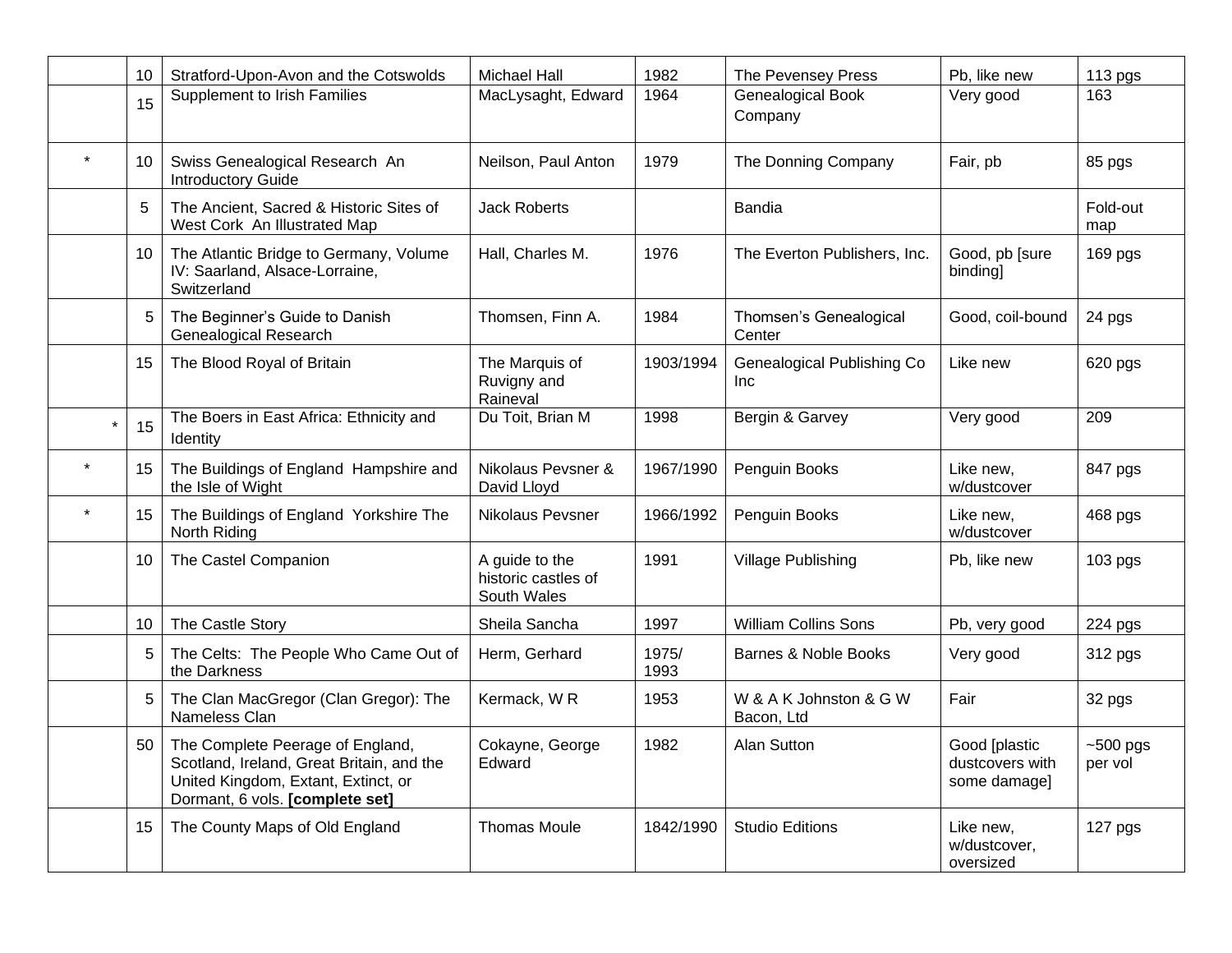| 10 | The Descendants of King George I of<br><b>Great Britain</b>                                                     | Willis, Daniel A                                 | 2002          | Clearfield Company, Inc                | Fair, cover is<br>separating | 819 pgs  |
|----|-----------------------------------------------------------------------------------------------------------------|--------------------------------------------------|---------------|----------------------------------------|------------------------------|----------|
| 10 | The Doomesday Book: England's<br>Heritage, Then and Now                                                         | Hinde, Thomas                                    | 1995          | <b>Crescent Books</b>                  | Very good                    | 351 pgs  |
| 10 | The English Heritage Visitors' Handbook<br>1997-98                                                              |                                                  | 1997          | Jarrolds                               | Pb, like new                 | 224 pgs  |
| 10 | The Fatal Shore: The Epic of Australia's<br>Founding                                                            | Hughes, Robert                                   | 1987          | Alfred A. Knopf                        | Good, pb                     | 688 pgs  |
| 10 | The Fate of Western Hungary                                                                                     | Botlik, Jozsef                                   | 2012          | <b>Matthias Corvinus</b><br>Publishers | Like new                     | 221 pgs  |
| 35 | The General Armory of England,<br>Scotland, Ireland, and Wales, Vol. 1 -3 [2<br>complete sets]                  | Burke, Sir Bernard                               | 1878/<br>1996 | Heritage Books, Inc.                   | Like new, pb                 | 1185 pgs |
| 10 | The German Research Companion                                                                                   | Riemer, Shirley J                                | 2000          | Lorelei Press                          | Like new, pb                 | 664 pgs  |
| 5  | The Hansa                                                                                                       | Nash, E. Gee                                     | 1929/<br>1995 | <b>Barnes and Nobles Books</b>         | Very good                    | 279 pgs  |
| 5  | The Honours of Scotland The History of<br>the Scottish Crown Jewels                                             | Charles J Burnett &<br>Christopher J<br>Tabraham | 1993          | <b>Historic Scotland</b>               | Pb, oversize                 | 57 pgs   |
| 15 | The Irish and Anglo-Irish Landed Gentry                                                                         | O'Hart, John                                     | 1884/1968     | <b>Irish University Press</b>          | Very good                    | 773      |
| 10 | The Jacobite Peerage Baronetage,<br>Knightage and Grants of Honour                                              | Marquis of Ruvigny<br>and Raineval               | 1904/2004     | Genealogical Publishing Co<br>Inc.     | Like new                     | 266 pgs  |
| 10 | The Kings & Queens of England &<br>Scotland                                                                     | Plantagenet<br>Somerset Fry                      | 1990          | <b>Grove Weidenfeld</b>                | Like new,<br>w/dustcover     | 224 pgs  |
| 10 | The Lion in the North One Thousand<br>Years of Scotland's History                                               | John Prebble                                     | 1971          | Penguin Books                          | Pb, like new                 | 344 pgs  |
| 15 | The Lives and Times of Our English<br>Ancestors                                                                 | Smith, Frank                                     | 1969          | <b>Everton Publishers</b>              | Very good                    | 230      |
| 15 | The Lives and Times of Our English<br>Ancestors, Volume II                                                      | Smith, Frank                                     | 1980          | <b>Everton Publishers</b>              | Very good                    | 203      |
| 15 | The Lost King of France: A True Story of<br>Revolution, Revenge, and DNA<br>[hardcover]                         | Cadbury, Deborah                                 | 2002          | St. Martin's Press                     | Like new                     | 299 pgs  |
| 10 | The Lost King of France: How DNA<br>Solved the Mystery of the Murdered Son<br>of Louis XVI and Marie-Antoinette | Cadbury, Deborah                                 | 2002          | St. Martin's Press                     | Like new, pb                 | 299 pgs  |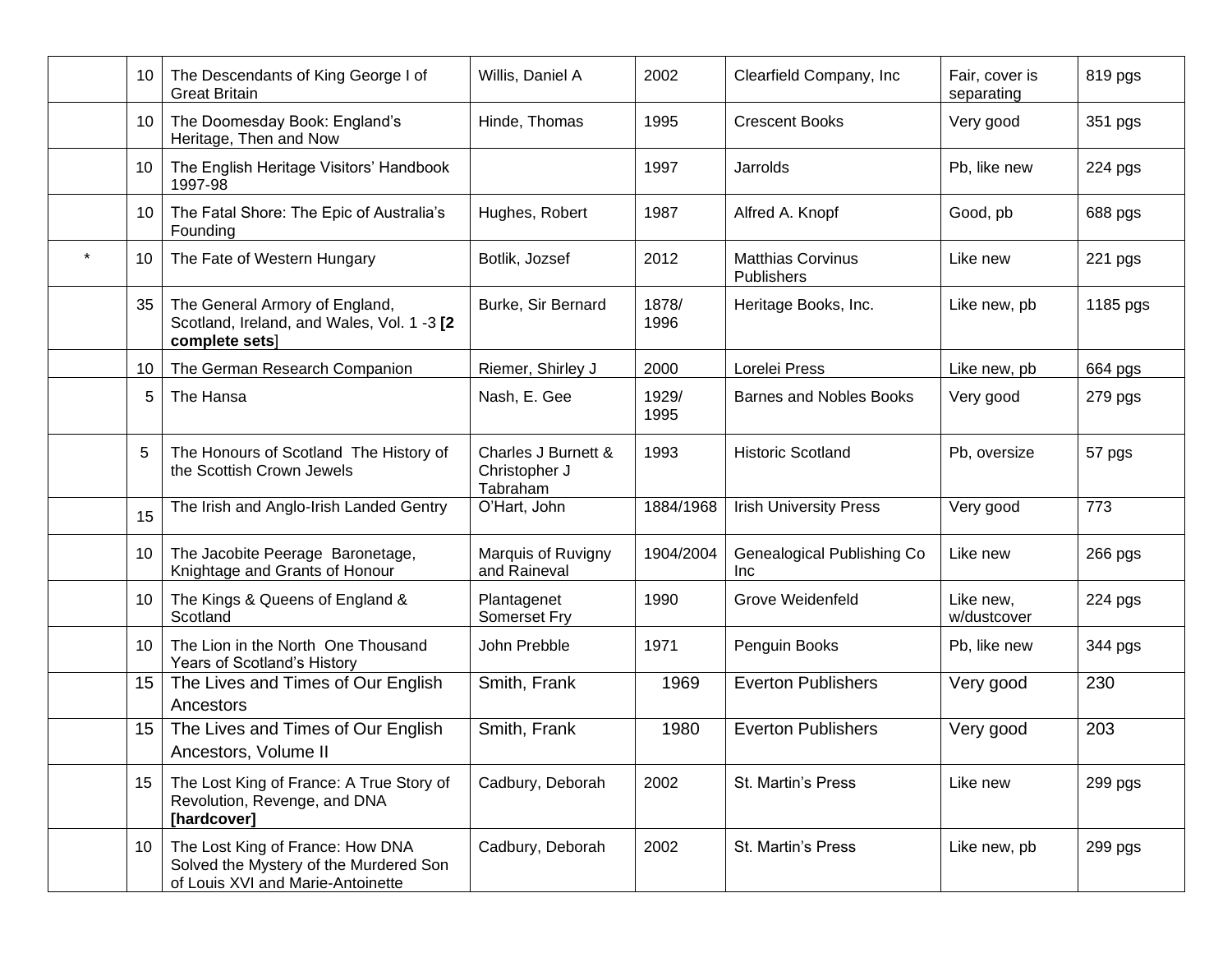|    | [paperback]                                                                                                                                                                     |                                                            |               |                                             |                             |                         |
|----|---------------------------------------------------------------------------------------------------------------------------------------------------------------------------------|------------------------------------------------------------|---------------|---------------------------------------------|-----------------------------|-------------------------|
| 10 | The Magna Charta Sureties, 1215: The<br>Barons Named in the Magna Charta,<br>1215 and Some of Their Descendants<br>Who Settled in America, 1607-1650, 3rd<br>edition [3 copies] | Weis, Frederick<br>Lewis & Adams,<br>Arthur                | 1979          | <b>Genealogical Publishing</b><br>Co., Inc. | Good                        | 125 pgs                 |
| 5  | The Mecklenburg Genealogist                                                                                                                                                     | Hall                                                       |               |                                             |                             |                         |
| 15 | The North Channel and St. Mary's River:<br>A Guide to the History                                                                                                               | Gutsche, Andrea,<br>Chisholm, Barbara &<br>Floren, Russell | 1997          | Lynx Images                                 | Very good, pb               | 296 pgs                 |
| 10 | The Origin and Signification of Scottish<br>Surnames With A Vocabulary of Christian<br><b>Names</b>                                                                             | Sims, Clifford<br>Stanley                                  | 1862/         | <b>Avenel Books</b>                         | Very good, w/<br>dust cover | 122 pgs                 |
| 10 | The Oxen and the Axe, Second<br>Edition                                                                                                                                         | Brown, Gene and<br>Nadine Brumell,<br>ed.                  | 1975          | <b>Madoc Review Limited</b>                 | Good                        | 171                     |
| 15 | The Oxford Book of Royal Anecdotes                                                                                                                                              | Elizabeth Longford                                         | 1991          | <b>Oxford University Press</b>              | Pb, very good               | 546 pgs                 |
| 15 | The Phillimore Atlas and Index of<br><b>Parish Registers</b>                                                                                                                    | Humphrey-Smith,<br>Cecil                                   | 1984          | Phillimore & Co                             | Good                        | 281                     |
| 10 | The Plantagenet Encyclopedia An<br>Essential Guide to the Plantagenets and<br>their Medieval World                                                                              | Elizabeth Hallam,<br>Ed.                                   | 1990          | Grove Weidenfeld                            | Very good,<br>w/dustcover   | 224 pgs                 |
| 60 | The Plantagenet Roll of the Blood Royal,<br>5 vols [complete set]                                                                                                               | The Marquis of<br>Ruvigny and<br>Raineval                  | 1908/<br>1994 | <b>Genealogical Publishing</b><br>Co., Inc. | Very good                   | $~5$ 25 pgs<br>per vol  |
| 15 | The Plantagenet Roll of the Blood Royal:<br>Mortimer-Percy Volume [2 copies]                                                                                                    | The Marquis of<br>Ruvigny and<br>Raineval                  | 1908/<br>1994 | <b>Genealogical Publishing</b><br>Co., Inc. | Very good                   | $~5$ 625 pgs<br>per vol |
| 15 | The Surname Detective: Investigating<br>Surname Distribution in England, 1086-<br><b>Present Day</b>                                                                            | Rogers, Colin D.                                           | 1995          | <b>Manchester University Press</b>          | Very good                   | 260                     |
| 10 | The Winthrop Fleet of 1630                                                                                                                                                      | Banks, Charles<br>Edward                                   | 1983          | <b>Genealogical Publishing</b><br>Company   | Good                        | 119 pgs                 |
| 10 | The Wives of Henry VIII                                                                                                                                                         | Antonia Fraser                                             | 1993          | Alfred A Knopf                              | Like new,<br>w/dustcover    | 479 pgs                 |
| 10 | The Wordsworth handbook of Kings &<br>Queens A chronological guide to the                                                                                                       | John E Morby                                               | 1989          | <b>Wordsworth Reference</b>                 | Pb, very good               | 254 pgs                 |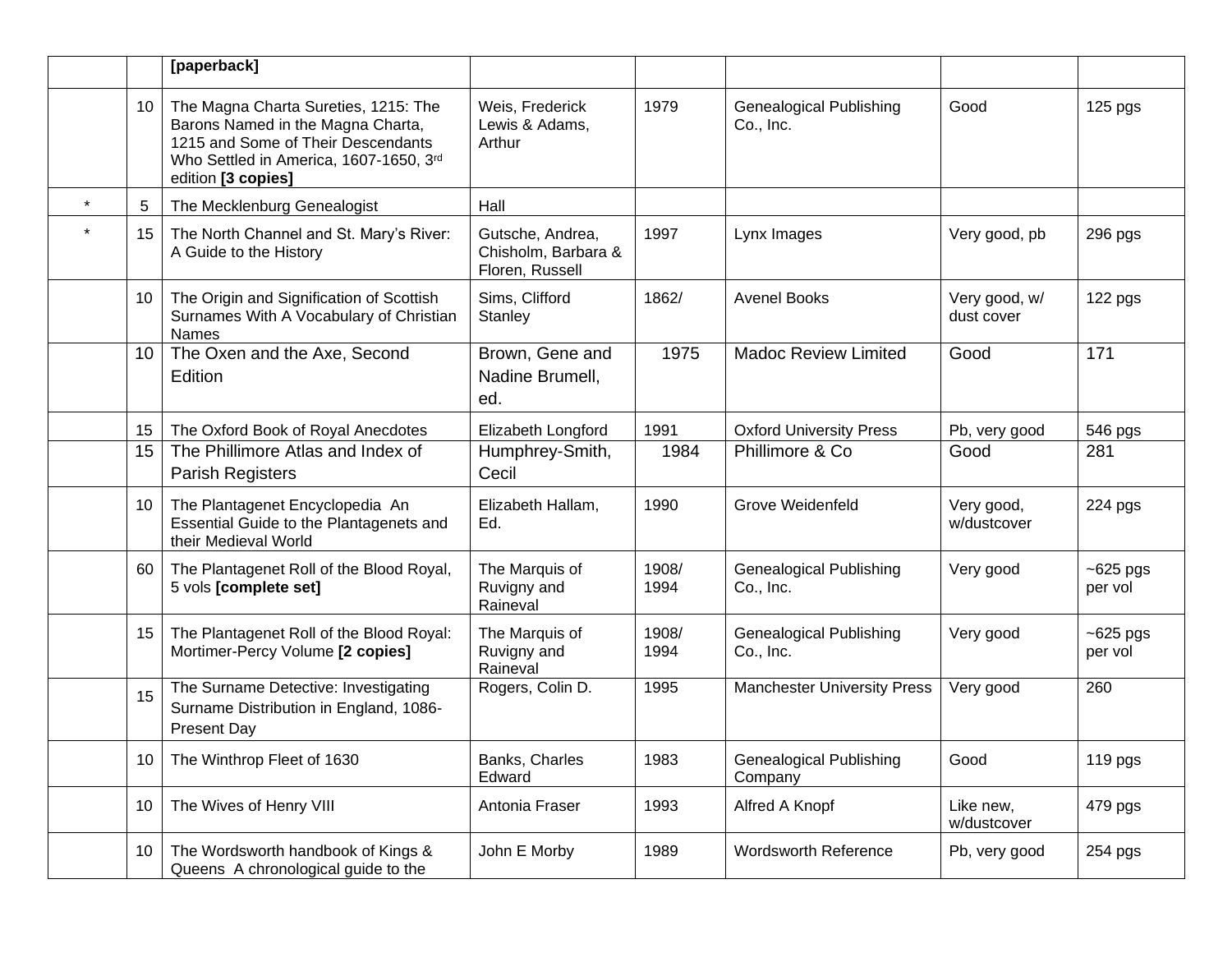|         |    | great dynasties of the world                                                                                             |                                                               |               |                                                     |                          |         |
|---------|----|--------------------------------------------------------------------------------------------------------------------------|---------------------------------------------------------------|---------------|-----------------------------------------------------|--------------------------|---------|
|         | 15 | The Yorkshire Moors and Dales                                                                                            | Rob Talbot and<br>Robin Whiteman                              | 1991          | Weidenfeld and Nicolson                             | Pb, like new             | 160 pgs |
|         | 15 | This England                                                                                                             | National Geographic<br>Society                                | 1966          | National Geographic Book<br>Service                 | Good                     | 439 pgs |
|         | 5  | This England Pictures and verse<br>illustrating the beauty of the English<br>scene                                       |                                                               |               | Jarrold & Sons Ltd                                  | Pb, like new             |         |
|         | 10 | Townlands in Ulster: Local History<br><b>Studies</b>                                                                     | Crawford, W. H. &<br>Foy, R. H.                               | 1998          | <b>Ulster Historical Foundation</b>                 | Like new, pb             | 239 pgs |
|         | 15 | Trace Your German Roots Online A<br><b>Complete Guide to German Genealogy</b><br>Websites                                | James M Beidler                                               | 2016          | <b>Family Tree Books</b>                            | Pb, like new             | 206 pgs |
|         | 5  | Tracing Your Czech & Slovak Roots                                                                                        | Wellauer, Maralyn A.                                          | 1980          | Self-published                                      | Fair, coil-bound         | 77 pgs  |
|         | 10 | <b>Tracing Your Mayo Ancestors</b>                                                                                       | Smith, Brian                                                  | 1997          | <b>Flyleaf Press</b>                                | Like new, pb             | 96 pgs  |
|         | 10 | Tracing Your Scottish Ancestors: A Guide<br>to Ancestry Research in the Scottish<br><b>Record Office</b>                 | Sinclair, Cecil                                               | 1990          | <b>HMSO Publications</b>                            | Very good, pb            | 153 pgs |
| $\star$ | 10 | <b>Tracing Your Scottish Ancestry</b>                                                                                    | Cory, Kathleen B                                              | 1991/<br>1993 | Genealogical Publishing Co<br>Inc                   | Like new, pb             | 195 pgs |
| $\star$ | 15 | <b>Tracing Your Scottish Ancestry</b>                                                                                    | Kathleen B Cory                                               | 1990          | Polygon                                             | Pb, like new             | 195 pgs |
|         | 5  | Victoria University, Victoria College,<br>Emmanuel College: Alumni Directory<br>1990                                     | Victoria University                                           | 1990          | Harris                                              | Good                     | 448 pgs |
|         | 15 | Villages of England                                                                                                      | <b>Brian Bailey</b>                                           | 1984/1993     | <b>Artus Books</b>                                  | Like new,<br>w/dustcover | 153 pgs |
|         | 20 | Visitation of England and Wales, Vol. 1 &<br>2 [2 vols.]                                                                 | Howard, Joseph<br>Jackson & Crisp,<br><b>Frederick Arthur</b> | 1893/<br>1995 | Heritage Books, Inc.                                | Good, pb                 | 513 pgs |
|         | 10 | Vivacious Daughter Seven Lectures on<br>the Religious Situation Among<br>Norwegians in America by Herman<br>Amberg Preus | Nichol, Todd W                                                | 1990          | Norwegian-American<br><b>Historical Association</b> | Very good                | 232 pgs |
| $\star$ | 15 | Walking & Exploring the Battlefields of<br><b>Britain</b>                                                                | John Kinross                                                  | 1988/1993     | David & Charles                                     | Like new,<br>w/dustcover | 192 pgs |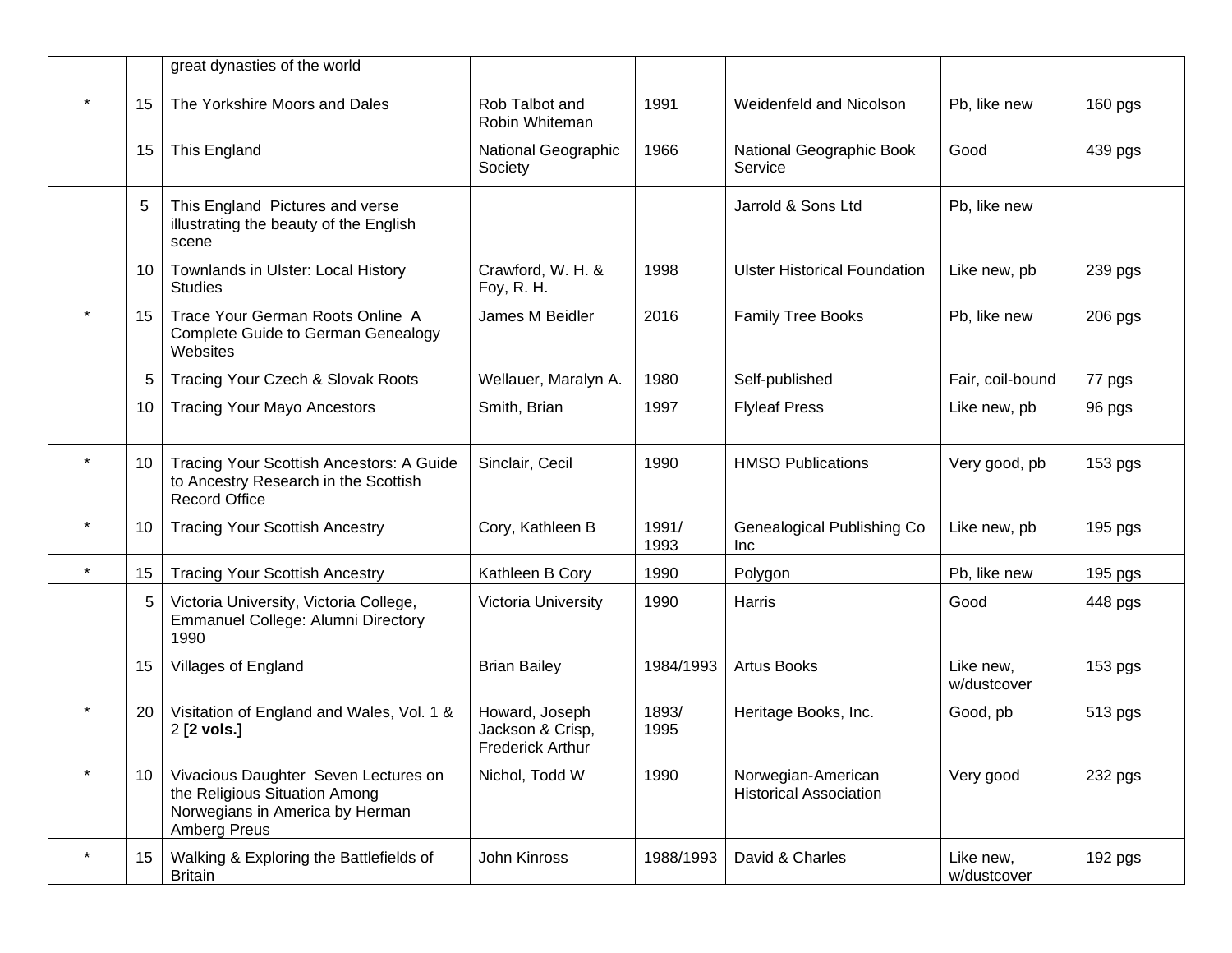| 10 | Waters of the Wild Swan [autographed]                                       | Jim Crumley     | 1992 | Jonathan Cape                         | Like new,<br>w/dustcover     | $168$ pgs |
|----|-----------------------------------------------------------------------------|-----------------|------|---------------------------------------|------------------------------|-----------|
| 15 | Who's Who in Alberta A Biographical<br>Directory First Edition              |                 | 1957 | <b>Lyone Publications</b>             | Good                         | 452 pgs   |
| 10 | Who's Who in Jewish History after the<br>Period of the Old Testament        | Comay, Joan     | 1974 | David McKay Company                   | Good; former<br>library copy | 448       |
| 15 | Yamouth Nova Scotia Genealogies:<br>Transcribed from the Yarmouth<br>Herald | Brown, George S | 1993 | <b>Genealogical Publishing</b><br>Co. | Very good                    | 947       |
| 10 | Your Scottish Ancestry A Guide for North<br>Americans                       | Irvine, Sherry  | 1997 | Ancestry Incorporated                 | Like new, pb                 | 253 pgs   |

### **GENERAL**

| \$<br><b>Item</b> |                                                                                                                                                 | <b>Author</b>                                                                                        | Pub<br><b>Date</b> | <b>Publisher</b>                                    | <b>Condition</b>     | <b>Pages</b> |
|-------------------|-------------------------------------------------------------------------------------------------------------------------------------------------|------------------------------------------------------------------------------------------------------|--------------------|-----------------------------------------------------|----------------------|--------------|
| 10                | 123 Family Tree                                                                                                                                 | <b>Ancestry Publishing</b>                                                                           | 2007               | <b>Ancestry Publishing</b>                          | Like new, pb<br>w/cd | 71 pgs       |
| 10                | 1930 Federal Population Census<br>Catalog of National Archives Microfilm                                                                        |                                                                                                      | 2002               | <b>National Archives</b><br><b>Trust Fund Board</b> | Good, pb             | 79 pgs       |
| 5                 | 1992 Syllabus, Federation of<br>Genealogical Societies & Arizona<br>Genealogical Advisory Board: New<br>Horizons, A Conference in the Southwest | Federation of<br>Genealogical<br>Societies & Arizona<br><b>Genealogical Advisory</b><br><b>Board</b> | 1992               | Self-published                                      | Good, pb             | Unnumbered   |
| 5                 | 1993 NGS Program Syllabus: Celebrating<br>the National Genealogical Society's 100 <sup>th</sup><br>Anniversary                                  | National Genealogical<br>Society                                                                     | 2003               | Self-published                                      | Good, pb             | 525 pgs      |
| 5                 | 1994 NGS Conference Syllabus, Vol 1:<br>Exploring a Nation of Immigrants -<br>Houston Style [5 copies]                                          | National Genealogical<br>Society                                                                     | 1994               | Self-Published                                      | Good, pb             | 270 pgs      |
| 5                 | 1994 NGS Conference Syllabus, Vol 2:<br>Exploring a Nation of Immigrants -<br>Houston Style [3 copies]                                          | National Genealogical<br>Society                                                                     | 1994               | Self-published                                      | Good, pb             | 327 pgs      |
| 5                 | 1994 NGS Program & Directory:<br>Exploring a National of Immigrants -<br>Houston Style, Vol. I [3 copies]                                       | National Genealogical<br>Society                                                                     | 1994               | Self-published                                      | Good, pb             | 69 pgs       |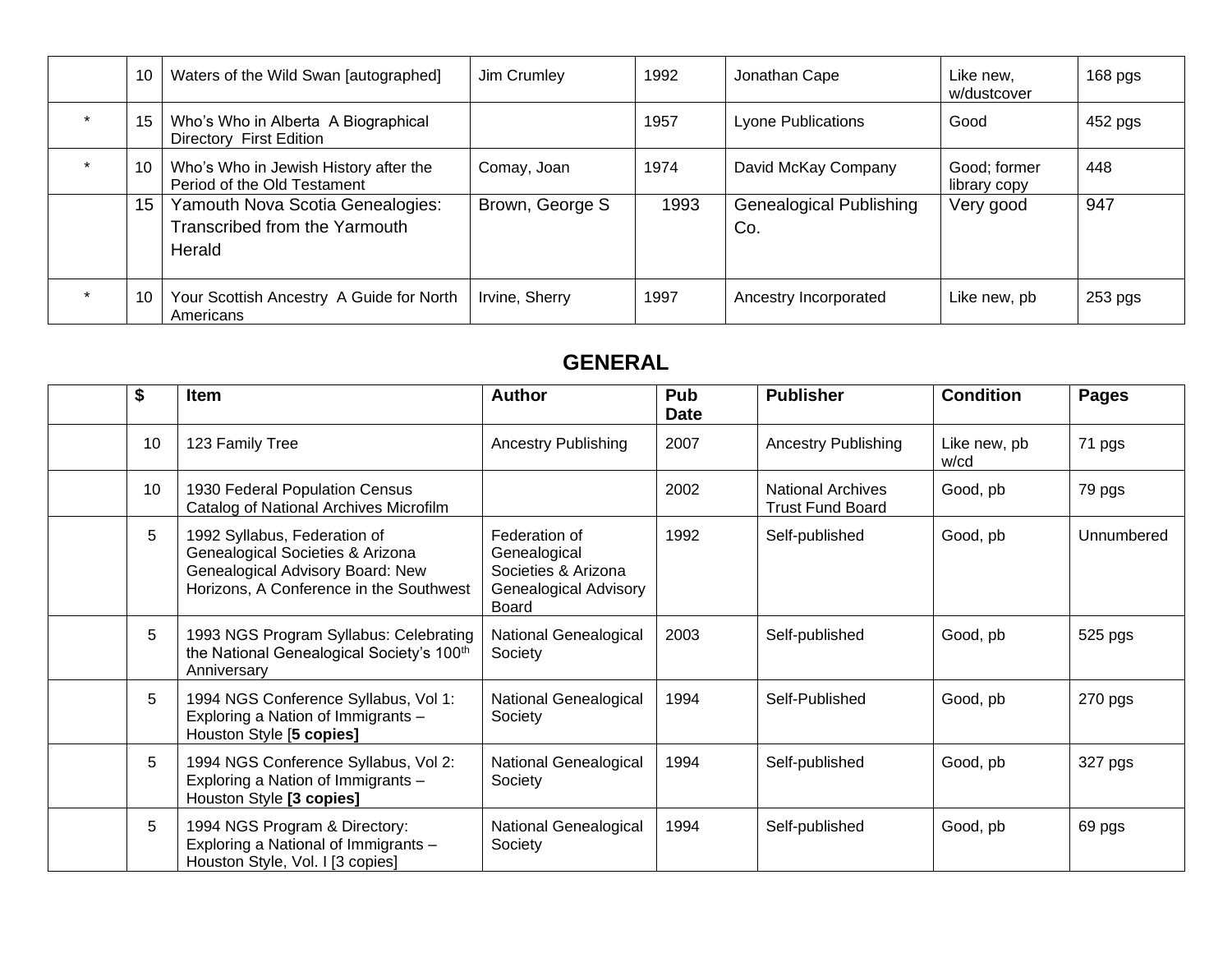|                 | 5  | 1997 FGS Conference Syllabus: Unlock<br>Your Heritage with Creative Problem<br>Solving Dallas [2 copies]              | Federation of<br>Genealogical<br>Societies        | 1997      | Self-published                                                            | Good, pb                   | 478 pgs            |
|-----------------|----|-----------------------------------------------------------------------------------------------------------------------|---------------------------------------------------|-----------|---------------------------------------------------------------------------|----------------------------|--------------------|
|                 | 5  | 2001 FGS Conference Syllabus: Great<br>River Bend Genealogya Heartland<br>Gathering                                   | Federation of<br>Genealogical<br>Societies        | 2001      | Self-published                                                            | Good, pb                   | 548 pgs            |
|                 | 5  | 2002 FGS Conference Syllabus:<br>California: A Goldmine of Diversity                                                  | Federation of<br>Genealogical<br>Societies        | 2002      | Self-published                                                            | Good, pb                   | 550 pgs            |
|                 | 5  | 2003 FGS Conference Syllabus:<br>Countdown to Discovery, A World of<br>Hidden Treasures Orlando <sup>[3</sup> copies] | Federation of<br>Genealogical<br>Societies        | 2003      | Self-published                                                            | Good, pb                   | 548 pgs            |
|                 | 5  | 2004 FGS Conference Syllabus: Legends<br>Live Forever                                                                 | Federation of<br>Genealogical<br>Societies        | 2004      | Self-published                                                            | Good, pb                   | 445 pgs            |
|                 | 10 | A Father's Hand a Mother's Heart,<br>Leaving a Legacy of Faith                                                        | Pond, Paul G. and Lila<br>Α.                      | 2009      | <b>Pond Ministries</b>                                                    | Very good                  | 382 pgs +<br>Index |
|                 | 10 | A Genealogical Guide to the Burton<br><b>Historical Collection, Detroit Public</b><br>Library                         | Oldenburg, Joseph F.                              | 1988      | <b>Ancestry Publishing</b>                                                | Good, pb                   | 106 pgs            |
| $\star$         | 15 | A History of the Irish Settlers in North<br>America: From the Earliest Period to the<br>Census of 1850                | McGee, Thomas<br>D'Arcy                           | 1851/1989 | Heritage Books, Inc.                                                      | Very good, pb              | 187 pgs            |
| $***$           | 10 | A Manual of Archival Techniques                                                                                       | Baumann, Roland M.                                | 1982      | Pennsylvania<br><b>Historical and Museum</b><br>Commission                | Very good, pb              | 134 pgs            |
| $\star\star$    | 15 | A Survey of American Church Records<br>4 <sup>th</sup> Edition [2 copies]                                             | Kirkham, E. Kay                                   | 1978      | Everton Publishers,<br>Inc.                                               | Good                       | 344 pgs            |
|                 | 5  | A Taste of History Cookbook                                                                                           | <b>Historical Society of</b><br><b>West Point</b> | 2014      | <b>Cookbook Publishers</b>                                                | Like New [spiral<br>bound] | 274 pgs            |
|                 | 10 | American Genealogical Research at<br>the DAR, Washington, D.C., Second<br>Edtiion                                     | Grundset, Eric G<br>and Steven B<br>Rhodes        | 2004      | <b>National Society</b><br>Daughters of the<br><b>American Revolution</b> | Very good, pb              | 175                |
|                 | 10 | American Genealogical Research at the<br>DAR: Washington, DC                                                          | Grundset, Eric G. &<br>Rhodes, Steven B.          | 1997      | <b>National Society</b><br>Daughters of the<br>American Revolution        | Good, pb                   | 182 pgs            |
| $\star$ $\star$ | 10 | Ancestry's Guide to Research: Case                                                                                    | Cerny, Johni & Eakle,                             | 1985      | Ancestry, Inc.                                                            | Good, pb                   | 364 pgs            |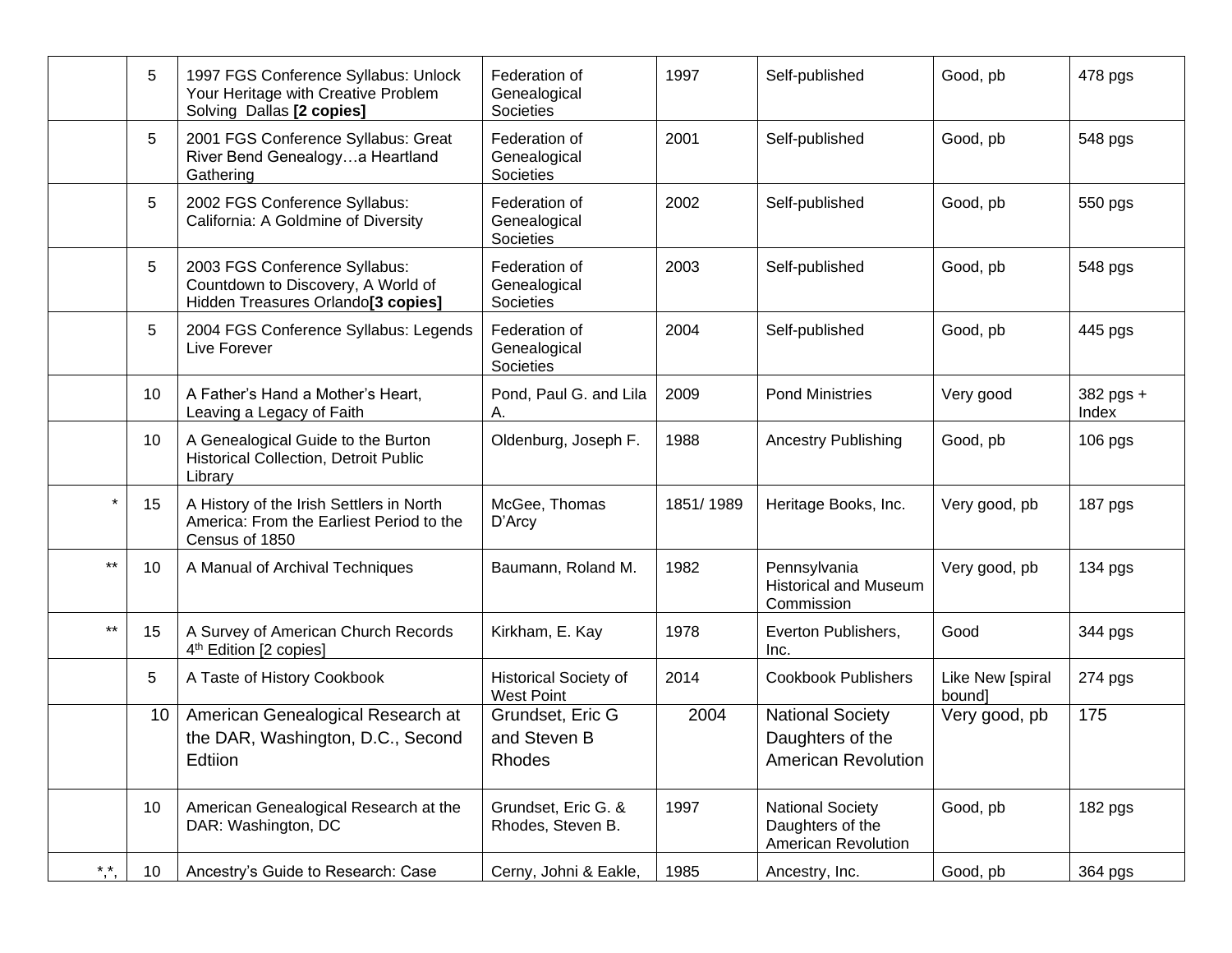| $***$    |    | Studies in American Genealogy [4<br>copies                                                                         | Arlene                                                    |           |                                                |                           |                     |
|----------|----|--------------------------------------------------------------------------------------------------------------------|-----------------------------------------------------------|-----------|------------------------------------------------|---------------------------|---------------------|
| $\star$  | 10 | Ancient Human Migrations: A<br>Multidisciplinary Approach                                                          | Peregrine, Peter N.;<br>Peiros, Ilia & Feldman,<br>Marcus | 2009      | University of Utah<br>Press                    | Like new, pb              | 298 pgs             |
|          | 5  | Association of Professional Genealogists<br>Directory of Professional Genealogists,<br>2004-2005                   | Association of<br>Professional<br>Genealogists            | 2003      | Association of<br>Professional<br>Genealogists | Very good, pb             | 205 pgs             |
|          | 10 | Beginning Norwegian Research                                                                                       | Carlberg, Nancy Ellen                                     | 1991      | <b>Carlberg Press</b>                          | Good, pb; spiral<br>bound | 168                 |
|          | 10 | Cite Your Sources: A Manual for<br>Documenting Family Histories and<br><b>Genealogical Records</b>                 | Lackey, Richard S.                                        | 1980      | University Press of<br>Mississippi             | Like New, pb              | 94 pgs              |
|          | 10 | <b>Clues to Our Family Names</b>                                                                                   | Stein, Lou                                                | 1986/1988 | Heritage Books, Inc.                           | Very good, pb             | 167                 |
| $***$    | 15 | Collected Lyrics of Edna St. Vincent<br>Millay                                                                     | Millay, Edna St.<br>Vincent                               | 1939      | Harper & Brothers<br>Publishers                | Good                      | 383 pgs             |
| $\star$  | 10 | <b>Confederate Research Sources</b>                                                                                | Neagles, James                                            | 1986      | Ancestry, Inc.                                 | Good, pb                  | 286 pgs w/<br>index |
| $\star$  | 10 | Directory of Family Associations, 3rd<br>Edition                                                                   | Bentley, Elizabeth<br>Petty                               | 1996      | Genealogical<br><b>Publishing Company</b>      | Very good, pb             | 355                 |
| $***$    | 10 | Discovering Your Family Tree A<br>handbook on tracing ancestors and<br>compiling one's own pedigree [?2<br>copies] | Iredale, David & John<br><b>Barrett</b>                   | 1985      | <b>Shire Publications Ltd</b>                  | Good, pb                  | 80 pgs              |
|          | 10 | Donald Lines Jacobus' Index to<br>Genealogical Periodicals, revised edition                                        | Boyer III, Carl                                           | 1983      | Self-published                                 | Good                      | 373 pgs             |
|          | 5  | Encyclopedia Britannica Almanac 2003                                                                               | Encyclopedia<br>Britannica, Inc                           | 2002      | Encyclopedia<br>Britannica, Inc                | Very good, pb             | 1150 pgs            |
| $***$    | 10 | Family History for the Clueless                                                                                    | Durrant, George D. &<br>Gaunt, LaRene                     | 2000      | <b>Bookcraft</b>                               | Good, pb [some<br>marks]  | 297 pgs             |
| $^\star$ | 15 | Finding Your Hispanic Roots                                                                                        | Ryskamp, George R                                         | 1997      | Genealogical<br>Publishing Co                  | Very good, pb             | 290                 |
|          | 5  | Finding Your Roots: How Every American<br>Can Trace His Ancestors-At Home and<br>Abroad [3 copies]                 | Westin, Jeane Eddy                                        | 1977/1982 | <b>Ballantine Books</b>                        | Fair, pb                  | 291 pgs             |
|          | 5  | Finding Your Roots: How Every American<br>Can Trace His Ancestors-At Home and<br>Abroad [3 copies]                 | Westin, Jeane Eddy                                        | 1977/1990 | <b>Ballantine Books</b>                        | Fair, pb                  | 291 pgs             |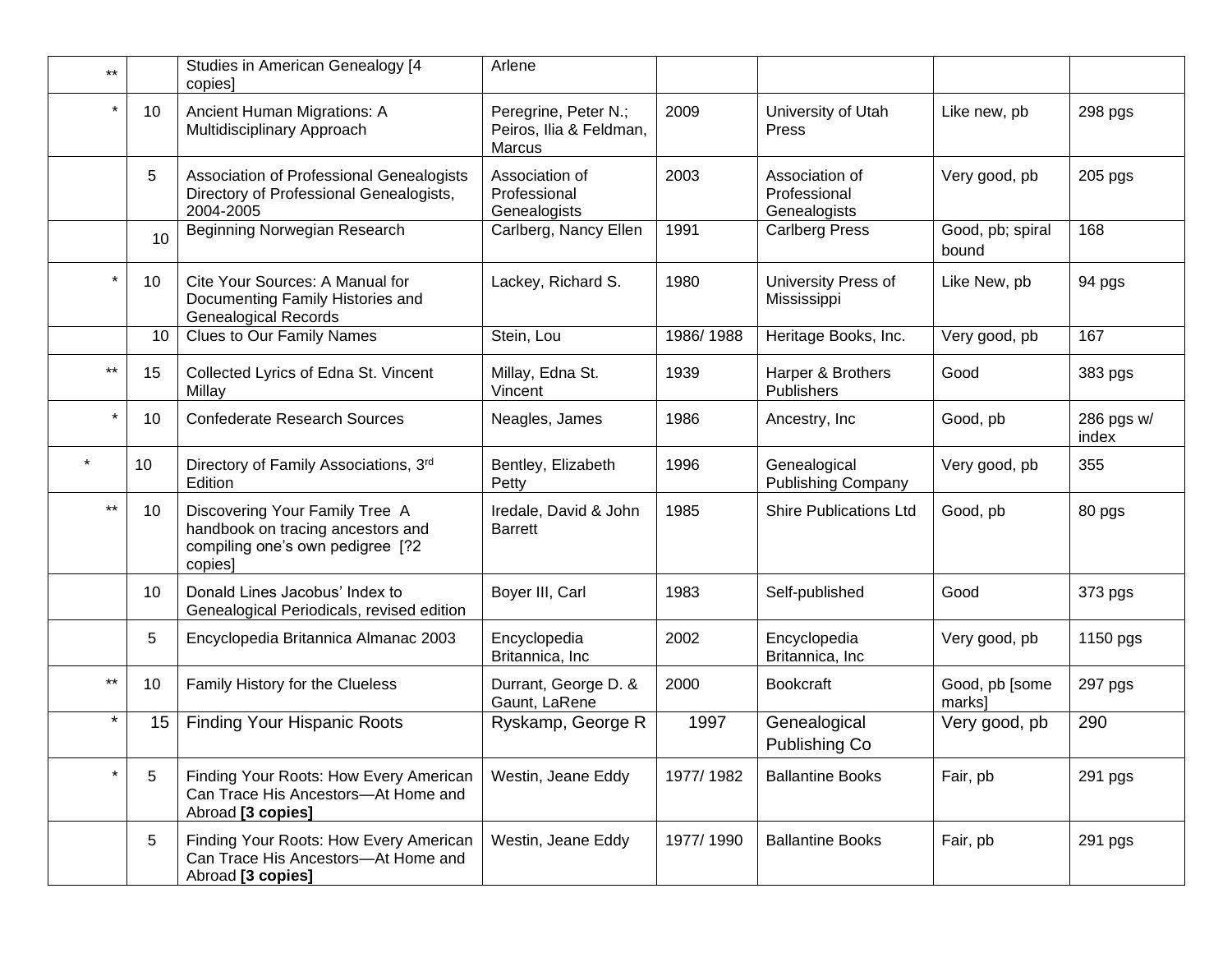|                 | 5         | Genealogical & Local History Books in<br>Print, 5 <sup>th</sup> edition             | Hoffman, Marian                            | 1996        | Genealogical<br>Publishing Co., Inc.                | Good, pb                                                                            | 447 pgs              |
|-----------------|-----------|-------------------------------------------------------------------------------------|--------------------------------------------|-------------|-----------------------------------------------------|-------------------------------------------------------------------------------------|----------------------|
|                 | 10        | Genealogical and Local History Books in<br>Print, 4 <sup>th</sup> Edition, Volume 4 | Schreiner-Yantis, Netti                    | 1990        | Genealogical Books In<br>Print                      | Good, pb                                                                            | $409$ pgs +<br>Index |
|                 | 5         | Genealogical Periodicals: A Neglected<br><b>Treasure</b>                            | Towle, Laird C.                            | 1977/1987   | Heritage Books, Inc.                                | Good, pb                                                                            | 12 pgs               |
|                 | 10        | Genealogical Research Methods and<br>Sources                                        | The American Society<br>of Genealogists    | 1960        | The American Society<br>of Genealogists             | Good                                                                                | 456 pgs              |
|                 | 5         | Genealogy as Pastime and Profession,<br>2 <sup>nd</sup> edition, revised            | Jacobus, Donald<br>Lines                   | 1930/1968   | Genealogical<br>Publishing Co., Inc.                | Like new                                                                            | 120 pgs              |
|                 | 10        | Genealogy Online Researching Your<br>Roots                                          | Crowe, Elizabeth<br>Powell                 | 1996 2nd Ed | McGraw-Hill                                         | Very good, pb                                                                       | 372 pgs              |
|                 | 5         | Genealogy Online: Researching Your<br>Roots                                         | Crowe, Elizabeth<br>Powell                 | 1995        | Windcrest/McGraw-Hill                               | Good, pb<br>[missing disk]                                                          | 280 pgs              |
|                 | 5         | Genealogy Starter Kit                                                               | Dollarhide, William                        | 1994        | Genealogical<br>Publishing Co., Inc.                | Very good, pb                                                                       | 26 pgs               |
| $\gamma$        | 10        | Genograms in Family Assessment                                                      | McGoldrick, Monica &<br>Randy Gerson       | 1985        | W W Norton & Co                                     | New, pb                                                                             | 174 pgs              |
|                 | 5         | Getting the Most Mileage from<br>Genealogical Research Trips, 3rd Edition           | Warren, James W. &<br>Warren, Paula Stuart | 1998        | Warren Research &<br>Publishing                     | Good, pb                                                                            | 55 pgs               |
| $\overline{?}$  | 10        | Greene and Cornwallis: The Campaign in<br>the Carolinas                             | Rankin, Hugh F                             | 2003        | North Carolina Office<br>of Archives and<br>History | New, pb                                                                             | 91 pgs               |
| $\star$         | 15        | Guide to Cartographic Records in the<br><b>National Archives</b>                    |                                            | 1971        | The National Archives                               | Good                                                                                | $278$ pgs +<br>Index |
|                 | 15,<br>10 | Guide to Genealogical Research in the<br>National Archives [3 copies]               | <b>National Archives</b>                   | 1983; 1982  | <b>National Archives</b><br><b>Trust Fund Board</b> | Good, dust cover<br>torn                                                            | 304 pgs              |
| $\star$         | 10        | Guide to Local and Family History at the<br>Newberry Library                        | Sinko, Peggy Tuck                          | 1987        | <b>Ancestry Publishing</b>                          | Very Good                                                                           | 202 pgs              |
| $\star$         | 15        | Guide to the Archives of the Government<br>of the Confederate States of America     | Beers, Henry Putney                        | 1968        | The National Archives                               | Good, library<br>labels on cover &<br>spine, library<br>notations on title<br>pages | 425 pgs +<br>index   |
|                 | 5         | <b>Hereditary Society Blue Book</b>                                                 | Davenport, Robert R                        | 1995        | <b>Eastwood Publishing</b><br>Company               | Good                                                                                | $305$ pgs +<br>Index |
| $^{\star\star}$ | 5         | <b>Hereditary Society Blue Book Third</b><br>Edition                                | Davenport, Robert R                        | 1995        | <b>Eastwood Publishing</b><br>Co                    | Very good                                                                           | 320 pgs              |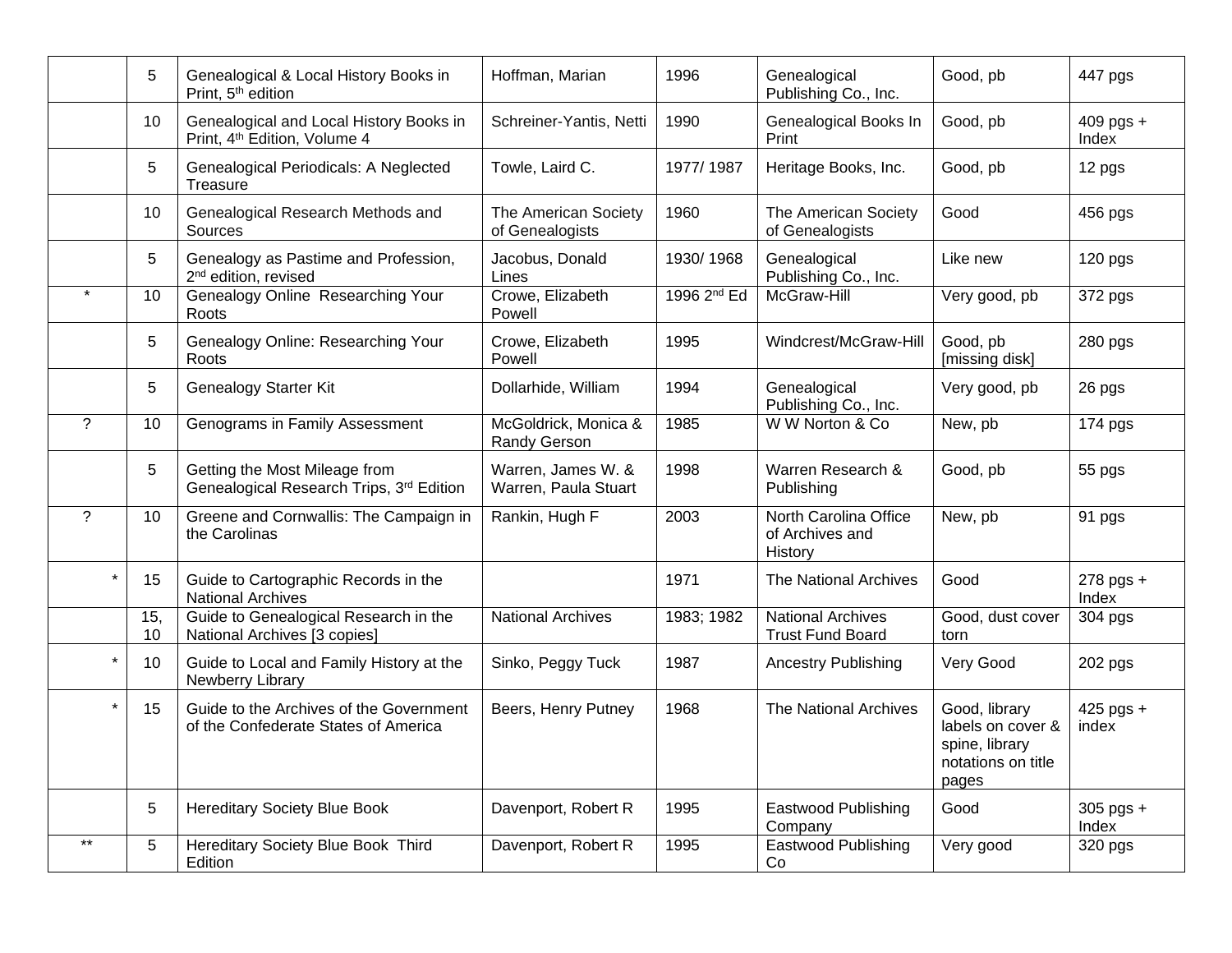|              | 5  | Hereditary Society Blue Book: 1992 [2<br>copies]                    | Davenport, Robert R.                                          | 1992 | <b>Hereditary Society</b><br><b>Blue Book</b>                            | Very good                            | 318 pgs                                                 |
|--------------|----|---------------------------------------------------------------------|---------------------------------------------------------------|------|--------------------------------------------------------------------------|--------------------------------------|---------------------------------------------------------|
|              | 5  | Hereditary Society Blue Book: 1994                                  | Davenport, Robert R.                                          | 1994 | <b>Eastwood Publishing</b><br>Company                                    | Very good                            | 320 pgs                                                 |
|              | 5  | Hereditary Society Blue Book: 1997                                  | Davenport, Robert R.                                          | 1997 | The Historic Trust                                                       | Very good                            | 318 pgs                                                 |
|              | 5  | Hereditary Society Blue Book: 1998 [2<br>copies]                    | Davenport, Robert R.                                          | 1998 | The Historic Trust                                                       | Very good                            | 319 pgs                                                 |
| $\star$      | 5  | Hereditary Society Blue Book: 1999                                  | Davenport, Robert R.                                          | 1999 | The Historic Trust                                                       | Very good                            | 318 pgs                                                 |
|              | 10 | Historic Buildings of the Smokies                                   | <b>Ed Trout</b>                                               | 1995 | <b>Great Smoky</b><br><b>Mountains Natural</b><br><b>History Society</b> | Pb, very good                        | 79 pgs                                                  |
|              | 10 | Historic Houses of the Hudson Valley                                | Eberlein, Harold<br>Donaldson & Cortlandt<br>Van Dyke Hubbard | 1990 | Dover Publications,<br>Inc                                               | Good, pb                             | 207 pgs                                                 |
| $\star\star$ | 10 | How to Trace Your Family History [2<br>copies]                      | Linder, Bill R.                                               | 1978 | <b>Fawcett Popular</b><br>Library                                        | Good, minor<br>pencil marks, pb      | <b>221 pgs</b>                                          |
| $***$        | 10 | How to Trace Your Family Tree                                       | Poteet, David                                                 | 1979 | Bethany<br>FellowshipInc.                                                | Good, pb                             | <b>157 pgs</b>                                          |
|              | 5  | How to Trace Your Family Tree                                       | Poteet, David                                                 | 1977 | Jeremy Books                                                             | Good, pb                             | 157 pgs                                                 |
|              | 10 | In Small Things Forgotten The<br>Archaeology of Early American Life | James Deetz                                                   | 1977 | <b>Anchor Books</b><br>Doubleday                                         | Pb, very good                        | $184$ pgs                                               |
|              | 10 | Index to Genealogical Periodicals,<br>Volume One                    | Jacobus, Donald<br>Lines, M.A.                                | 1963 | Genealogical<br>Publishing Co.                                           | Good, minor<br>pencil check<br>marks | $#$ pgs not<br>numbered                                 |
|              | 10 | Index to Genealogical Periodicals,<br>Volume Two                    | Jacobus, Donald<br>Lines, M.A.                                | 1964 | Genealogical<br>Publishing Co.                                           | Good, minor<br>pencil check<br>marks | 152 pgs                                                 |
| $\star$      | 10 | Indian Sign Language                                                | Tomkins, William                                              | 1929 | Dover Publications,<br>Inc                                               | Good, pb                             | 106 pgs                                                 |
|              | 10 | James Monroe The Quest for National<br>Identity                     | Harry Ammon                                                   | 1990 | University Press of<br>Virginia                                          | Pb, like new                         | 706 pgs                                                 |
|              | 5  | Journals and Serials Catalog, 1982-1983                             | Johnson Reprint<br>Corporation                                | 1982 | Self-published                                                           | Good, pb                             | 239 pgs                                                 |
| $\star\star$ | 10 | Kinship, It's All Relative                                          | Arnold, Jackie Smith                                          | 1991 | Genealogical<br>Publishing Co., Inc.                                     | Good, minor pen<br>marks, pb         | $58$ pgs $+$<br><b>MedicalChart</b><br><b>Templates</b> |
|              | 15 | Mallett's Index of Artists International0                           | Mallett, Daniel                                               | 1948 | Peter Smith                                                              | Gooe                                 | 493 pgs                                                 |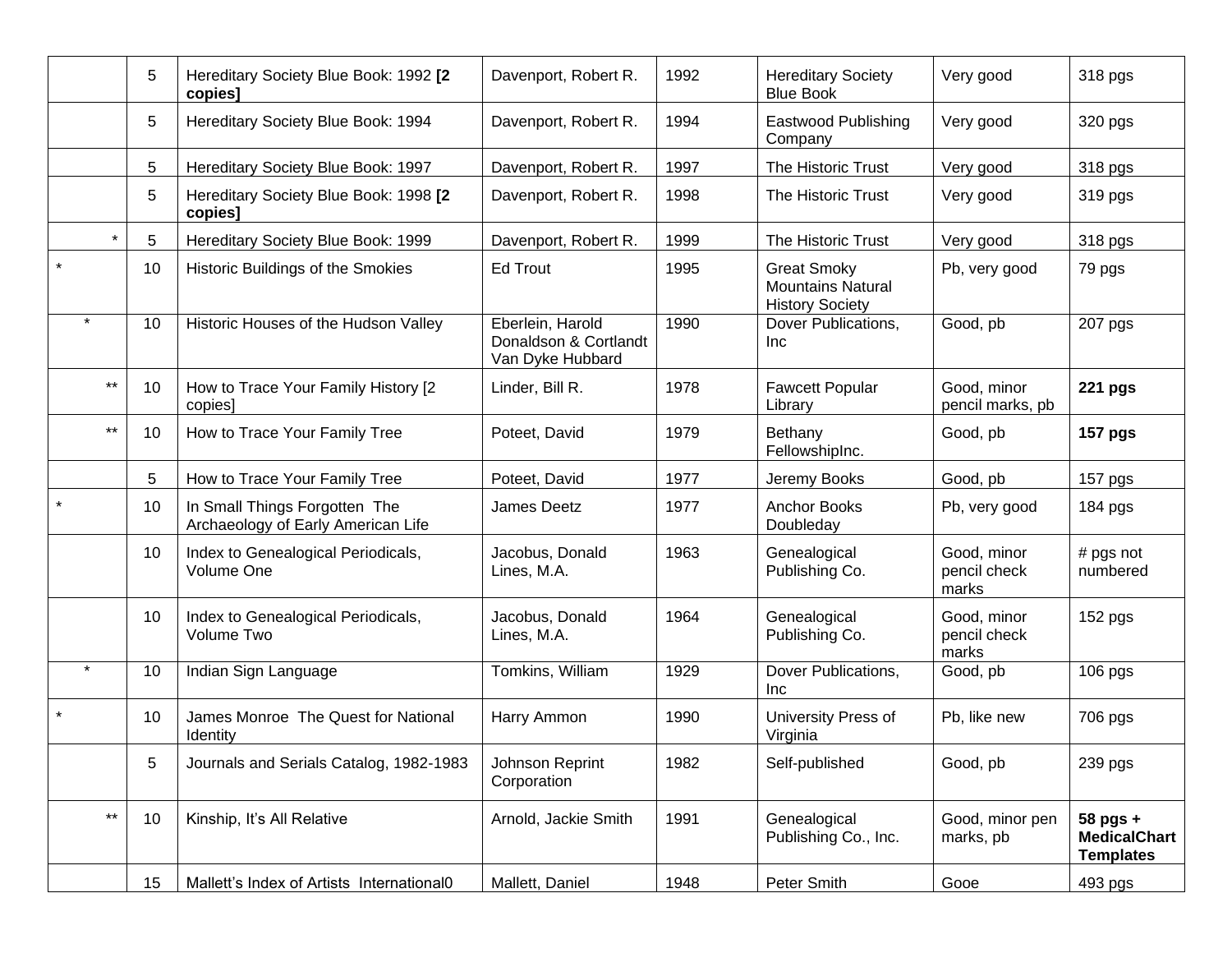|         |                 | Biographical                                                                                                                                 | Trowbridge                                                |                    |                                                                    |                  |                         |
|---------|-----------------|----------------------------------------------------------------------------------------------------------------------------------------------|-----------------------------------------------------------|--------------------|--------------------------------------------------------------------|------------------|-------------------------|
| $***$   | 5               | Minutes of the One Hundred and Eighth<br>Annual General Convention of the United<br>Daughters of the Confederacy                             | United Daughters of<br>the Confederacy                    | 2001               | Self-published                                                     | Good, pb         | 313 pgs                 |
|         | 10              | Names through the Ages                                                                                                                       | Norman, Teresa                                            | 1999               | <b>Berkley Books</b>                                               | Very good, pb    | 516                     |
|         | 5               | Netting Your Ancestors: Genealogical<br>Research on the Internet [2 copies]                                                                  | Howells, Cyndi                                            | 1997               | Genealogical<br>Publishing Co., Inc.                               | Very good, pb    | 182 pgs                 |
| $\star$ | 5               | Newspaper Indexes: A Location and<br>Subject Guide for Researchers Volume II                                                                 | Milner, Anita Cheek                                       | 1979               | Anita Cheek Milner                                                 | Very good        | 191 pgs                 |
|         | 10              | Old Mills of the Ozarks -- Sketches                                                                                                          | Oliver, ME                                                | 1972               | S of O Press                                                       | Good, pb         | 31 pgs                  |
|         | 5               | Oral History for the Local Historical<br>Society, 2 <sup>nd</sup> ed. revised                                                                | Baum, Willa K.                                            | 1982               | American Association<br>for State and Local<br>History             | Good, pb         | 63 pgs                  |
|         | 10              | Our Family, Our Town: Essays on Family<br>and Local History Sources in the National<br>Archives                                              | Walch, Timothy                                            | 1987               | National Archives and<br>Records<br>Administration                 | Good             | 223 pgs                 |
|         | 10              | Pedigree and Progress: Essays in the<br>Genealogical Interpretation of History                                                               | Wagner, Anthony                                           | 1975               | Phillimore & Co                                                    | Very good        | 333                     |
|         | 10              | Personal and Family Names: A Popular<br>Monograph on the Origin and History of<br>the Nomenclature of the Present and<br><b>Former Times</b> | Long, Harry Alfred                                        | 1883/1988          | Heritage Books, Inc.                                               | Very good, pb    | 362                     |
|         | 10              | Photographing Your Heritage                                                                                                                  | Shull, Wilma Sadler                                       | 1988               | Ancestry, Inc.                                                     | Good, pb         | 128 pgs                 |
| $***$   | 5               | Program, One Hundred and Third Annual<br>Convention, The Texas Division, United<br>Daughters of the Confederacy                              | Texas Division, United<br>Daughters of the<br>Confederacy | 1999               | Self-published                                                     | Good, pb         | Unnumbered              |
|         | 10              | Rand McNally World Atlas                                                                                                                     | Rand McNally                                              | 1984               | Rand McNally                                                       | Good, pb         | 224 pgs                 |
|         | 15              | Register, Hereditary Order of<br><b>Descendants of Colonial Governors</b>                                                                    | Thurtle, Robert Glen                                      | 1980               | Hereditary Order of<br>Descendants of<br><b>Colonial Governors</b> | Fair             | 393 pgs                 |
|         | 15 <sub>1</sub> | Search and Research: The Researcher's<br>Handbook                                                                                            | Stevenson, Noel C                                         | 1951               | <b>Western Printing</b><br>Company                                 | Very good        | 204                     |
|         | 5               | Searching for Cyber-Roots: A Step-by-<br>Step Guide to Genealogy on the World<br>Wide Web                                                    | Bonner, Laurie &<br>Bonner, Steve                         | 1997               | <b>Ancestry Publishing</b>                                         | Very Good, pb    | 160 pgs                 |
| $\ast$  | 15;<br>10       | Searching for Your Ancestors [4 copies]                                                                                                      | Doane, Gilbert H. and<br>Bell, James B.                   | 1980;<br>1937/1952 | University of<br>Minnesota Press                                   | Good, dust cover | 161 pgs $+$<br>append & |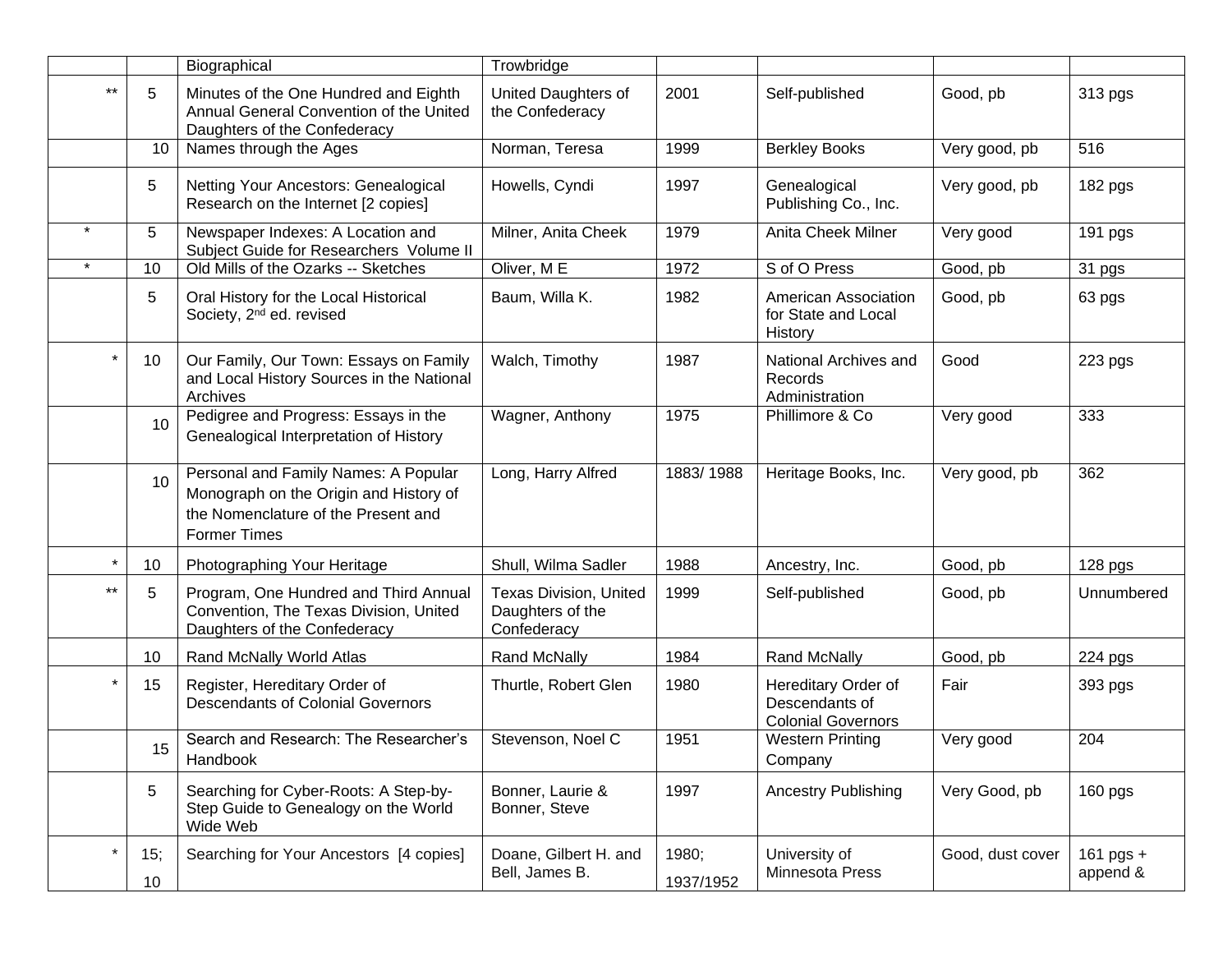|              |    |                                                                                                                        |                                                                    |           |                                                  |               | Indx; 222 pgs<br>+ Appen, Indx |
|--------------|----|------------------------------------------------------------------------------------------------------------------------|--------------------------------------------------------------------|-----------|--------------------------------------------------|---------------|--------------------------------|
| $\star$      | 5  | Searching on Location: Planning a<br>Research Trip                                                                     | Balhuizen, Anne Ross                                               | 1992      | Ancestry, Inc.                                   | Good, pb      | 102 pgs                        |
|              | 5  | Secrets of Successful Writing: Inside Tips<br>from a Writing Expert                                                    | Scott, Dewitt H.                                                   | 1989      | <b>Reference Software</b><br>International       | Very good, pb | 146 pgs                        |
|              | 5  | Serendipity                                                                                                            | <b>National Association</b><br>of Parliamentarians                 | 1968      | <b>Graphic Laboratory</b>                        | Fair          | 311 pgs                        |
| $***$        | 15 | Seventeenth Century Colonial Ancestors<br>of Members of the National Society<br>Colonial Dames XVII Century, 1915-1975 | Hutton, Mary Louise<br>Marshall                                    | 1976      | <b>Edwards Brothers</b>                          | Very Good     | 317 pgs                        |
| $***$        | 5  | Seventeenth Century Review, 2001:<br>National Society Colonial Dames, v. 43,<br>n. 2                                   | Booi, Mrs. Duane G.                                                | 2001      | <b>National Society</b><br><b>Colonial Dames</b> | Good, pb      | 24 pgs                         |
|              | 5  | Stamp Out Chaos! Eliminate Confusion!                                                                                  | Jones, Vincent L.                                                  | Undated   | Unknown                                          | Good, pb      | 40 pgs                         |
|              | 10 | Surnames as a Science                                                                                                  | Ferguson, Robert                                                   | 1967      | <b>Heraldic Publishing</b><br>Company            | Good          | 256                            |
|              | 10 | Surnames Listed in the 1790 United<br><b>States Census</b>                                                             | <b>Government Printing</b><br>Office                               | 1909/1997 | <b>Heritage Quest</b>                            | Pb            | 44 pgs                         |
| $***$ **     | 10 | The 1982 Supplement to the DAR Patriot<br>Index [2 copies]                                                             | National Society of the<br>Daughters of the<br>American Revolution | 1982      | Self-published                                   | Good, pb      | 145 pgs                        |
|              | 10 | The Art of Ancestor Hunting: A Guide to<br>Ancestral Research and Genealogy                                            | Stetson, Oscar Frank                                               | 1936/1956 | <b>Stephen Daye Press</b>                        | Fair          | 276 pgs                        |
| $***$        | 5  | The Book of the Founding Fathers:<br><b>Bicentennial Edition</b>                                                       | Wilson, Jr., Vincent                                               | 1974/1985 | American History<br><b>Research Associates</b>   | Good, pb      | 80 pgs                         |
|              | 5  | The Everything Online Genealogy Book                                                                                   | Richley, Pat                                                       | 2000      | Adams Media<br>Corporation                       | Very good, pb | 288 pgs                        |
| $\star$      | 10 | The Family History Book: A Guide to<br><b>Tracing Your Ancestors</b>                                                   | Colwell, Stella                                                    | 1984      | <b>Phaidon Press</b>                             | Very good, pb | 176 pgs                        |
| $***$        | 5  | The First Ladies                                                                                                       | Klapthor, Margaret<br><b>Brown</b>                                 | 1989      | White House Historical<br>Association            | Good, pb      | 91 pgs                         |
| $\star$      | 15 | The Genealogist's Address Book 3rd<br>Edition [3 copies]                                                               | Bentley, Elizabeth<br>Petty                                        | 1995      | Genealogical<br>Publishing Co., Inc.             | Like New, pb  | 651 pgs                        |
| $\star\star$ | 15 | The Genealogist's Companion and<br>Sourcebook 2 <sup>nd</sup> Edition [multiple]<br>copies]                            | Croom, Emily Anne                                                  | 2003      | <b>Betterway Books</b>                           | New, pb       | 454 pgs                        |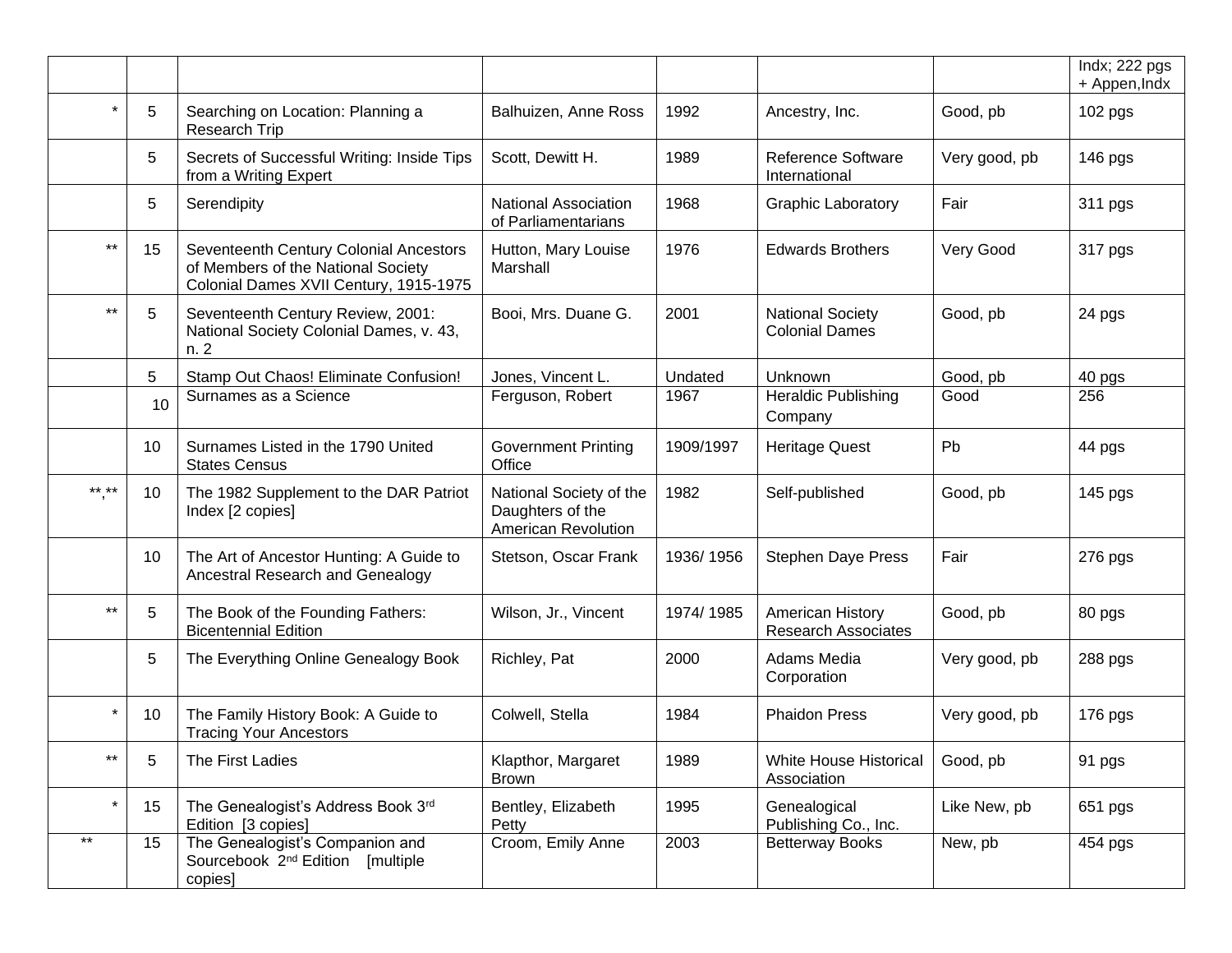| $\star$          | 10 | The Genealogist's Encyclopedia                                                                   | Pine, L.G.                                                      | 1969                   | <b>Collier Books</b>                  | Good, pb                            | 360 pgs      |
|------------------|----|--------------------------------------------------------------------------------------------------|-----------------------------------------------------------------|------------------------|---------------------------------------|-------------------------------------|--------------|
|                  | 5  | The Genealogist's Guide                                                                          | Marshall, George W.                                             | 1903/1973              | Genealogical<br>Publishing Co., Inc.  | Good                                | 880 pgs      |
| $***$            | 10 | The Geography Behind History                                                                     | East, W. Gordon                                                 | 1967                   | W. W. Norton & Co.,<br>Inc.           | Good, pb                            | 203 pgs      |
|                  | 5  | The Great Divergence: China, Europe,<br>and the Making of the Modern World<br>Economy            | Pomeranz, Kenneth                                               | 2000                   | <b>Princeton University</b><br>Press  | Very good, pb                       | 382 pgs      |
|                  | 10 | The Handy Book for Genealogists $-6$ <sup>th</sup><br>Edition [2 copies]                         | Everton Sr, George B                                            | 1971                   | Everton Publishers,<br>Inc            | Fair, hard cover,<br>broken binding | 298 pgs      |
|                  | 15 | The Handy Book for Genealogists 8th Ed<br>[4 copies]                                             |                                                                 | 1991                   | Everton Publishers,<br>Inc            |                                     | $326 + maps$ |
| ** **            | 15 | The Handy Book for Genealogists: United<br>States of America 7 <sup>th</sup> Edition [2 copies]  | Everton, George B. &<br><b>Everton Louise</b><br><b>Mathews</b> | 1991                   | Everton Publishers,<br>Inc.           | Good                                | 378 pgs      |
|                  | 5  | The How Book for Genealogists, 6th<br>edition                                                    | Everton, Sr., George<br>В.                                      | 1965                   | Everton Publishers,<br>Inc.           | Good                                | 224 pgs      |
|                  | 5  | The Last Medal of Honor                                                                          | Billac, Pete                                                    | 1990                   | <b>Swan Publishers</b>                | Good, pb                            | 224 pgs      |
|                  | 5  | The Official Guide to Family Tree Maker<br>2010                                                  | Pedersen, Tana L.                                               | 2009                   | <b>Ancestry Publishing</b>            | Like new, pb                        | 470 pgs      |
| $***$            | 5  | The Presidents of the United States of<br>America                                                | Freidel, Frank                                                  | 1989                   | White House Historical<br>Association | Good, pb                            | 91 pgs       |
|                  | 5  | The Soundex Reference Guide                                                                      | Steuart, Bradley W.                                             | 1990                   | <b>Precision Indexing</b>             | Good, pb                            | 253 pgs      |
|                  | 15 | The Source: A Guidebook of American<br>Genealogy                                                 | Eakle, Arlene & Johni<br>Cerny                                  | 1984                   | Ancestry                              | Very good                           | 786          |
|                  |    | The Story of Surnames (bound<br>photocopies) [2 copies]                                          | Pine, L G                                                       | Undated<br>photocopies | Photocopies                           | Good, pb                            | 152          |
|                  | 10 | The Wataugans                                                                                    | Max Dixon                                                       | 1976                   | The Overmountain<br>Press             | Pb                                  | 80 pgss      |
| ** **<br>$\star$ | 10 | They Came In Ships: A Guide to Finding<br>Your Immigrant Ancestor's Arrival Record<br>[4 copies] | Colletta, John P.                                               | 1993                   | Ancestry, Inc.                        | Very good, pb                       | 93 pgs       |
|                  | 5  | <b>Tracing Your Ancestry Logbook</b>                                                             | Helmbold, F. Wilbur                                             | 1976                   | Oxmoor House                          | Good, pb                            | Unnumbered   |
| $\star$          | 10 | Tracing Your Ancestry: A Step-by-Step<br>Guide to Researching Your Family<br>History [3 copies]  | Helmbold, F. Wilbur                                             | 1976                   | Oxmoor House, Inc.                    | Good, pb                            | 210 pgs      |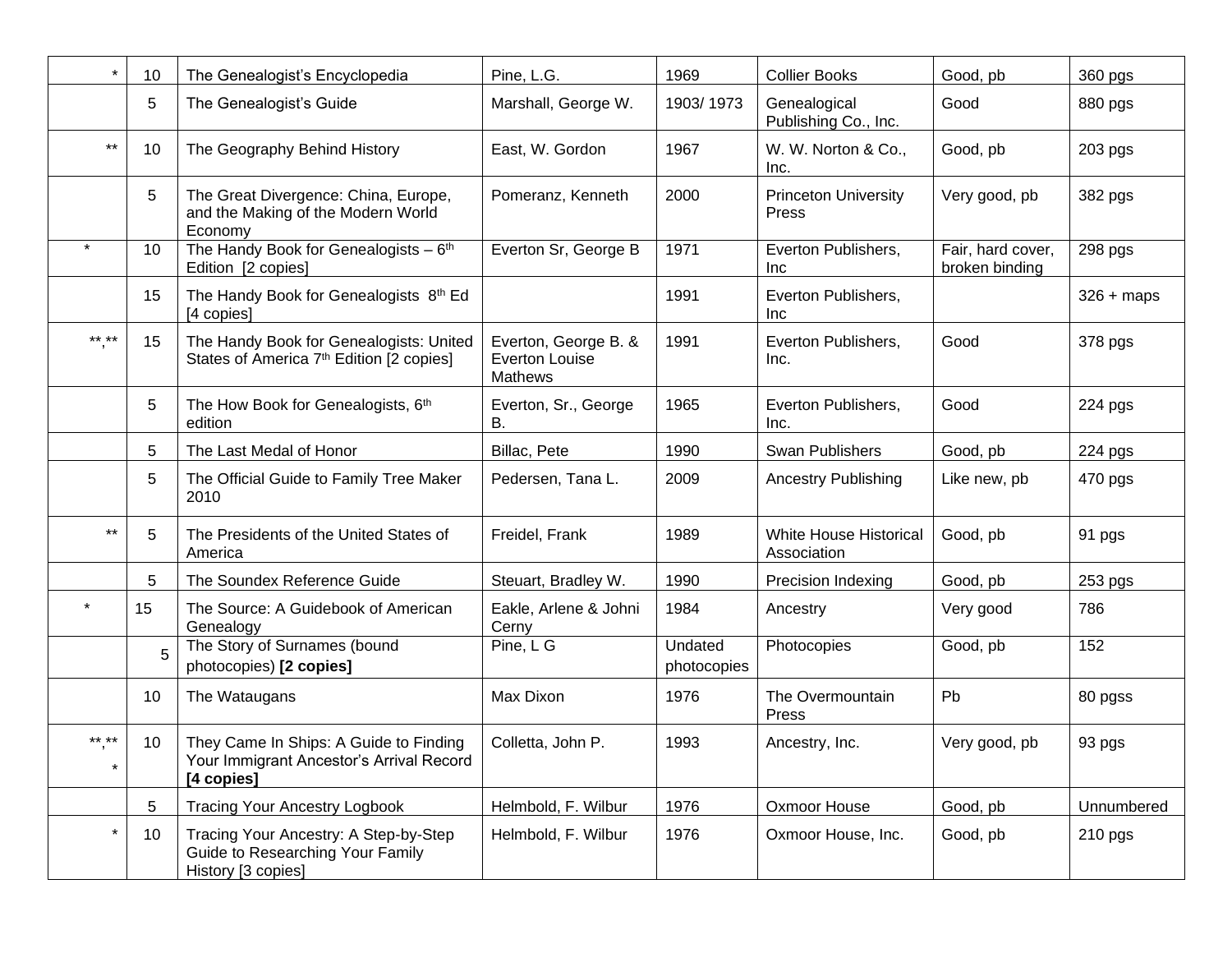| $\star$      | 15 | <b>Tracing Your Civil War Ancestor</b>                                                 | Groene, Bertram<br>Hawthorne | 1973      | John F Blair                         | Good, library<br>labels on cover &<br>spine, library<br>notations on title<br>page, minor<br>signs of age,<br>dust cover | $92$ pgs $+$<br>Appendices +<br>Index |
|--------------|----|----------------------------------------------------------------------------------------|------------------------------|-----------|--------------------------------------|--------------------------------------------------------------------------------------------------------------------------|---------------------------------------|
|              | 5  | <b>Tracing Your Family Tree</b>                                                        | Colwell, Stella              | 1984      | Faber and Faber                      | Good, pb                                                                                                                 | 115 pgs                               |
|              | 5  | Tracing Your Roots: Locating Your<br>Ancestors at Home and Abroad                      | Wheeler, Meg                 | 1996      | <b>Todtri Productions</b>            | Good                                                                                                                     | 127 pgs                               |
|              | 5  | UMI Guide to Family and Local Histories:<br>A Single-Title Publishing Catalog, Vol. 4  | <b>UMI</b>                   | 1998      | Self-published                       | Very good, pb                                                                                                            | 185 pgs                               |
|              | 5  | UMI Guide to Family and Local Histories:<br>A Single-Title Publishing Catalog, Vol. 3  | <b>UMI</b>                   | 1995      | Self-published                       | Very good, pb                                                                                                            | 215 pgs                               |
|              | 5  | UMI Guide to Family and Local Histories:<br>A Single-Title Publishing Catalog, Vol. 2  | <b>UMI</b>                   | 1993      | Self-published                       | Very good, pb                                                                                                            | 247 pgs                               |
|              | 5  | UMI Guide to Family and Local Histories:<br>A Single-Title Publishing Catalog, Vol. 1  | <b>UMI</b>                   | 1990      | Self-published                       | Very good, pb                                                                                                            | 284 pgs                               |
|              | 5  | <b>Understanding Colonial Handwriting</b>                                              | Stryker-Rodda, Harriet       | 1980      | Genealogical<br>Publishing Co., Inc. | Good, pb                                                                                                                 | 27 pgs                                |
| $***$        | 15 | Unpuzzling Your Past: A Basic Guide to<br>Genealogy 2 <sup>nd</sup> Edition [2 copies] | Croom, Emily Anne            | 1989      | Betterway<br>Publications, Inc.      | Like New, pb                                                                                                             | 184 pgs                               |
| $***$        | 15 | Unpuzzling Your Past: A Basic Guide to<br>Genealogy 3rd Edition [2 copies]             | Croom, Emily Anne            | 1995      | <b>Betterway Books</b>               | Like New, pb                                                                                                             | 180 pgs                               |
|              | 10 | Victorian Cottage Residences                                                           | Downing, Andrew<br>Jackson   | 1981      | Dover Publications,<br>Inc.          | Good, pb                                                                                                                 | 249 pgs +<br>Addenda                  |
| $\star\star$ | 5  | <b>Washington Historical Landmarks:</b>                                                | Sommerville, Mollie          | 1985      | <b>NSDAR</b>                         | Fair, pb [needs<br>binding repaired]                                                                                     | $108$ pgs                             |
|              | 5  | What A Year It Was! 1945                                                               | Cohn, Beverly                | 1995      | <b>MMS Publishing</b>                | Good                                                                                                                     | 176 pgs                               |
|              | 5  | What IS the Preponderance of the<br>Evidence?                                          | Rose, Christine              | 1995      | Rose Family<br>Association           | Fair, pb [falling<br>apart]                                                                                              | 15 pgs                                |
|              | 5  | Who's Searching for Whom: 1992                                                         | Wilson, Victoria             | 1992      | <b>Kinseeker Publications</b>        | Good, pb [spiral<br>bound]                                                                                               | 23 pgs                                |
|              | 5  | Who's Where in Your Genealogical<br>Records: A Filing and "Finding" System             | Gobble, J. R.                | 1963/1982 | <b>Falls Printing</b><br>Company     | Good, pb                                                                                                                 | 28 pgs                                |
|              | 5  | World Conference on Records:                                                           | World Conference on          | 1980      | Church of Jesus Christ               | Fair, pb                                                                                                                 | Unnumbered                            |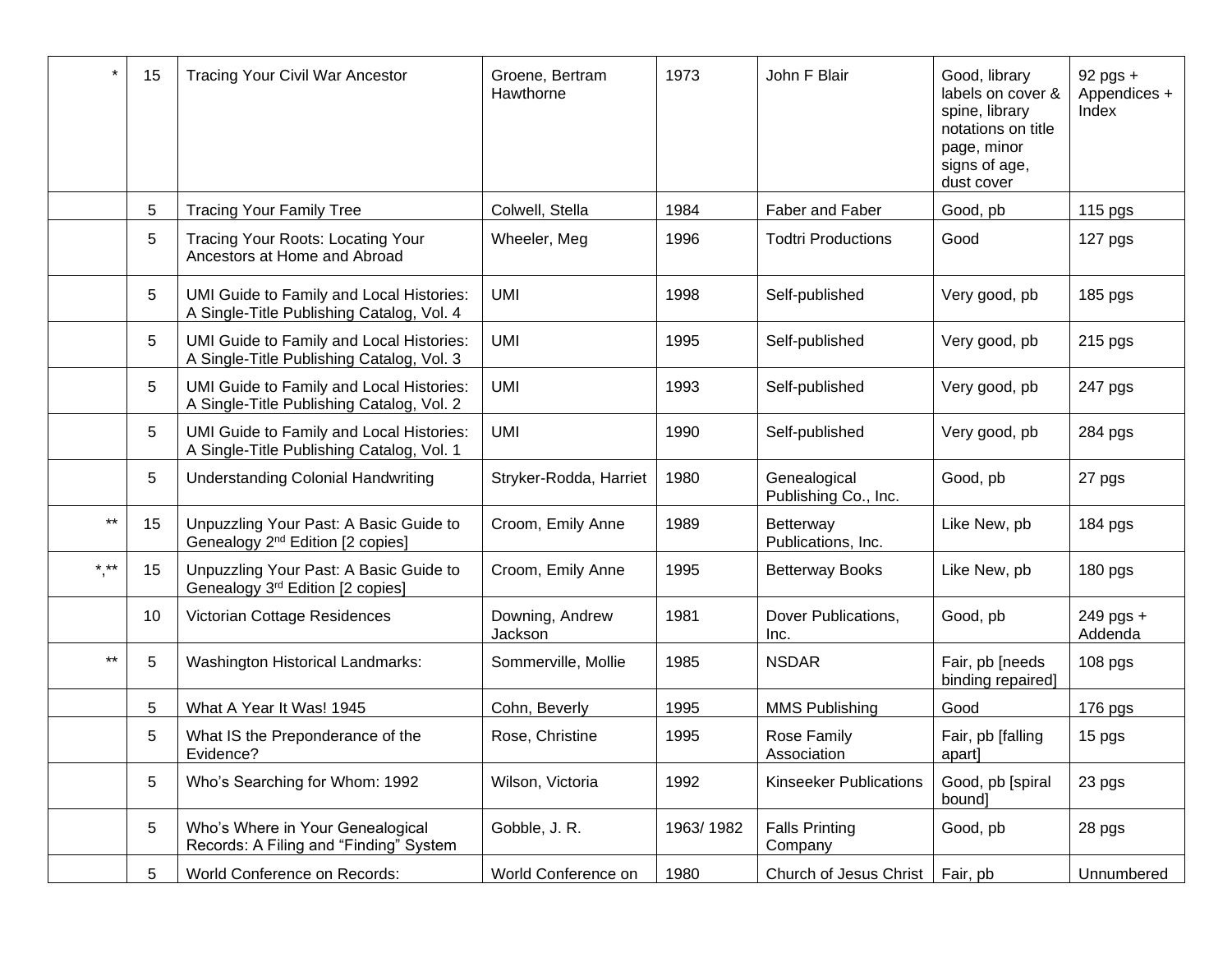|                 | Preserving Our Heritage, August 12-15,<br>1980, Vol 2 - Personal, Family, and Local<br>History [2 copies]                                             | Records                        |      | of Latter-Day Saints                           |          |            |
|-----------------|-------------------------------------------------------------------------------------------------------------------------------------------------------|--------------------------------|------|------------------------------------------------|----------|------------|
| 5               | World Conference on Records:<br>Preserving Our Heritage, August 12-15,<br>1980, Vol 3 - North American Family and<br>Local History, Part 1            | World Conference on<br>Records | 1980 | Church of Jesus Christ<br>of Latter-Day Saints | Good, pb | Unnumbered |
| $5\phantom{.0}$ | World Conference on Records:<br>Preserving Our Heritage, August 12-15,<br>1980, Vol 4 - North American Family and<br>Local History, Part 2 [2 copies] | World Conference on<br>Records | 1980 | Church of Jesus Christ<br>of Latter-Day Saints | Good, pb | Unnumbered |
| 5               | <b>World Conference on Records:</b><br>Preserving Our Heritage, August 12-15,<br>1980, Vol 5 - British Family and Local<br>History, Part 1            | World Conference on<br>Records | 1980 | Church of Jesus Christ<br>of Latter-Day Saints | Good, pb | Unnumbered |
| 5               | World Conference on Records:<br>Preserving Our Heritage, August 12-15,<br>1980, Vol 6 - British Family and Local<br>History, Part 2 [2 copies]        | World Conference on<br>Records | 1980 | Church of Jesus Christ<br>of Latter-Day Saints | Good, pb | Unnumbered |
| 5               | World Conference on Records:<br>Preserving Our Heritage, August 12-15,<br>1980, Vol 7 - Continental European<br>Family and Local History              | World Conference on<br>Records | 1980 | Church of Jesus Christ<br>of Latter-Day Saints | Good, pb | Unnumbered |
| 5               | World Conference on Records:<br>Preserving Our Heritage, August 12-15,<br>1980, Vol 9 - Latin-American and Iberian<br>Family and Local History        | World Conference on<br>Records | 1980 | Church of Jesus Christ<br>of Latter-Day Saints | Good, pb | Unnumbered |
| 5               | World Conference on Records:<br>Preserving Our Heritage, August 12-15,<br>1980, Vol 10 - Australasian and<br>Polynesian Family and Local History      | World Conference on<br>Records | 1980 | Church of Jesus Christ<br>of Latter-Day Saints | Good, pb | Unnumbered |
| 5               | World Conference on Records:<br>Preserving Our Heritage, August 12-15,<br>1980, Vol 11 - Asian and African Family<br>and Local History                | World Conference on<br>Records | 1980 | Church of Jesus Christ<br>of Latter-Day Saints | Good, pb | Unnumbered |
| 5               | World Conference on Records:<br>Preserving Our Heritage, August 12-15,<br>1980, Vol 12 - Historical Change in<br>Population, Family, and Community    | World Conference on<br>Records | 1980 | Church of Jesus Christ<br>of Latter-Day Saints | Good, pb | Unnumbered |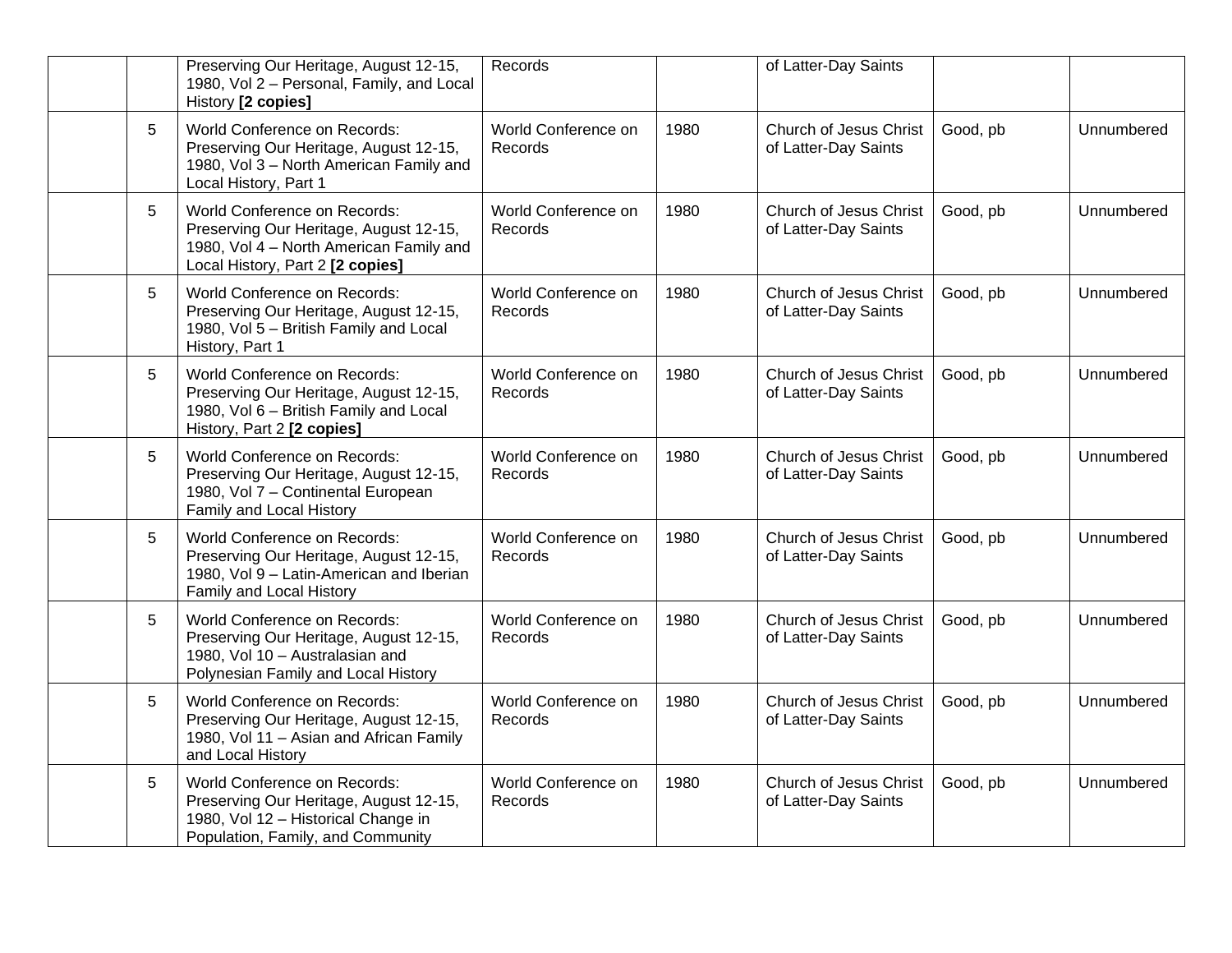|    | World Conference on Records:<br>Preserving Our Heritage, August 12-15,<br>1980, Vol 13 – Index to Proceedings | World Conference on<br>Records | 1980 | Church of Jesus Christ<br>of Latter-Day Saints | Good, pb      | Unnumbered |
|----|---------------------------------------------------------------------------------------------------------------|--------------------------------|------|------------------------------------------------|---------------|------------|
| 10 | <b>Writing the Family Narrative</b>                                                                           | Gouldrup, Lawrence             | 1987 | Ancestry, Inc.                                 | Very Good, pb | $157$ pgs  |

# **U.S. (more than one state)**

| \$ | Item                                                                                                                     | <b>Author</b>                                                   | Pub         | <b>Publisher</b>                                                          | <b>Condition</b> | <b>Pages</b>                          |
|----|--------------------------------------------------------------------------------------------------------------------------|-----------------------------------------------------------------|-------------|---------------------------------------------------------------------------|------------------|---------------------------------------|
|    |                                                                                                                          |                                                                 | <b>Date</b> |                                                                           |                  |                                       |
| 15 | 1812 Ancestor Index, Volume II,<br>1970-1992, National Society<br>United States Daughters of<br>1812                     | Trolinger, Patricia<br>Scruggs                                  | 1992        | <b>Walsworth Publishing</b><br>Company, Inc.                              | Very good        | 544 pgs                               |
| 15 | 1978 Supplement to the 1976<br><b>Bicentennial Register of</b><br>Pedigrees of Descendants of<br>the Colonial Clergy     | The Society of the<br>Descents of the<br><b>Colonial Clergy</b> | 1978        | Edward Brothers, Inc.                                                     | Good             | # of pgs not<br>identified +<br>Index |
| 10 | A Bibliography of American<br>County Histories [2 copies]                                                                | Filby, P. William                                               | 1987        | <b>Genealogical Publishing</b><br>Company                                 | Very good        | 449 pgs                               |
| 10 | A Comprehensive Name<br>Index for The American<br>Slave                                                                  | Potts, Howard E                                                 | 1997        | <b>Greenwood Press</b>                                                    | Very good        | 390                                   |
| 5  | A Concise Dictionary of<br><b>American Place-Names</b>                                                                   | Stewart, George R                                               | 1970/1985   | <b>Oxford University Press</b>                                            | Good, pb         | 550                                   |
| 5  | A Guide to the Genealogical<br>Holdings in the United States<br>and Where to Write for Vital<br><b>Statistic Records</b> | Jackson, Ronald<br>Vern & Teeples,<br><b>Gary Ronald</b>        | 1976        | Accelerated Indexing<br>Systems, Inc.                                     | Fair, pb         | Unnumbered                            |
| 5  | A List of References for the<br>History of the Farmer and the<br>Revolution, 1763-1790                                   | Bowers, Douglas                                                 | 1971        | <b>Agricultural History</b><br>Center, University of<br>California, Davis | Good, pb         | 25 pgs                                |
| 10 | A Noble Pursuit: The<br>Sesquicentennial History of the<br>New England Historic<br>Genealogical Society, 1845-<br>1995   | Schutz, John A.                                                 | 1995        | Self-published                                                            | Like new         | 281                                   |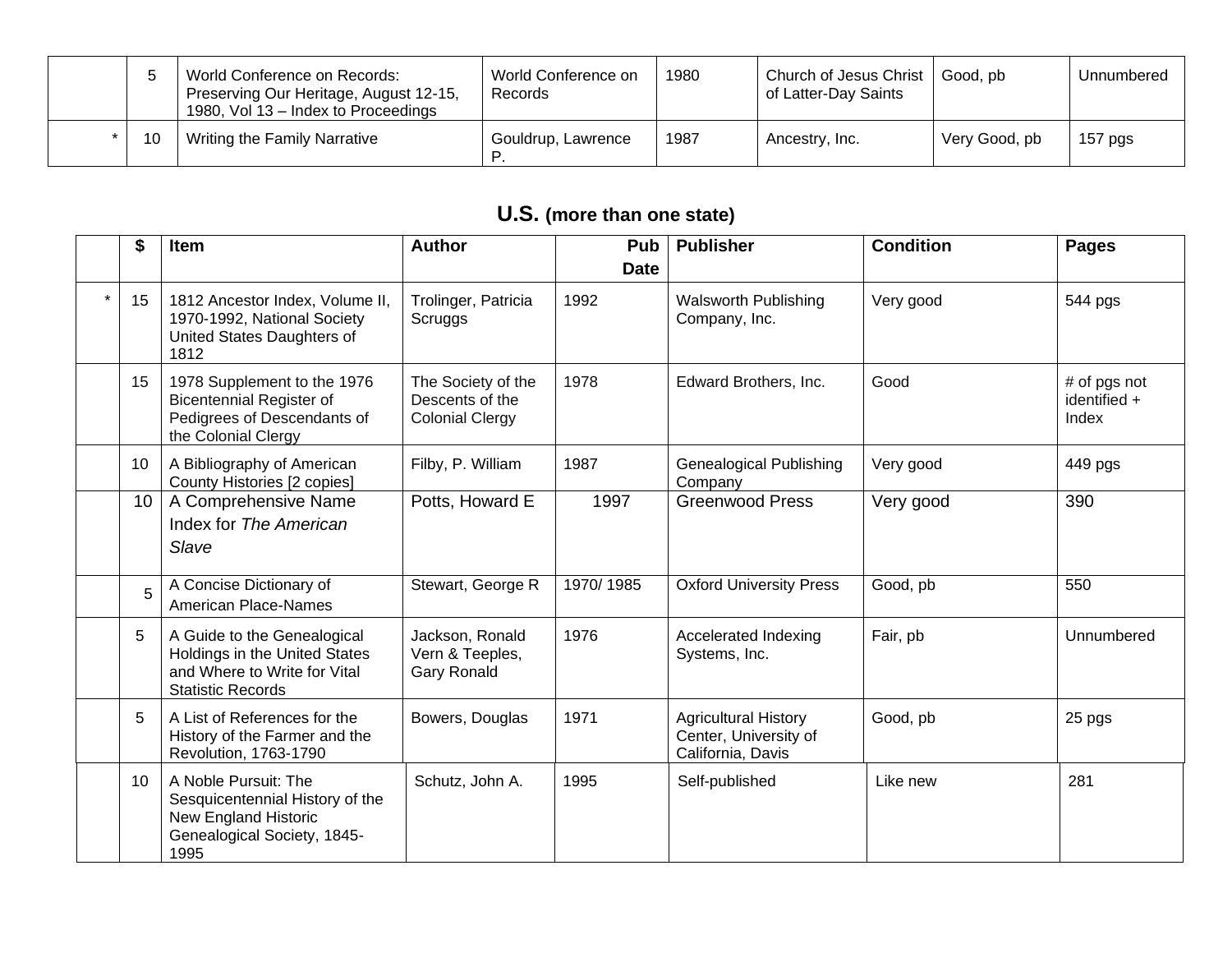|         | 15        | A Supplement to the General<br>Register of the Society of<br>Colonial Wars, A.D. 1906                                                                             | Society of Colonial<br>Wars              | 1906                   | Self-published                                                     | Good                                                                         | 386      |
|---------|-----------|-------------------------------------------------------------------------------------------------------------------------------------------------------------------|------------------------------------------|------------------------|--------------------------------------------------------------------|------------------------------------------------------------------------------|----------|
|         | 5         | <b>Address List of Church Archives</b><br>and Libraries                                                                                                           | White, Jean M.                           | 1993                   | Self-published                                                     | Good, pb [spiral bound]                                                      | 33 pgs   |
|         | 5         | Age Search Information                                                                                                                                            | U.S. Department of<br>Commerce           | 1981                   | Self-published                                                     | Fair, pb [staple bound]                                                      | 44 pgs   |
|         | 10        | American Expansion: A Book of<br>Maps                                                                                                                             | Sale, Richard D &<br>Karn, Edwin D.      | 1962                   | University of Nebraska<br>Press                                    | Good, pb                                                                     | 28 pgs   |
|         | 5         | American Genealogical<br>Research at the DAR,<br>Washington D.C.                                                                                                  | Grundset, Eric G. &<br>Rhodes, Steven B. | 1997                   | <b>National Society</b><br>Daughters of the<br>American Revolution | Good, pb                                                                     | 182 pgs  |
|         | 5         | American Given Names (bound<br>photocopy)                                                                                                                         | Steward, George R                        | Undated<br>photocopies | Photocopies                                                        | Good, pb                                                                     | 264      |
| $\star$ | 10,<br>15 | American Place Names of Long<br>Ago: A Republication of the<br>Index to Cram's Unrivaled Atlas<br>of the World as Based on the<br>Census of 1890 [2 copies]       | Bahn, Gilbert S.                         | 1898/1998              | <b>Genealogical Publishing</b><br>Co., Inc.                        | Very good; Very good,<br>library labels on cover &<br>spine                  | 347 pgs  |
|         | 5         | American Place-Names: A<br><b>Concise and Selective Dictionary</b><br>for the Continental United States<br>of America                                             | Stewart, George<br>R.                    | 1970                   | <b>Oxford University Press</b>                                     | Good, pb                                                                     | 550      |
|         | 15        | American Vital Records from the<br>Gentleman's Magazine, 1731-<br>1868                                                                                            | Dobson, David                            | 1987                   | <b>Genealogical Publishing</b><br>Co., Inc.                        | Good, library labels on<br>cover & spine, library<br>notations on title page | 310 pgs  |
|         | 10        | Americans of Royal Descent:<br><b>Collection of Genealogies</b><br>Showing the Lineal Descent<br>from Kings of Some American<br>Families, 7 <sup>th</sup> Edition | Browning, Charles<br>Η.                  | 1883/1986              | Genealogical Publishing<br>Co., Inc.                               | Good                                                                         | 549 pgs  |
|         | 10        | An Index to Some of the Bibles<br>and Family Records of the<br>United States, Volume II [2<br>copies]                                                             | Kirkham, E. Kay                          | 1984                   | Self-published                                                     | Good                                                                         | 198 pgs  |
|         | 20        | Annual Report of the American<br>Historical Association for the<br>Year 1919, Vol. II, Parts 1 & 2 [2<br>volumes]                                                 | Baker, Eugene C.                         | 1924                   | <b>Government Printing</b><br>Office                               | Poor                                                                         | 1824 pgs |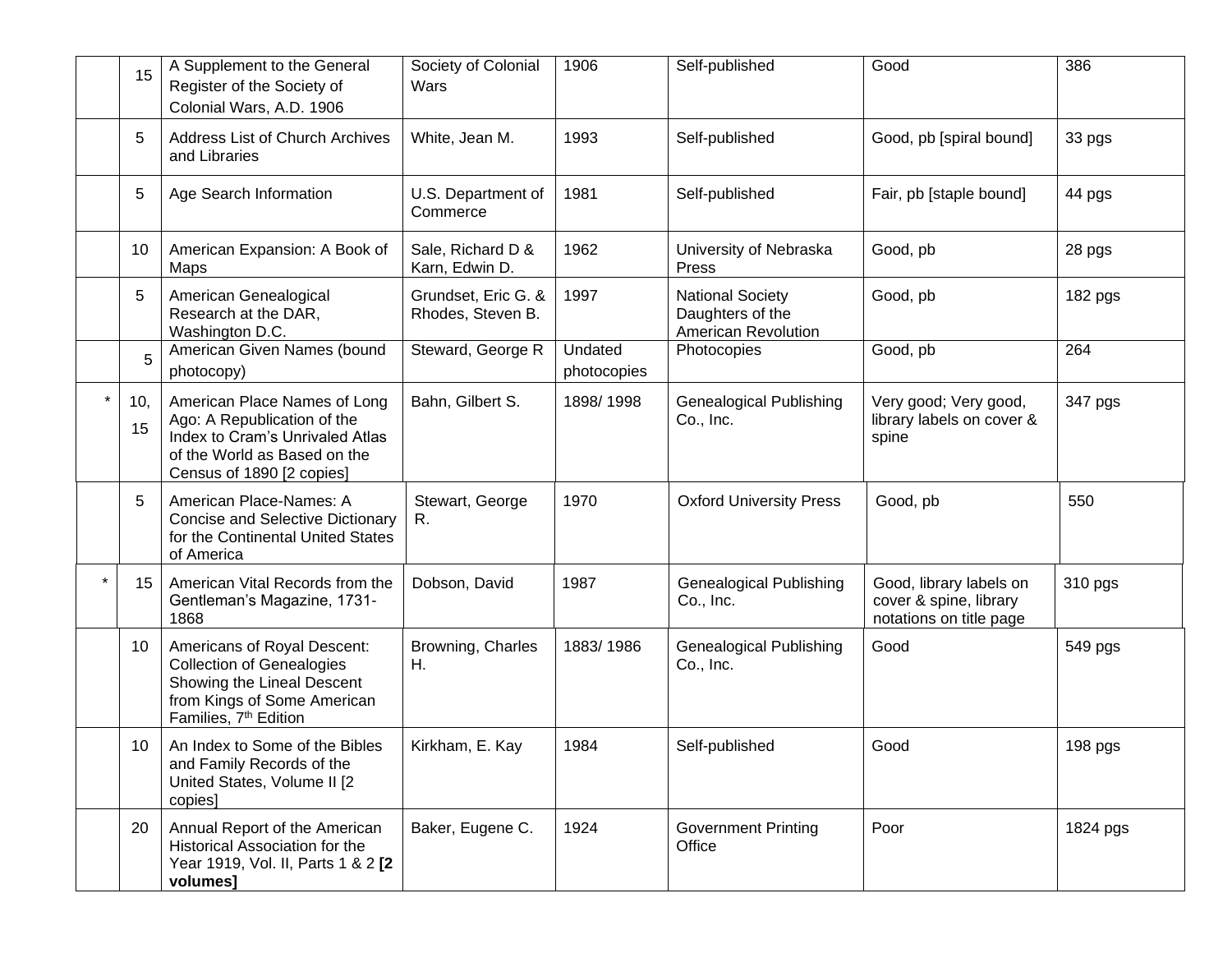| 25              | Army Lineage Series: Armor-<br>Cavalry Parts I & II                                                                                          | Stubbs, Mary Lee<br>and Russell<br><b>Connor Stanley</b> | 1969; 1972 | Office of the Chief of<br>Military History, United<br>State Army | Very good                                                                                       | 774                                  |
|-----------------|----------------------------------------------------------------------------------------------------------------------------------------------|----------------------------------------------------------|------------|------------------------------------------------------------------|-------------------------------------------------------------------------------------------------|--------------------------------------|
| 10              | Bolton's American Armory: A<br>Record of Coats of Arms Which<br>Have Been in Use within the<br>Present Bounds of the United<br><b>States</b> | Bolton, Charles<br>Knowles                               | 1964       | Heraldic Book Company                                            | Very good                                                                                       | 222                                  |
| 15              | <b>British Origins of American</b><br>Colonists, 1629-1775                                                                                   | Dollarhide, William                                      | 1997       | <b>Heritage Quest</b>                                            | Very good, pb; former<br>library copy                                                           | 63                                   |
| 15              | <b>Burke's American Families with</b><br><b>British Ancestry</b>                                                                             |                                                          | 1975       | <b>Genealogical Publishing</b><br>Co., Inc.                      | Good, minor spine<br>separation inside cover<br>page, minor sings of age                        | 543 pgs +<br>Index - Name<br>Changes |
| 15              | <b>Burke's Presidential Families of</b><br>the United States of America, 1st<br>edition                                                      | Montgomery-<br>Massingberd, Hugh                         | 1975       | <b>Burke's Peerage Limited</b>                                   | Very good                                                                                       | 676                                  |
| 15 <sub>1</sub> | Campaign to Saratoga-<br>1777: The Turning Point of<br>the Revolutionary War in<br>Paintings, Artifacts, and<br><b>Historical Narrative</b>  | Schnitzer, Eric &<br>Don Troiani                         | 2019       | <b>Stackpole Books</b>                                           | Like new; autographed<br>by author                                                              | 332                                  |
| 15              | Centennial History: General<br>Society of Mayflower<br>Descendants, 1897-1997                                                                | Cline, Duane A.                                          | 1999       | General Society of<br><b>Mayflower Descendants</b>               | Like new                                                                                        | 995                                  |
| 10              | Circulating Library Catalog,<br>Volume 1: Genealogies                                                                                        | New England<br>Historic<br>Genealogical<br>Society       | 2000       | Self-published                                                   | Like new, pb                                                                                    | 378                                  |
| 10              | Circulating Library Catalog,<br>Volume 2: Histories and<br>Research Aids                                                                     | New England<br>Historic<br>Genealogical<br>Society       | 2000       | Self-published                                                   | Like new, pb                                                                                    | 354                                  |
| 10 <sup>1</sup> | <b>Civil War Genealogy</b>                                                                                                                   | Schweitzer,<br>George, K., Ph.D.,<br>Sc.D.               | 1982       | George Schweitzer                                                | Good, pb, minor signs of<br>age, library labels on<br>cover & back, library<br>stamp title page | $62$ pgs + Index                     |
| 5 <sup>1</sup>  | Civil War Genealogy: A Basic<br><b>Research Guide for Tracing</b><br><b>Your Civil War Ancestors</b>                                         | Schweitzer,<br>George K                                  | 1982       | Self-published                                                   | Good, pb                                                                                        | 64                                   |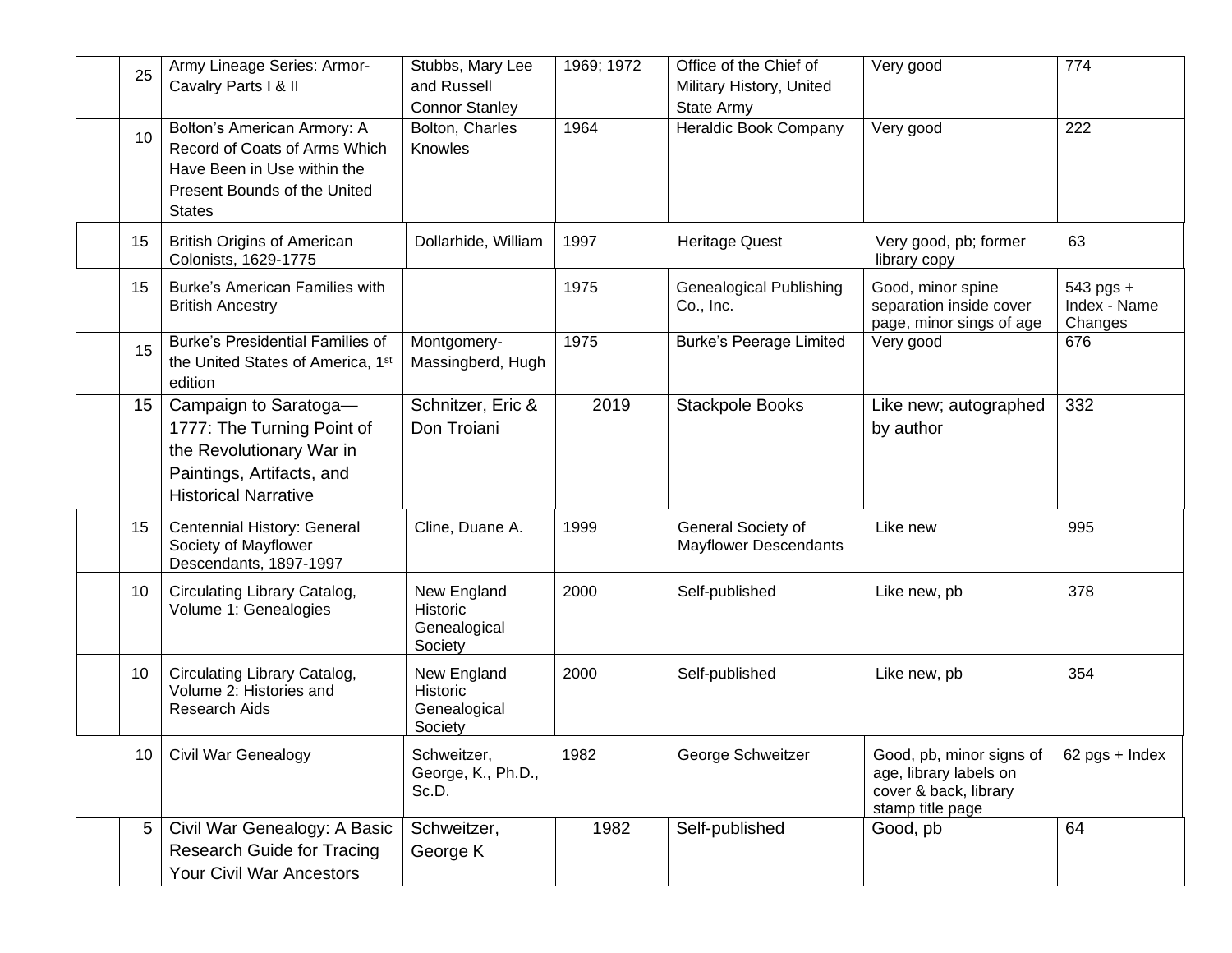|                 | with Detailed Sources and<br>Precise Instructions for<br>Obtaining Information from<br>Them                                                                                                            |                                                                       |                           |                                                                    |                                                                              |             |
|-----------------|--------------------------------------------------------------------------------------------------------------------------------------------------------------------------------------------------------|-----------------------------------------------------------------------|---------------------------|--------------------------------------------------------------------|------------------------------------------------------------------------------|-------------|
| 10 <sup>°</sup> | Civil War Marine A Diary of the<br>Red River expedition, 1864                                                                                                                                          | Jones, James P &<br><b>Edward F Keuchel</b>                           | 1975                      | U S Marine Corps                                                   | Photocopy, loose pages                                                       | 89 pgs      |
| 5               | <b>Clues to Our Family Names</b><br>(bound photocopies)                                                                                                                                                | Stein, Lou                                                            | Undated<br>photocopies    | Photocopies                                                        | Good, pb                                                                     | 167         |
| 15              | <b>Complete American Armoury</b><br>and Blue Book by John<br>Matthews Combining 1903,<br>1907, and 1911-12 Editions                                                                                    | Sosnow, Louis R                                                       | 1965                      | <b>Heraldic Publishing</b><br>Company                              | Very good                                                                    | Unpaginated |
| 10 <sup>°</sup> | <b>Confederate Research</b><br>Sources: A Guide to Archive<br>Collections                                                                                                                              | Neagles, James<br>C                                                   | 1986                      | Ancestry                                                           | Good, pb                                                                     | 286         |
| 15              | Consolidated Bibliography of<br>County Histories in Fifty States<br>in 1961                                                                                                                            | Peterson, Ex.<br>Lieut. Clarence<br>Stewart, M.A.                     | 1973                      | <b>Genealogical Publishing</b><br>Company, Inc.                    | Good, library labels on<br>cover & spine, library<br>notations on title page | 186 pgs     |
| 30              | DAR Library Catalog, Vol 103 &<br>Vol 1 Supplement [4-book set]                                                                                                                                        | <b>National Society</b><br>Daughters of the<br>American<br>Revolution | 1982, 1984,<br>1986, 1992 | Self-published                                                     | Very good                                                                    | 2469 pgs    |
| 15              | <b>DAR Patriot Index</b>                                                                                                                                                                               |                                                                       | 1979                      | National Society of the<br>Daughters of the<br>American Revolution | Good                                                                         | 771 pgs     |
| 15              | <b>DAR Patriot Index</b>                                                                                                                                                                               | <b>National Society</b><br>Daughters of the<br>American<br>Revolution | 1966/1976                 | Self-published                                                     | Fair; former library copy                                                    | 771         |
| 15              | DAR Patriot Index, Vol III: An<br>Index to the Spouses of the<br><b>DAR Patriots</b>                                                                                                                   | National Society of<br>the Daughters of<br>the American<br>Revolution | 1986                      | National Society of the<br>Daughters of the<br>American Revolution | Good                                                                         | 830 pgs     |
| 15              | DAR Patriot Index, Volume II<br>[Includes: Additions and<br>Corrections to the DAR Patriot<br>Index 1966 Edition + Cross-<br>Index to Surnames in the DAR<br>Patriot Index 1966 Edition (Vol<br>$1)$ ] |                                                                       | 1980                      | National Society of the<br>Daughters of the<br>American Revolution | Good                                                                         | 233 pgs +   |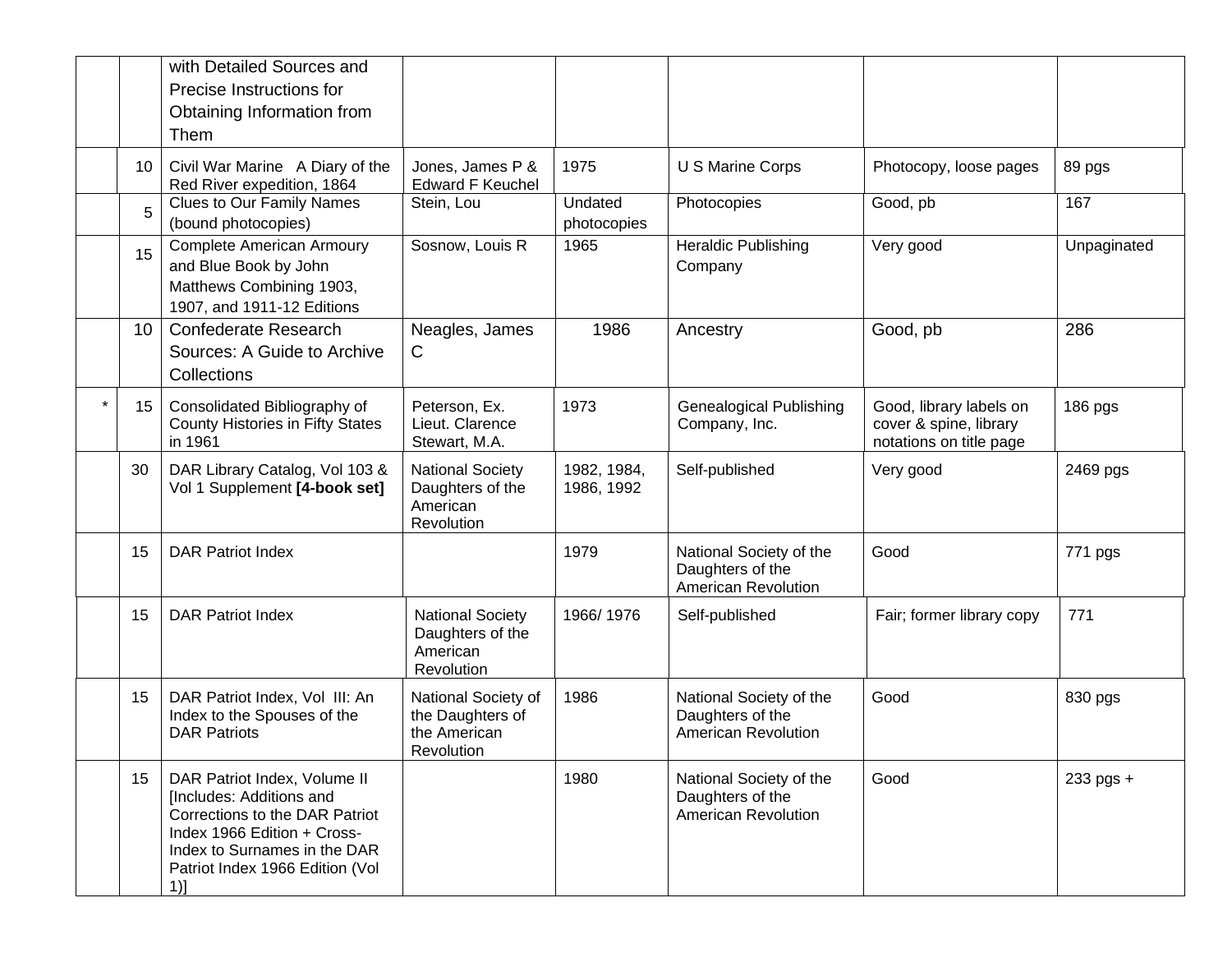|         | 15             | DAR Patriot Index, Volume II [2<br>copies]                                                                                        | <b>National Society</b><br>Daughters of the<br>American<br>Revolution | 1979/1980              | Self-published                                   | Fair; former library copy       | 406                                                |
|---------|----------------|-----------------------------------------------------------------------------------------------------------------------------------|-----------------------------------------------------------------------|------------------------|--------------------------------------------------|---------------------------------|----------------------------------------------------|
|         | 5              | Dictionary of American Family<br>Names (bound photocopies)                                                                        | Smith, Elsdon C                                                       | Undated<br>photocopies | Photocopies                                      | Good, pb                        | 244                                                |
|         | 10             | Dorset Pilgrims: The Story of<br>West Country Pilgrims Who<br>Went to New England in the 17th<br>Century                          | Thistlethwaite,<br>Frank                                              | 1993                   | Heart of the Lakes<br>Publishing                 | Very good                       | 294                                                |
|         | 10             | Encyclopedia of American<br>Biography: New Series [1942<br>edition]                                                               | Downs, Winfield<br>Scott                                              | 1942                   | American Historical<br>Company, Inc.             | Fair [separated back<br>cover]  | Unnumbered                                         |
|         | 10             | Encyclopedia of American<br>Biography: New Series [1943<br>edition]                                                               | Downs, Winfield<br>Scott                                              | 1943                   | American Historical<br>Company, Inc.             | Fair [damage to spine]          | Unnumbered                                         |
|         | 10             | Encyclopedia of American<br><b>Family Names</b>                                                                                   | Robb, H Amanda<br>and Andrew<br>Chesler                               | 1995                   | HarperCollins                                    | Very good                       | 710                                                |
|         | 10             | Exiles in a Land of Liberty,<br>Mormons in America, 1830-1846                                                                     | Winn, Kenneth H.                                                      | 1989                   | The University of North<br><b>Carolina Press</b> | Good, pb                        | 238 pgs +Notes<br>+Biblio + Index                  |
|         | 5              | Eyewitness Accounts of the<br><b>American Revolution</b>                                                                          | Decker, Malcolm                                                       | 1969                   | Arno Press                                       | Fair, pb [some water<br>damage] | 30 pgs                                             |
|         | 5 <sup>5</sup> | Families of the Pilgrims: John<br>Howland, John Tilley                                                                            | Massachusetts<br>Society of<br>Mayflower<br><b>Descendants</b>        | 1996                   | Self-published                                   | Good, pb                        | 16                                                 |
|         | 5              | <b>Federal Population Censuses,</b><br>1790-1890: A Catalog of<br>Microfilm Copies of the<br>Schedules                            | <b>National Archives</b><br>and Records<br>Service                    | 1976                   | Self-Published                                   | Good, pb                        | 90 pgs                                             |
| $\star$ | 15             | Forts of the West, Military Forts<br>and Presidios and Posts<br>Commonly Called Forts West of<br>the Mississippi, to 1898         | Frazer, Robert W.                                                     | 1980                   | Norman University of<br>Oklahoma Press           | Good, pb                        | 187 pgs +<br>Appendix +<br>Bibliography +<br>Index |
|         | 15             | Frontier Claims in the Lower<br>South: Records of Claims File<br>by Citizens of the Alabama and<br>Tombigbee River Settlements in | Lackey, Richard S.                                                    | 1977                   | Polyanthos                                       | Good, pb                        | 72 pgs                                             |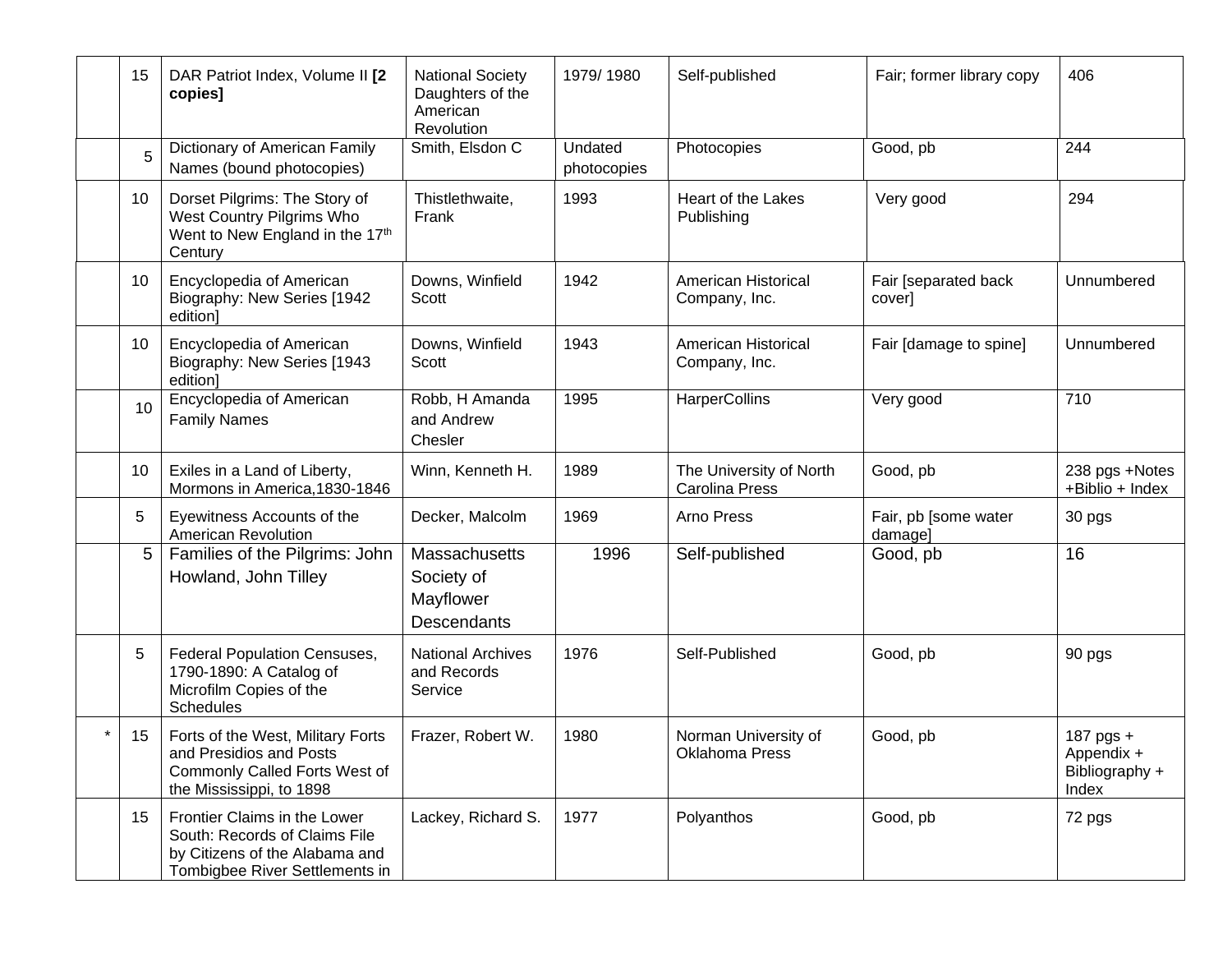|         |    | the Mississippi Territory for<br>Depredations by the Creek<br>Indians During the War of 1812                                              |                                                     |           |                                                            |                         |           |
|---------|----|-------------------------------------------------------------------------------------------------------------------------------------------|-----------------------------------------------------|-----------|------------------------------------------------------------|-------------------------|-----------|
|         | 5  | Genealogical & Biographical<br>Research: A Select Catalog of<br>National Archives Microfilm<br>Publications                               | <b>National Archives</b><br><b>Trust Fund Board</b> | 1983/1996 | Self-published                                             | Very good, pb           | 76 pgs    |
|         | 5  | Genealogical & Biographical<br>Research: A Select Catalog of<br>National Archives Microfilm<br>Publications                               | <b>National Archives</b><br><b>Trust Fund Board</b> | 1983      | Self-published                                             | Fair, pb                | 76 pgs    |
|         | 5  | Genealogical Atlas of the United<br><b>States of America</b>                                                                              | Everton, Jr.,<br>George B.                          | 1966      | The Everton Publishers                                     | Good, pb                | 120 pgs   |
|         | 10 | Genealogical Atlas of the United<br><b>States of America</b>                                                                              | Everton, Jr.,<br>George B                           | 1966      | <b>Everton Publishers</b>                                  | Good, pb; spiral-bound  | 120       |
|         | 50 | Genealogical Dictionary of the<br>First Settlers of New England,<br>Volumes 1 - 4 [4 volumes]                                             | Savage, James                                       | 1860/1981 | <b>Genealogical Publishing</b><br>Co.                      | Very good               | 2493      |
|         | 5  | Genealogical Guide: Master<br>Index of Genealogy in the<br>Daughters of the American<br>Revolution Magazine, Volumes<br>1-84, 1892-1950   | Elizabeth Benton<br>Chapter, NSDAR                  | 1951/1994 | Daughters of the<br><b>American Revolution</b><br>Magazine | Very Good               | 163 pgs   |
| ?       | 5  | Genealogical Publications of the<br>National Genealogical Society,<br>No. 12: Dutch Systems in<br>Family Naming, New York -<br>New Jersey | Bailey, Rosalie<br>Fellows                          | 1954      | National Genealogical<br>Society                           | Good, pb                | 21 pgs    |
|         | 15 | Genealogical Records, Volume<br>IV, Family and Court Records                                                                              | Mary Little Deere<br>Chapter, NSDAR                 | 1953      | Self-published                                             | Good                    | 193 pgs   |
| $\star$ | 10 | Genealogical Research in New<br>England                                                                                                   | Crandall, Ralph J                                   | 1984      | <b>Genealogical Publishing</b><br>Co                       | Very good, w/dust cover | $190$ pgs |
|         | 10 | General Register of the Society<br>of Colonial Wars, 1899-1902                                                                            | General Assembly,<br>Society of Colonial<br>Wars    | 1902      | H. K. Brewer & Co.                                         | Poor                    | 821 pgs   |
|         | 10 | George Washington and the<br>New Nation (1783-1793)                                                                                       | Flexner, James<br>Thomas                            | 1970      | Little, Brown and<br>Company                               | Good                    | 466 pgs   |
|         | 10 | German-American Names, 2nd<br>edition                                                                                                     | Jones, George F                                     | 1990/1995 | <b>Genealogical Publishing</b><br>Company                  | Very good               | 320       |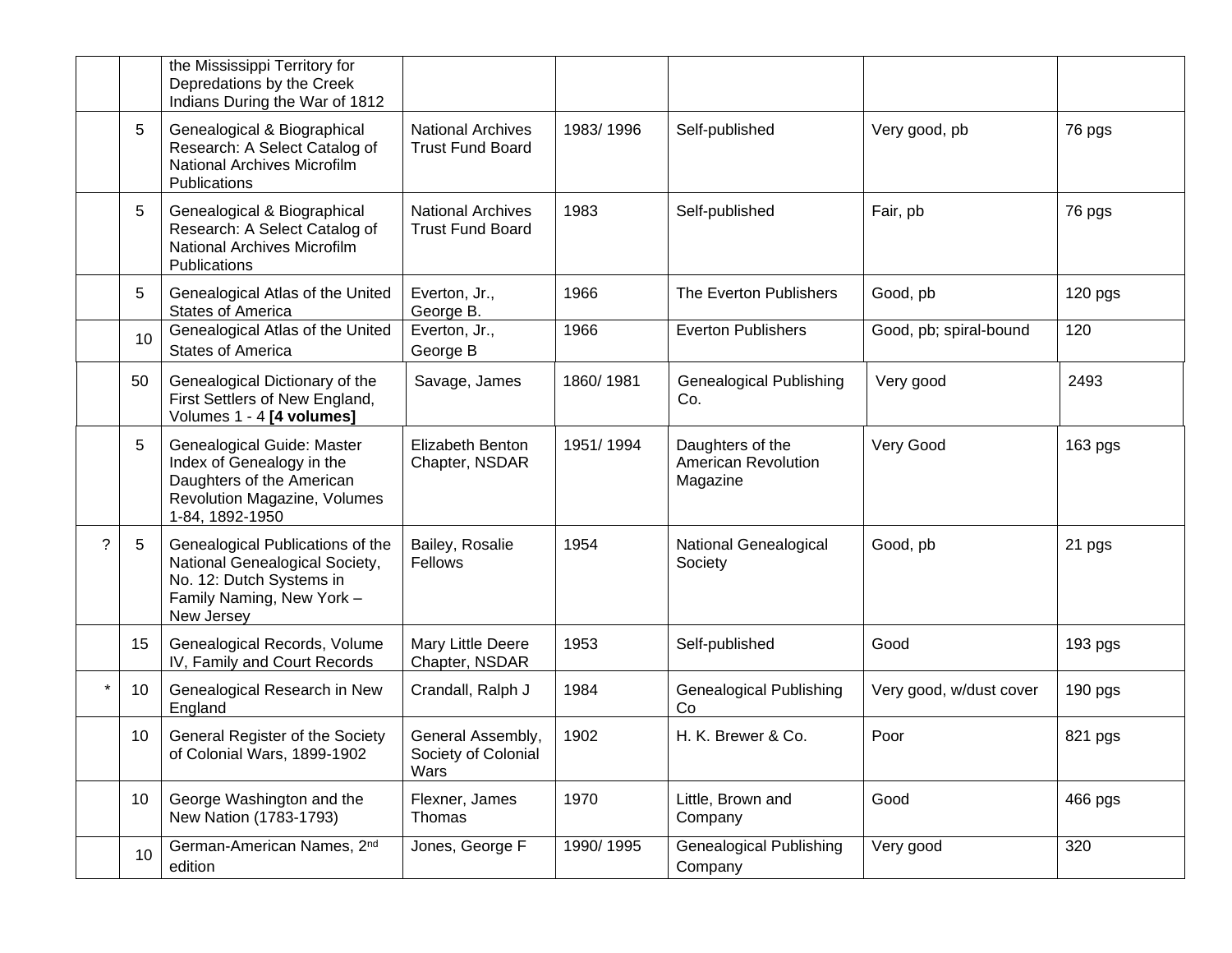|         | 15 | <b>Guide to Federal Archives</b><br>Relating to the Civil War                                                                   | Munden, Kenneth<br>W. & Beers, Henry<br>Putney                                                         | 1962                        | National Archives and<br><b>Records Service</b>                                                 | Good; former library copy | 721                                   |
|---------|----|---------------------------------------------------------------------------------------------------------------------------------|--------------------------------------------------------------------------------------------------------|-----------------------------|-------------------------------------------------------------------------------------------------|---------------------------|---------------------------------------|
| $\star$ | 15 | Guide to the Draper<br>Manuscripts                                                                                              | Harper, Josephine<br>L.                                                                                | 1983                        | The State Historical<br>Society of Wisconsin                                                    | Good; like new            | 238 pgs +<br>Index,<br>Appendix I, II |
|         | 10 | Guild of Colonial Artisans and<br>Tradesmen, 1607-1783:<br>Directory and Registrar of<br>Ancestors & Trades, 2011-2013          | White, Mary-<br><b>Nelson Moss</b>                                                                     | 2013                        | Self-published                                                                                  | Very good, coil-bound     | 108 pgs                               |
|         | 15 | <b>Historical Times Illustrated</b><br>Encyclopedia of the Civil War                                                            | Patricia L Faust,<br>Ed.                                                                               | 1986/1991                   | <b>Harper Perennial</b>                                                                         | Pb, like new              | 849 pgs                               |
|         | 5  | History and Lineage Book III,<br>National Society Women<br>Descendants of the Ancient &<br>Honorable Artillery Company          | <b>Nat Society</b><br>Women<br>Descendants of the<br>Ancient<br>&Honorable<br><b>Artillery Company</b> | 1959/<br>undated<br>reprint | National Society Women<br>Descendants of the<br>Ancient & Honorable<br><b>Artillery Company</b> | Good, pb                  | 270 pgs                               |
|         | 5  | History and Lineage Book IV,<br>National Society Women<br>Descendants of the Ancient &<br>Honorable Artillery Company           | <b>Nat Society</b><br>Women<br>Descendants of the<br>Ancient<br>&Honorable<br><b>Artillery Company</b> | 1974/<br>undated<br>reprint | National Society Women<br>Descendants of the<br>Ancient & Honorable<br><b>Artillery Company</b> | Good, pb                  | 171 pgs                               |
|         | 5  | History and Lineage Book No. 2,<br><b>National Society Women</b><br>Descendants of the Ancient &<br>Honorable Artillery Company | Nat Society<br>Women<br>Descendants of the<br>Ancient<br>&Honorable<br><b>Artillery Company</b>        | 1950/<br>undated<br>reprint | National Society Women<br>Descendants of the<br>Ancient & Honorable<br><b>Artillery Company</b> | Good, pb                  | 185 pgs                               |
|         | 5  | History and Lineage Book V,<br>National Society Women<br>Descendants of the Ancient &<br>Honorable Artillery Company            | <b>Nat Society</b><br>Women<br>Descendants of the<br>Ancient<br>&Honorable<br><b>Artillery Company</b> | 1980                        | National Society Women<br>Descendants of the<br>Ancient & Honorable<br><b>Artillery Company</b> | Good, pb                  | 251 pgs                               |
|         | 5  | History and Lineage Book VI,<br>National Society Women<br>Descendants of the Ancient &<br>Honorable Artillery Company           | <b>Nat Society</b><br>Women<br>Descendants of the<br>Ancient<br>&Honorable                             | 1980                        | National Society Women<br>Descendants of the<br>Ancient & Honorable<br><b>Artillery Company</b> | Good, pb                  | 185 pgs                               |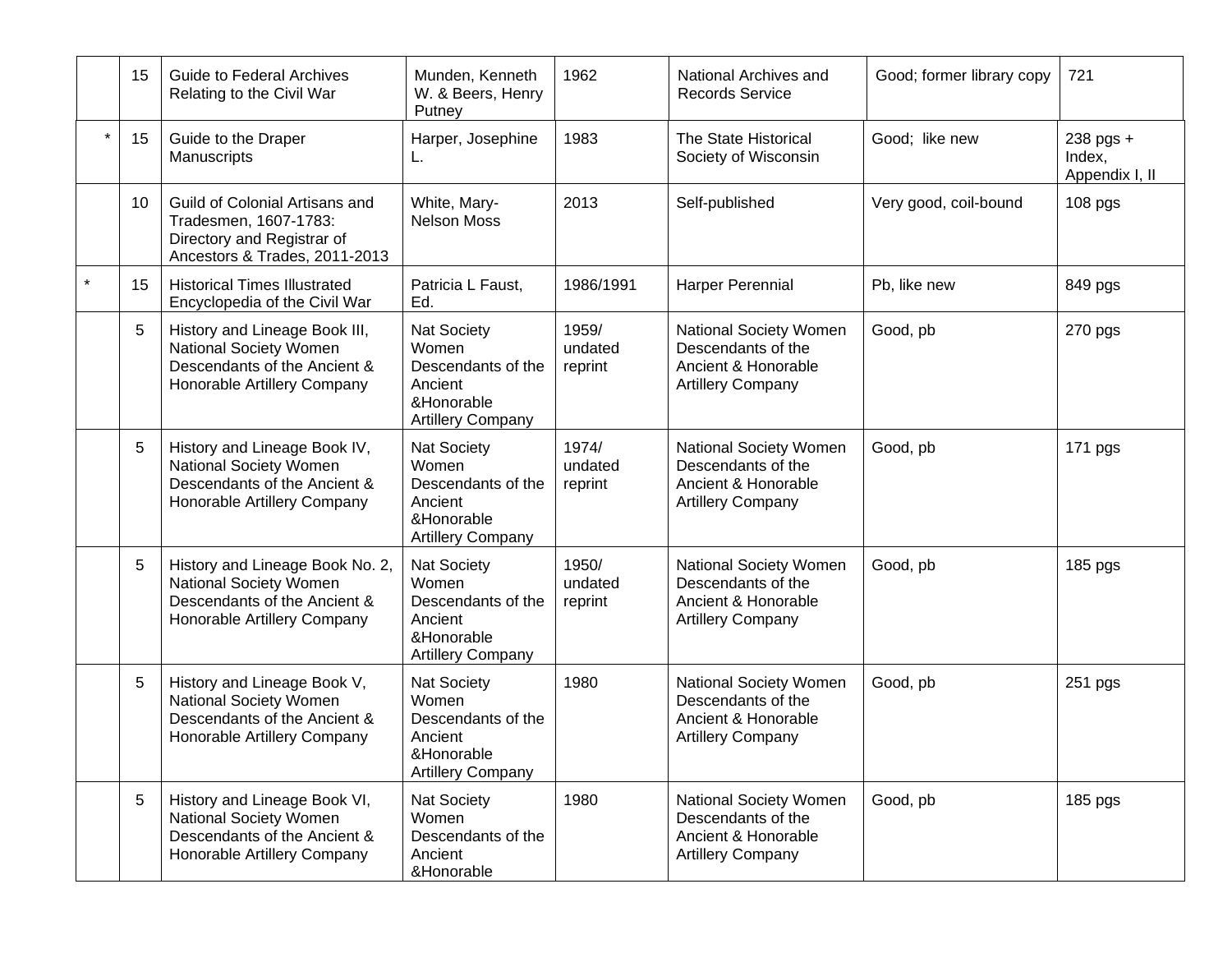|    |                                                                                                                                         | <b>Artillery Company</b>                                                                        |                             |                                                                                                 |                                              |         |
|----|-----------------------------------------------------------------------------------------------------------------------------------------|-------------------------------------------------------------------------------------------------|-----------------------------|-------------------------------------------------------------------------------------------------|----------------------------------------------|---------|
| 5  | History and Lineage Book VII,<br>National Society Women<br>Descendants of the Ancient &<br>Honorable Artillery Company                  | Nat Society<br>Women<br>Descendants of the<br>Ancient<br>&Honorable<br><b>Artillery Company</b> | 1982                        | National Society Women<br>Descendants of the<br>Ancient & Honorable<br><b>Artillery Company</b> | Good, pb                                     | 149 pgs |
| 5  | History and Lineage Book X,<br>National Society Women<br>Descendants of the Ancient &<br>Honorable Artillery Company                    | Nat Society<br>Women<br>Descendants of the<br>Ancient<br>&Honorable<br><b>Artillery Company</b> | 1994                        | National Society Women<br>Descendants of the<br>Ancient & Honorable<br><b>Artillery Company</b> | Good, pb                                     | 147 pgs |
| 5  | History and Lineage Book,<br>National Society Women<br>Descendants of the Ancient &<br>Honorable Artillery Company                      | Nat Society<br>Women<br>Descendants of the<br>Ancient<br>&Honorable<br><b>Artillery Company</b> | 1940/<br>undated<br>reprint | National Society Women<br>Descendants of the<br>Ancient & Honorable<br><b>Artillery Company</b> | Good, pb                                     | 195 pgs |
| 10 | History of the United States of<br>America from the Discovery of<br>the Continent, Centenary<br>Edition, Vol. II                        | Bancroft, George                                                                                | 1876                        | Little, Brown, and<br>Company                                                                   | Poor [missing front cover;<br>falling apart] | 598 pgs |
| 10 | History of the United States of<br>America from the Discovery of<br>the Continent, Centenary<br>Edition, Vol. III                       | Bancroft, George                                                                                | 1876                        | Little, Brown, and<br>Company                                                                   | Poor [missing front cover;<br>falling apart] | 588 pgs |
| 5  | Immigrant and Passenger<br>Arrivals: A Select Catalog of<br>National Archives Microfilm<br>Publications                                 | <b>National Archives</b><br><b>Trust Fund Board</b>                                             | 1983                        | Self-published                                                                                  | Good, pb                                     | 46 pgs  |
| 5  | Immigrant and Passenger<br>Arrivals: A Select Catalog of<br><b>National Archives Microfilm</b><br>Publications, 2 <sup>nd</sup> edition | <b>National Archives</b><br><b>Trust Fund Board</b>                                             | 1983                        | Self-published                                                                                  | Good, pb                                     | 171 pgs |
| 15 | Immigrants to New England,<br>1700-1775                                                                                                 | Bolton, Ethel<br>Stanwood                                                                       | 1973                        | <b>Genealogical Publishing</b><br>Co.                                                           | Good; former library copy                    | 235     |
| 10 | Index of Revolutionary War<br>Pension Applications in the<br>National Archives, Bicentennial<br>Edition (Revised & Enlarged)            | National<br>Genealogical<br>Society                                                             | 1976                        | Self-Published                                                                                  | Good; very good w/faded<br>cover             | 658 pgs |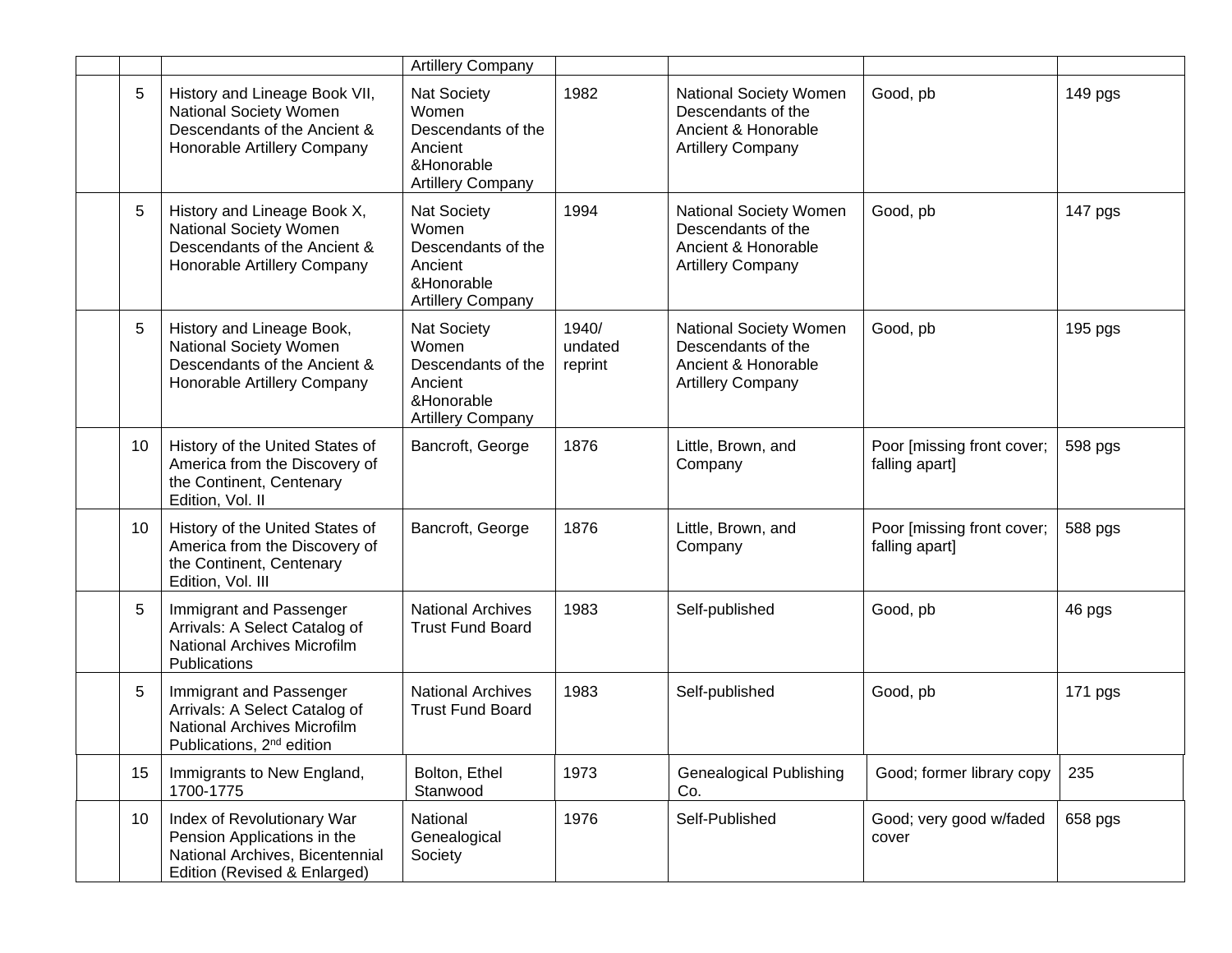| 5               | Index to 1890 Census of the<br><b>United States</b>                                                                                                                                                                               | Swenson, Helen                                          | 1981 | Self-published                                       | Good, tape-bound                    | 57 pgs    |
|-----------------|-----------------------------------------------------------------------------------------------------------------------------------------------------------------------------------------------------------------------------------|---------------------------------------------------------|------|------------------------------------------------------|-------------------------------------|-----------|
| 5               | Index to Isaac Franklin, Slave<br>Trader and Planter of the Old<br>South                                                                                                                                                          | Davidson, Alvie L.<br>& Davidson,<br>Dianne             | 1991 | Self-published                                       | Fair [printout with binder<br>clip] | 20 pgs    |
| 10              | Index to the 1820 Census of<br>Maryland and Washington DC                                                                                                                                                                         | Parks, Gary W                                           | 1988 | <b>Woodbridge Press</b><br><b>Publishing Company</b> | Very good, pb                       | 112 pgs   |
| 5               | Jewish Newspapers and<br>Periodicals on Microfilm,<br>Available at the American<br>Jewish Periodical Center                                                                                                                       | Zafren, Herbert C.                                      | 1984 | American Jewish<br><b>Periodical Center</b>          | Poor, pb [falling part]             | $158$ pgs |
| 15 <sub>1</sub> | John Howland of the<br>Mayflower, Volume 4: The<br><b>First Five Generations</b><br><b>Documented Descendants</b><br>Through His Fourth Child<br>Elizabeth Howland, Wife of<br><b>Ephraim Hicks and Captain</b><br>John Dickinson | White, Elizabeth<br>Pearson                             | 2008 | <b>Picton Press</b>                                  | Good                                | 235       |
| 10              | Korea Reborn: A Grateful<br>Nation Honors War Veterans for<br>More Than 60 Years of Growth<br>[2 copies, includes CD]                                                                                                             | Remember My<br>Service<br>Productions                   | 2016 | StoryRock, Inc                                       | Like new                            | 164 pgs   |
| 5               | Lake Champlain and the Upper<br><b>Hudson Valley</b>                                                                                                                                                                              | Hamilton, Edward<br>Ρ.                                  | 1959 | <b>Stinehour Press</b>                               | Good, pb                            | 47 pgs    |
| 5               | Land Ownership Maps: A<br><b>Checklist of Nineteenth Century</b><br>United States County Maps in<br>the Library of Congress                                                                                                       | Stephenson,<br>Richard W.                               | 1967 | U.S. Government Printing<br>Office                   | Good, pb                            | 86 pgs    |
| 10              | Lewis Morris: Anglo-American<br>Statesman, ca. 1613-1691                                                                                                                                                                          | Smith, Samuel<br><b>Stelle</b>                          | 1983 | Humanities Press, Inc.                               | Very good                           | 136 pgs   |
| 5               | Liberty Without Anarchy: A<br>History of the Society of the<br>Cincinnati                                                                                                                                                         | Meyers Jr, Minor                                        | 1983 | University Press of<br>Virginia                      | Good                                | 280 pgs   |
| 15              | Lineage Book, 1896-1979                                                                                                                                                                                                           | <b>National Society</b><br>Colonial<br>Daughters of the | 1979 | C J Krehbiel Co                                      | Very good                           | 265       |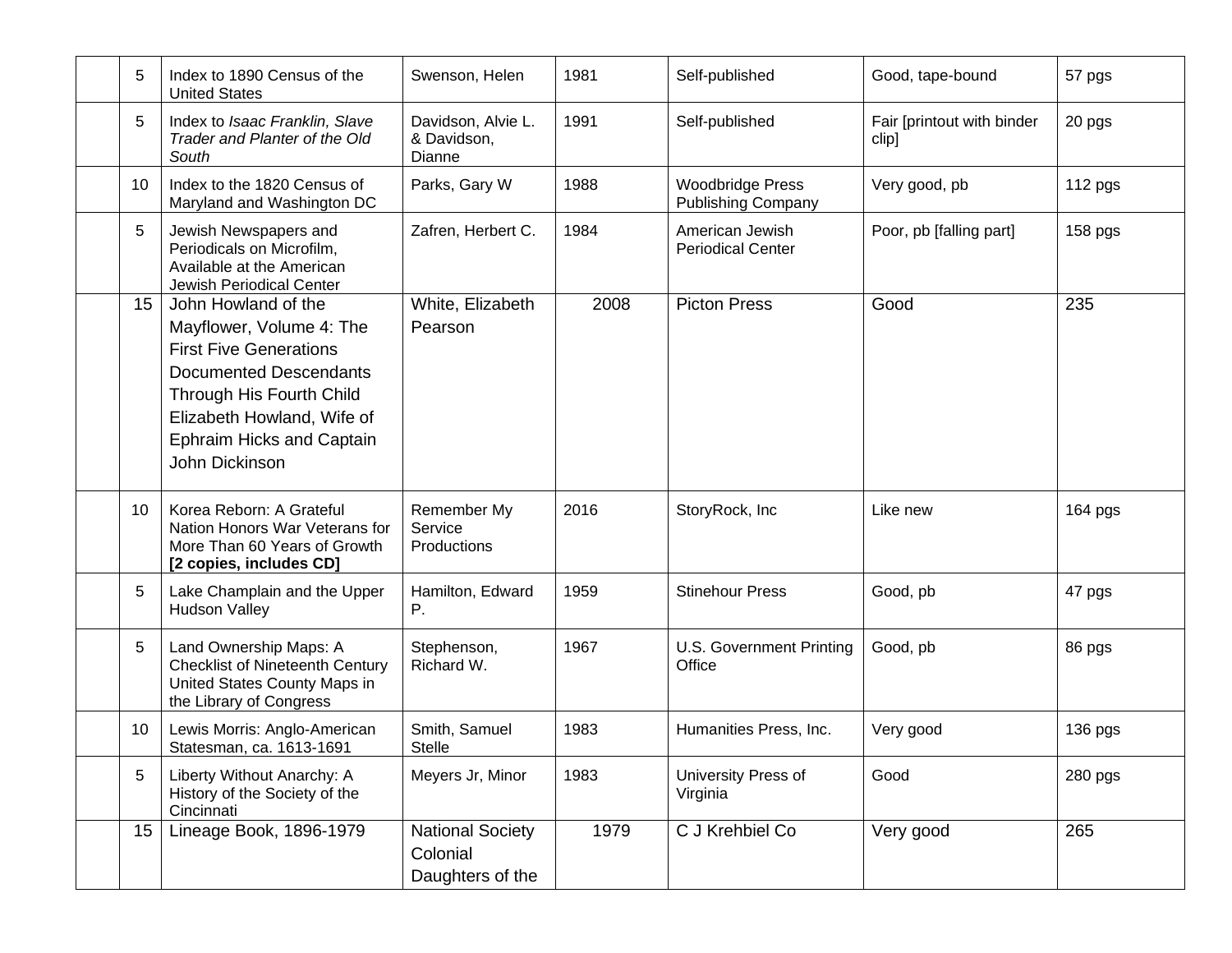|         |                 |                                                                                                                                               | Seventeenth                                   |           |                                                          |                                                                              |                                           |
|---------|-----------------|-----------------------------------------------------------------------------------------------------------------------------------------------|-----------------------------------------------|-----------|----------------------------------------------------------|------------------------------------------------------------------------------|-------------------------------------------|
|         |                 |                                                                                                                                               | Century, Inc.,                                |           |                                                          |                                                                              |                                           |
|         | 5               | List of Selected Maps of States<br>and Territories                                                                                            | Hargett, Janet L                              | 1971/1981 | <b>National Archives</b>                                 | Very good, pb                                                                | 113                                       |
|         | 10              | Living Descendants of Blood<br>Royal (in America), Volume 4                                                                                   | D'Angerville, Count                           | Undated   | T. H. Bicknell & Son                                     | Very good                                                                    | 1142 pgs                                  |
|         | 5               | Living Descendants of Blood<br>Royal (in America), Volume 5                                                                                   | D'Angerville, Count                           | Undated   | T. H. Bicknell & Son                                     | Fair                                                                         | 1107 pgs                                  |
|         | 15 <sub>1</sub> | Mariners of the American<br>Revolution                                                                                                        | Kaminkow, Marion<br>and Jack                  | 1967      | Magna Carta Book<br>Company                              | Good, library labels on<br>cover & spine, library<br>notations on title page | 216 pgs +<br>Appendixes +<br>Bibliography |
|         | 15              | Marriages from the Christian<br>Worker, a Quaker Periodical,<br>1871-1894                                                                     | Heiss, Jane R                                 | 1974      | Self-published                                           | Good                                                                         | 81 pgs                                    |
| $\star$ | 15              | Mayflower Increasings [2nd<br>Edition]                                                                                                        | Roser, Susan E.                               | 1995      | <b>Genealogical Publishing</b><br>Co., Inc.              | Very good, pb.                                                               | 158 pgs                                   |
| $\star$ | 5               | Mayflower Passengers 1620                                                                                                                     | Drummond, Audrey<br>& Springer, Nancy         | 1992      | Massachusetts Society of<br><b>Mayflower Descendants</b> | Good, pb                                                                     | 24 pgs                                    |
|         | 10              | Migration, Emigration,<br>Immigration: Principally to the<br>United States and in the United<br><b>States</b>                                 | Miller, Olga K                                | 1974      | Keith W Watkins & Sons                                   | Good, pb; spiral bound                                                       | 278                                       |
|         | 5               | Minutes of the One Hundred<br>and Sixth Annual General<br>Convention of the United<br>Daughters of the Confederacy                            | <b>United Daughters</b><br>of the Confederacy | 1999      | Self-published                                           | Good, pb                                                                     | 233 pgs                                   |
|         | 5               | Minutes of the One Hundred<br>and Twelfth Annual General<br>Convention, United Daughters<br>of the Confederacy                                | <b>United Daughters</b><br>of the Confederacy | 2005      | Self-Published                                           | Good, pb [spiral bound]                                                      | 344 pgs                                   |
|         | 10              | Missing Pages in American<br>History: Revealing the Services<br>of Negroes in the Early Wars in<br>the United States of America,<br>1641-1815 | Wilkes, Laura E.                              | 1919/1973 | AMS Press, Inc.                                          | Good                                                                         | 91 pgs                                    |
| $\star$ | 5               | Mornings on Horseback                                                                                                                         | McCullough, David                             | 1981      | Simon & Schuster                                         | Good [no dust cover]                                                         | 445 pgs                                   |
| $\star$ | 15              | My Fellow Soldiers, General<br>John Pershing and the                                                                                          | Carroll, Andrew                               | 2017      | Penguin Books                                            | Very good, pb                                                                | 354 pgs +<br>Notes on                     |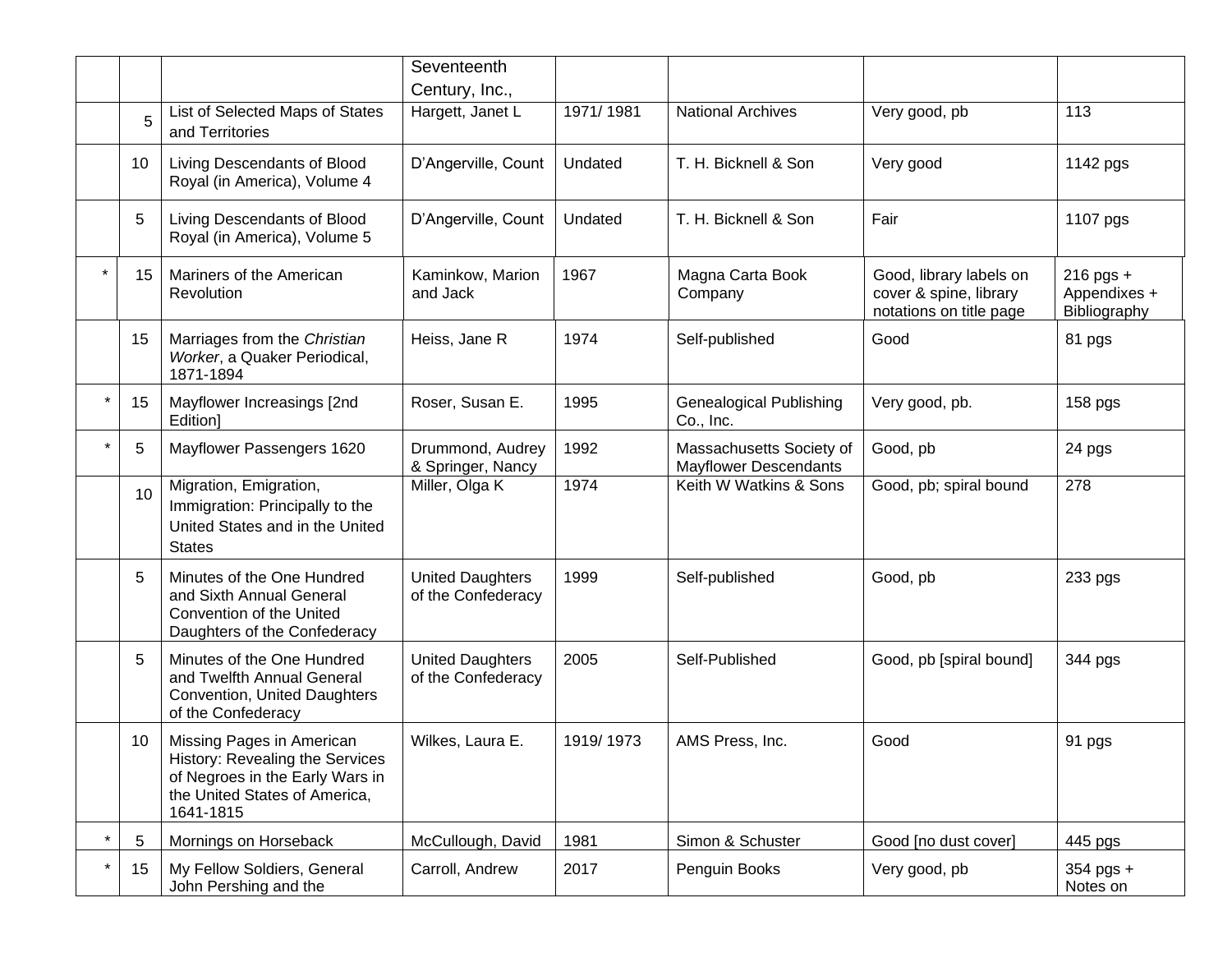|                  |    | Americans who helped win the<br><b>Great War</b>                                                                                                                                                                                                           |                                                                                                       |            |                                                       |                        | Sources, Biblio,<br>Index            |
|------------------|----|------------------------------------------------------------------------------------------------------------------------------------------------------------------------------------------------------------------------------------------------------------|-------------------------------------------------------------------------------------------------------|------------|-------------------------------------------------------|------------------------|--------------------------------------|
|                  | 5  | <b>National Genealogical Society</b><br>Library: Supplement to Book<br>List, 4 <sup>th</sup> Edition                                                                                                                                                       | Page, Joyce                                                                                           | 1983       | Self-published                                        | Good, pb               | 168 pgs                              |
|                  | 5  | National Society, Ladies of the<br>Thistle, Society Yearbook,<br>2010-2012                                                                                                                                                                                 | Baughn, Jr., Mrs.<br>Milton H.                                                                        | 2010       | Self-published                                        | Very good, pb          | 22 pgs                               |
|                  | 10 | New Dictionary of American<br><b>Family Names</b>                                                                                                                                                                                                          | Smith, Elsdon C                                                                                       | 1956/1973  | Harper & Row                                          | Good                   | 569                                  |
|                  | 15 | New Englanders in the 1600's, a<br>Guide to Genealogical<br>Research, Published Between<br>1980 and 2005 [2 copies]                                                                                                                                        | Hollick, Martin E.                                                                                    | 2006, 2010 | New England Historical<br><b>Genealogical Society</b> | Good, pb               | $225$ pgs +<br>Supplemental<br>Index |
|                  | 10 | <b>Omitted Chapters from Hotten's</b><br>Original Lists of Persons of<br>Quality ad Others Who Went<br>from Great Britain to the<br>American Plantations, 1600-<br>1700                                                                                    | Brandow, James c                                                                                      | 1982/2001  | Clearfield Company, Inc                               | Very good, pb          | 245 pgs                              |
| $\star$<br>$***$ | 10 | Our Quaker Ancestors Finding<br>Them in Quaker Records                                                                                                                                                                                                     | Ellen Thomas<br>Berry & David Allen<br><b>Berry</b>                                                   | 1987/1996  | <b>Genealogical Publishing</b><br>Co, Inc             | Like new, w/dustcover  | 136 pgs                              |
|                  | 10 | Personal Polygamy: Voices of<br>19th and Early 20th Century<br>Mormon Polygamy                                                                                                                                                                             | Wheeler, Leslie<br>Ann                                                                                | 1999       | Self-published                                        | Very good, coil- bound | 350 pgs                              |
|                  | 5  | Peter Oliver's Origin & Progress<br>of the American Rebellion: A<br><b>Tory View</b>                                                                                                                                                                       | Adair, Douglass &<br>Schultz, John A                                                                  | 1961       | <b>Stanford University Press</b>                      | Fair, pb               | 175 pgs                              |
|                  | 10 | Phi Delta Theta Fraternity:<br>Alumni Directory, 1848-1985,<br>13 <sup>th</sup> Edition                                                                                                                                                                    | General Council,<br>Phi Delta Theta<br>Fraternity                                                     | 1985       | Bernard C. Harris<br>Publishing Co.                   | Good                   | 929 pgs                              |
| $\ast$<br>$***$  | 15 | Pierce's Register: Register of<br>the Certificates Issued by John<br>Pierce, Esquire, Paymaster<br>General and Commissioner of<br>Army Accounts for the United<br>States, to Officers and Soldiers<br>of the Continental Army Under<br>Act of July 4, 1783 | Seventeenth<br>Report of the<br>National Society of<br>the Daughters of<br>the American<br>Revolution | 1987       | <b>Genealogical Publishing</b><br>Company, Inc.       | Good                   | 565 pgs                              |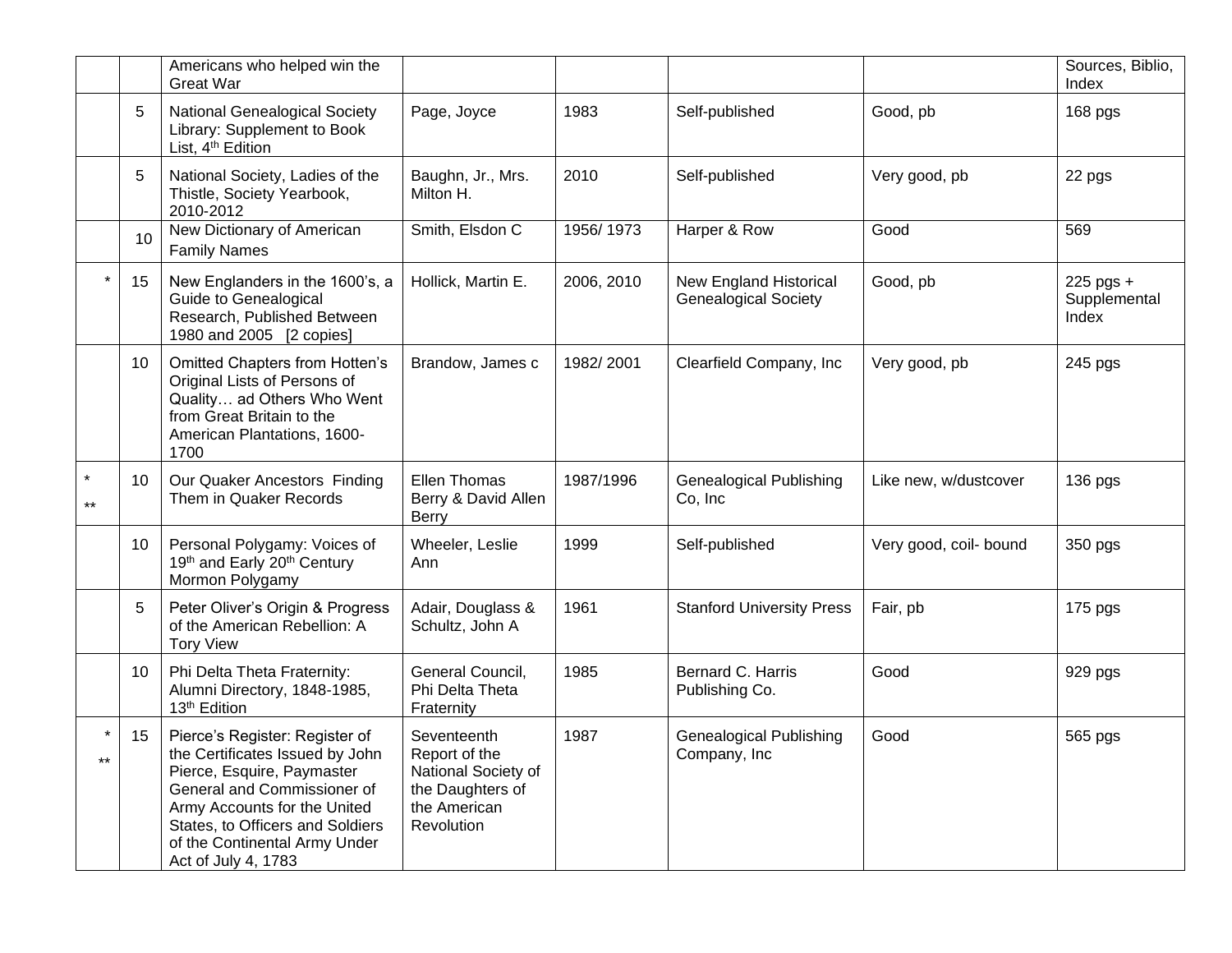|         | 10              | Preliminary Inventories, Number<br>163: Records of the Bureau of<br>Indian Affairs, Vols. 1 & 2                         | Hill, Edward E.                                 | 1965                          | National Archives and<br><b>Records Service</b>   | Fair [staple-bound, some<br>water damage to Vol 1] | 459 pgs |
|---------|-----------------|-------------------------------------------------------------------------------------------------------------------------|-------------------------------------------------|-------------------------------|---------------------------------------------------|----------------------------------------------------|---------|
|         | 5               | Preliminary Inventories, Number<br>163: Records of the Bureau of<br>Indian Affairs, Vol. 2                              | Hill, Edward E.                                 | 1965                          | National Archives and<br><b>Records Service</b>   | Fair [staple-bound, some<br>water damage to Vol 1] | 164 pgs |
|         | 5               | Preliminary Inventory No. 22:<br>Preliminary Inventory of the<br>Land-Entry Papers of the<br><b>General Land Office</b> | Yoshpe, Harry P. &<br>Brower, Philip P.         | 1949/<br>undated<br>photocopy | <b>National Archives</b>                          | Fair [stapled report]                              | 77 pgs  |
|         | 5               | Preliminary Inventory of the<br>Land Entry Papers of the<br><b>General Land Office:</b><br>Preliminary Inventory No. 22 | Yoshpe, Harry P. &<br>Brower, Phillip P.        | 1996                          | Rose Family Association                           | Good, pb                                           | 77 pgs  |
|         | 5               | Report on the Resurvey of the<br>Maryland-Pennsylvania<br>Boundary, Part of the Mason<br>and Dixon Line                 | Legislatures of<br>Maryland and<br>Pennsylvania | 1909                          | Harrisburg Publishing<br>Company                  | Poor [coming apart]                                | 412 pgs |
|         | 10              | Research Guide to Loyalist<br>Ancestors: A Directory to<br>Archives, Manuscripts, and<br><b>Published Sources</b>       | Bunnell, Paul J.                                | 1990                          | Heritage Books, Inc.                              | Like new, pb                                       | 129 pgs |
|         | 5               | Researching Ancestors in the<br>Northeastern United States                                                              | Young, Phyllis A.                               | 2014                          | Southwest Oklahoma<br><b>Genealogical Society</b> | Very good, pb [staple-<br>bound]                   | 138 pgs |
| $\star$ | 10              | <b>Revolutionary War Genealogy</b>                                                                                      | Schweitzer,<br>George                           | 1987                          | Self-published                                    | Good, pb                                           | 110 pgs |
| ?       | 15              | Rhineland Emigrants: Lists of<br>German Settlers in Colonial<br>America                                                 | Yoder, Don                                      | 1981                          | <b>Genealogical Publishing</b><br>Co., Inc.       | Very good                                          | 170 pgs |
|         | 5               | Rocket Boys, A Memoir                                                                                                   | Hickman, Homer H.                               | 1998                          | Delta                                             | Good, minor signs of<br>age, pb                    | 368 pgs |
|         | 10 <sup>°</sup> | Search for the Passengers of<br>the Mary & John, 1630,<br>Volume 17: West Country<br>Ancestries, 1620-1643, Part        | Spear, Burton W                                 | 1992                          | The Mary & John<br><b>Clearing House</b>          | Good, spiral bound                                 | 209     |
|         | 10 <sup>°</sup> | Search for the Passengers of<br>the Mary & John, 1630,<br>Volume 18: West Country                                       | Spear, Burton W                                 | 1992                          | The Mary & John<br><b>Clearing House</b>          | Good, spiral bound                                 | 201     |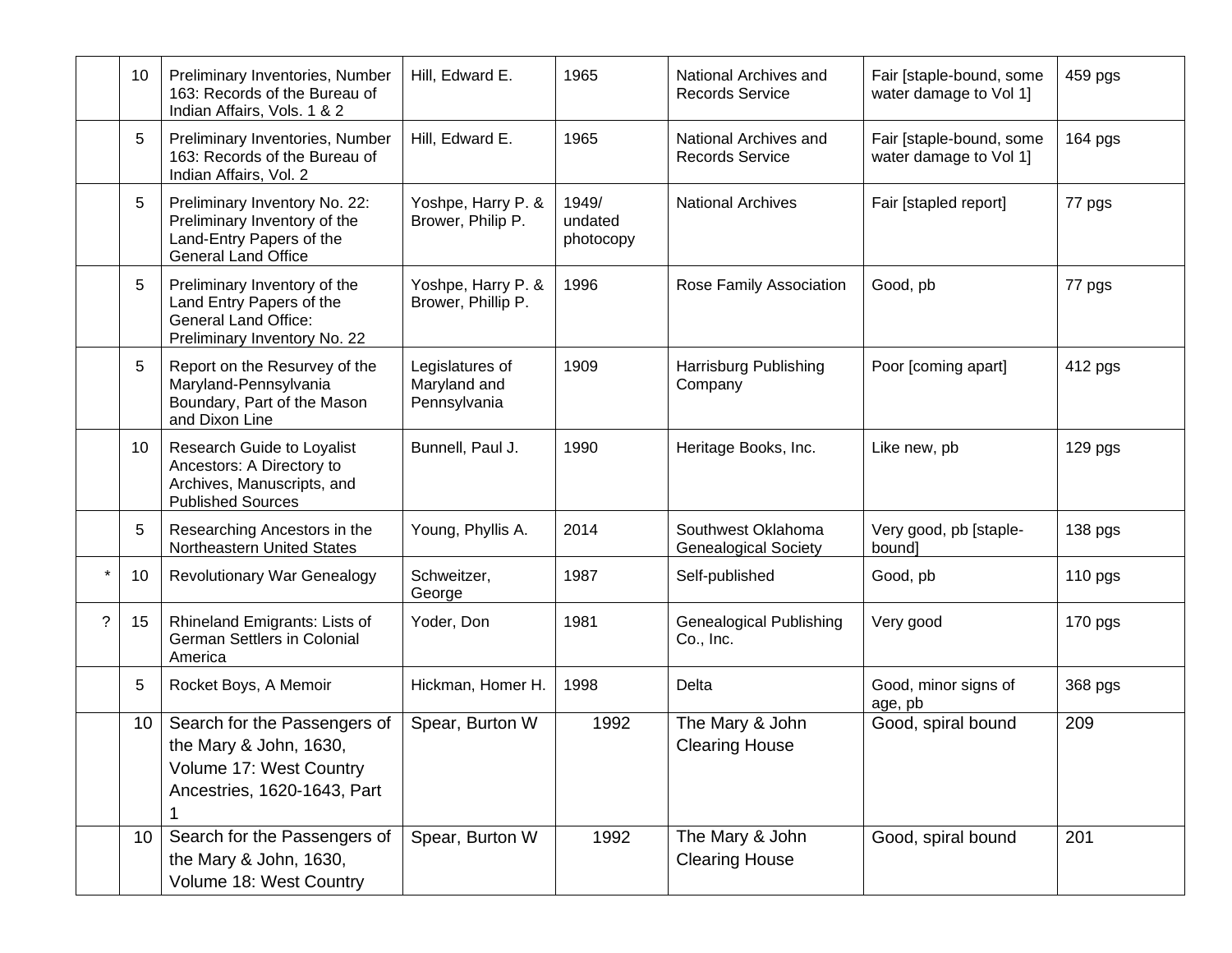|                 | Ancestries, 1620-1643, Part<br>2                                                                                              |                                                                          |         |                                          |                                              |          |
|-----------------|-------------------------------------------------------------------------------------------------------------------------------|--------------------------------------------------------------------------|---------|------------------------------------------|----------------------------------------------|----------|
| 10              | Search for the Passengers of<br>the Mary & John, 1630,<br>Volume 19: West Country<br>Ancestries, 1620-1643, Part<br>3         | Spear, Burton W                                                          | 1993    | The Mary & John<br><b>Clearing House</b> | Good, spiral bound                           | 177      |
| 10 <sup>°</sup> | Search for the Passengers of<br>the Mary & John, 1630,<br>Volume 25: New Ancestral<br>Discoveries, Part 1                     | Spear, Burton W                                                          | 1996    | The Mary & John<br><b>Clearing House</b> | Good, spiral bound                           | 103      |
| 10              | Search for the Passengers of<br>the Mary & John, 1630,<br>Volume 26: New Ancestral<br>Discoveries, Part 2                     | Spear, Burton W                                                          | 1997    | The Mary & John<br><b>Clearing House</b> | Good, spiral bound                           | 109      |
| 10              | Second Supplement to the<br>General Register of the Society<br>of Colonial Wars, A. D. 1911                                   | General Council,<br>Society of Colonial<br>Wars                          | 1911    | Douglas Taylor & Co.<br><b>Printers</b>  | Poor                                         | 416 pgs  |
| 5               | Society of the Descendants of<br>Washington's Army at Valley<br>Forge: Membership Roster 2000                                 | Society of the<br>Descendants of<br>Washington's Army<br>at Valley Forge | 2000    | Self-published                           | Very good, pb                                | 217 pgs  |
| 15              | Soldier Live and the Secret<br>Service The Photographic<br>History of the Civil Way                                           | Rrancis Trevelyan<br>Miller, Ed.                                         | 1957    | <b>Castle Books</b>                      | Dustcover shows wear                         | No pg #s |
| 5               | Some Marriages of North<br>Carolina, South Carolina,<br>Tennessee, Mississippi,<br>Kentucky, Alabama, Georgia                 | Harrison, Sallie                                                         | Undated | Self-published                           | Fair; pb; tape-bound;<br>former library copy | 34       |
| 5               | Sons and Daughters of the<br><b>Colonial and Antebellum Bench</b><br>and Bar, 1565-1861, Third<br>Register of Ancestors, 2011 | McLendon, Karen<br>Е.                                                    | 2011    | Self-published                           | Very good, coil-bound                        | 125 pgs  |
| 10              | Southwest: Three People in<br>Geographical Change 1600-<br>1970                                                               | Meinig, D W                                                              | 1971    | <b>Oxford University Press</b>           | Good, pb                                     | 151      |
| 5               | Special Aids to Genealogical<br>Research in Northeastern and                                                                  | National<br>Genealogical                                                 | 1957    | National Genealogical<br>Society         | Good, pb                                     | 70 pgs   |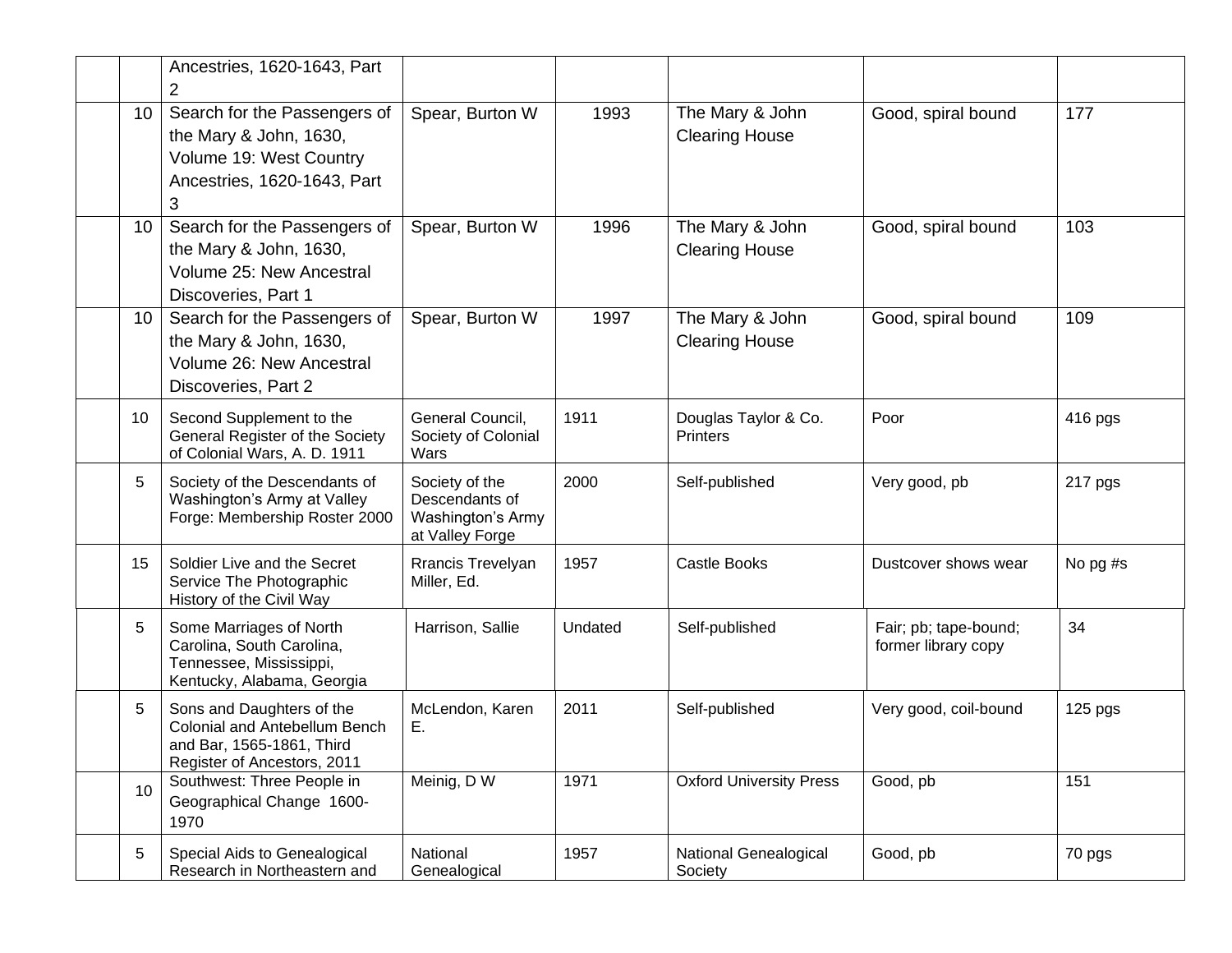|                 | <b>Central States</b>                                                                                                                                             | Society                                             |            |                                                     |                                                                           |                                  |
|-----------------|-------------------------------------------------------------------------------------------------------------------------------------------------------------------|-----------------------------------------------------|------------|-----------------------------------------------------|---------------------------------------------------------------------------|----------------------------------|
| 5               | Special Publications of the<br>National Genealogical Society,<br>No. 15: Special Aids to<br>Genealogical Research on<br><b>Southern Families</b>                  | National<br>Genealogical<br>Society                 | 1957; 1962 | National Genealogical<br>Society                    | Good, pb                                                                  | 125 pgs                          |
| 5               | Studies and Records, Vol. III                                                                                                                                     | Norwegian-<br>American Historical<br>Association    | 1928       | Anundsen Publishing Co.                             | Good, pb [staple-bound]                                                   | 133 pgs                          |
| 15 <sub>1</sub> | Summer Soldiers, A Survey and<br>Index of Revolutionary War<br><b>Courts-Martial</b>                                                                              | Neagles, James C.                                   | 1986       | Ancestry Incorporated                               | Very good, library labels<br>on cover & spine,<br>notations on title page | 280 pgs +<br>Source<br>Documents |
| 5               | Surnames Listed in the 1790<br><b>United States Census</b>                                                                                                        | Governmental<br><b>Printing Office</b>              | 1909/1993  | American Genealogical<br>Lending Library            | Good                                                                      | 44 pgs                           |
| 5               | The 1790-1890 Federal<br><b>Population Censuses: Catalog</b><br>of National Archives Microfilm<br>[2 or 3 copies]                                                 | <b>National Archives</b><br><b>Trust Fund Board</b> | 1993       | <b>National Archives Trust</b><br><b>Fund Board</b> | Very good, pb                                                             | 95 pgs                           |
| 50              | The Abridged Compendium of<br>American Genealogy, First<br>Families of America: A<br>Genealogical Encyclopedia of<br>the United States, 7 vols.<br>[complete set] | Virkus, Frederick A.                                | 1987       | <b>Genealogical Publishing</b><br>Co, Inc.          | Very good                                                                 | 1100 pgs per<br>volume           |
| 15              | The American Genealogist,<br>Being a Catalogue of Family<br>Histories                                                                                             | Munsell's American<br>Genealogist                   | 1971       | <b>Genealogical Publishing</b><br>Co., Inc.         | Good                                                                      | 406 pgs                          |
| 15              | The Ancestor Roster: A Cameo<br>of the Ancestors of the<br>Members of the Colonial Dames<br>Seventeenth Century, 1915-<br>2005                                    | <b>Colonial Dames</b><br>Seventeenth<br>Century     | 2005       | <b>Heckman Bindery</b>                              | Good                                                                      | 552 pgs                          |
| 10              | The Army of the Potomac: Glory<br>Road                                                                                                                            | <b>Bruce Catton</b>                                 | 1952       | Doubleday & Co                                      | w/dustcover                                                               | 395 pgs                          |
| 10              | The Augustan Society Roll of<br>Arms, 1967 and Addenda for<br>1968                                                                                                | Hartwell, Rodney<br>Eugene                          | 1968       | The Augustan Society                                | Very good                                                                 | 200                              |
| 10 <sup>°</sup> | The Augustan Society Roll of<br>Arms, Part I: Regular Members<br>of the Society, 1983                                                                             | De Vigier, Roland<br>William                        | 1983       | The Augustan Society                                | Very good                                                                 | 168                              |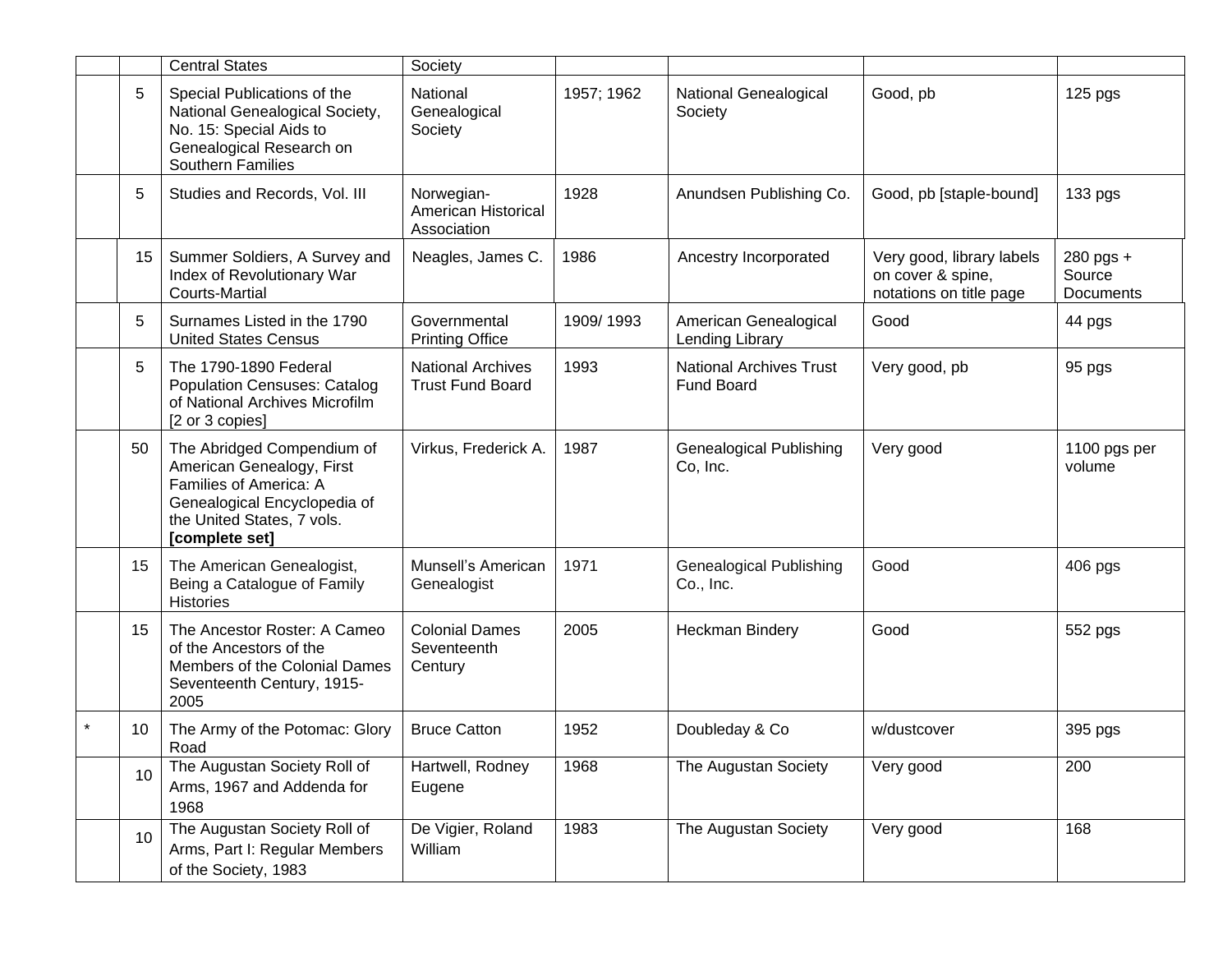| ? | 10        | The Beginner's Guide to Using<br><b>Tax lists</b>                                                                                                          | Carroll, Cornelius                                         | 1996               | Clearfield Company, Inc.                                               | Good, pb                                              | 50 pgs                                                               |
|---|-----------|------------------------------------------------------------------------------------------------------------------------------------------------------------|------------------------------------------------------------|--------------------|------------------------------------------------------------------------|-------------------------------------------------------|----------------------------------------------------------------------|
|   | 5         | The Census for Genealogists                                                                                                                                | White, Jean M.                                             | 1995               | Self-published                                                         | Good, pb [spiral bound]                               | 19 pgs                                                               |
|   | 15        | The Civil War Dictionary<br>Revised Edition [2 copies]                                                                                                     | Mark Mayo Boatner<br>Ш                                     | 1959, 1988         | David McKay Company,<br>Inc                                            | Like new, w/dustcover                                 | 974 pgs                                                              |
|   | 10,<br>15 | The Colonial Clergy of Virginia,<br>North Carolina, and South<br>Carolina [2 copies]                                                                       | Weis, Frederick<br>Lewis                                   | 1976/1955;<br>1955 | Clearfield Company; Soc<br>of Descendants of<br><b>Colonial Clergy</b> | Good; like new                                        | $100$ pgs                                                            |
| * | 10        | The Coming Fury The<br>Centennial History of the Civil<br>War Volume 1 [2 copies]                                                                          | <b>Bruce Catton</b>                                        | 1961               | Doubleday & Co                                                         | w/dustcover                                           | 565 pgs                                                              |
|   | 15        | The English Ancestry and<br>Homes of the Pilgrim Fathers                                                                                                   | Banks, Charles<br>Edward                                   | 1997               | <b>Genealogical Publishing</b><br>Company, Inc.                        | Very good, library labels<br>affixed to cover & spine | 178 + Additns<br>andCorrections,<br><b>Indexes Names</b><br>& Places |
|   | 10        | The Federal Road through<br>Georgia, the Creek Nation, and<br>Alabama, 1806-1836                                                                           | Southerland, Jr.,<br>Henry DeLeon &<br>Brown, Jerry Elijah | 1989               | University of Alabama<br>Press                                         | Very good, pb                                         | 198 pgs                                                              |
|   | 10        | The Flags of the<br>Confederacy: An Illustrated<br>History                                                                                                 | Cannon, Jr.,<br>Devereaux D                                | 1988               | St. Lukes Press and<br><b>Broadfoot Publishing</b>                     | Very good, pb                                         | 91                                                                   |
|   | 25        | The Founders: Portraits of<br>Persons Born Abroad Who<br>Came to the Colonies in North<br>America Before the Year<br>1701Three Volumes in Two [2<br>vols.] | Bolton, Charles<br>Knowles                                 | 1919/1976          | <b>Genealogical Publishing</b><br>Co.                                  | Good; former library copy                             | 1103                                                                 |
|   | 5         | The German-Americans: An<br>Ethnic Experience, American<br>Edition                                                                                         | Adams, Willi Paul                                          | 1993               | Indiana University<br><b>Printing Services</b>                         | Good, pb                                              | 46 pgs                                                               |
|   | 55        | The Great Migration Begins:<br>Immigrants to New England,<br>1620-1633 [3 vols]                                                                            | Anderson, Robert<br>Charles                                | 1995               | <b>New England Historic</b><br><b>Genealogical Society</b>             | Like new                                              | 2386                                                                 |
|   | 5         | The Great Plains                                                                                                                                           | Webb, Walter<br>Prescott                                   | 1931/1981          | University of Nebraska<br>Press                                        | Like new, pb                                          | 525 pgs                                                              |
|   | 10        | The Great Plains                                                                                                                                           | Webb, Walter<br>Prescott                                   | 1931/1981          | University of Nebraska<br>Press                                        | Very good, pb                                         | 525                                                                  |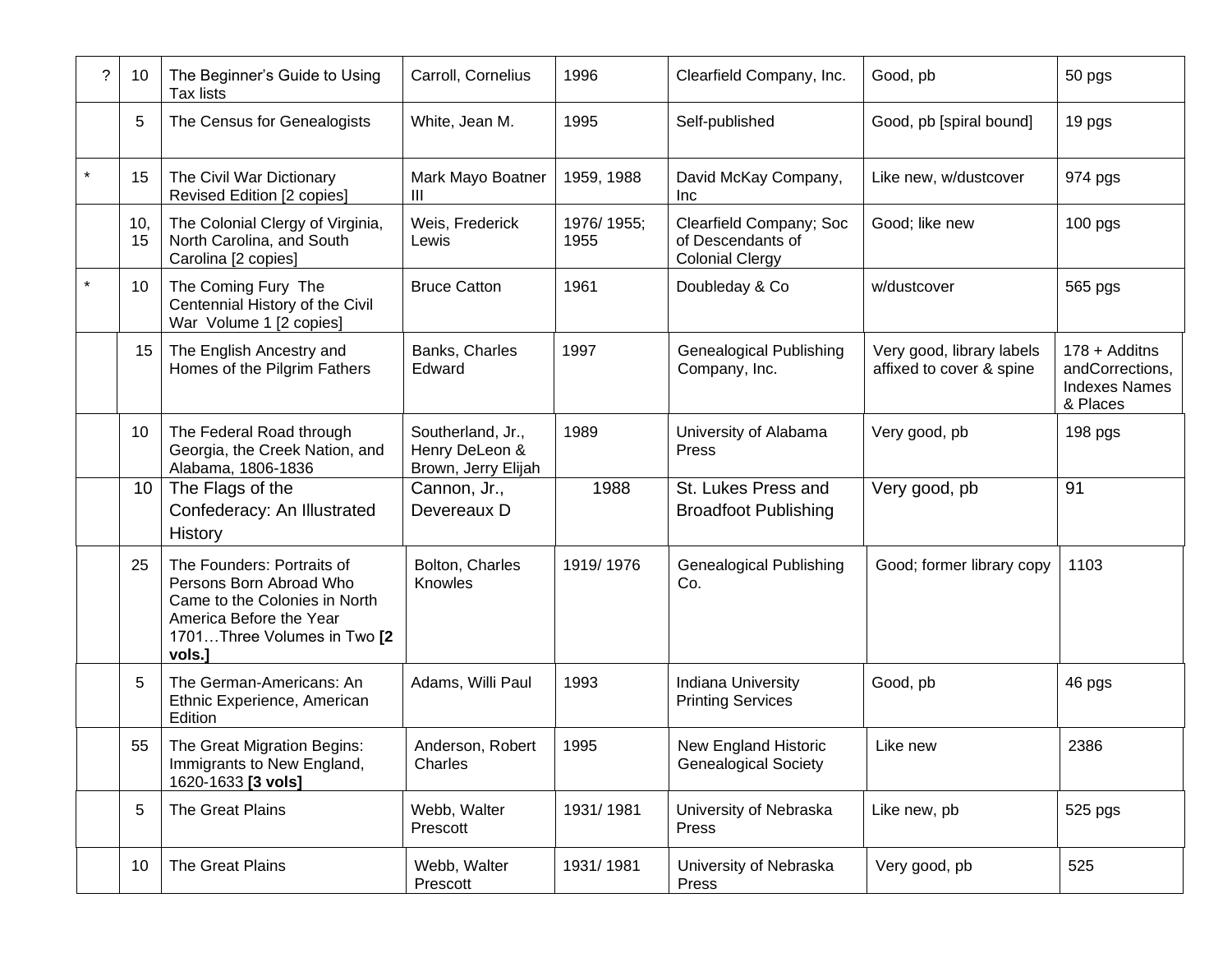|         | 10 | The Great Revival: Beginnings<br>of the Bible Belt                                                    | Boles, John B.                                                                                                       | 1972/1996 | University Press of<br>Kentucky                                        | Like new, pb                                                                                      | 236 pgs    |
|---------|----|-------------------------------------------------------------------------------------------------------|----------------------------------------------------------------------------------------------------------------------|-----------|------------------------------------------------------------------------|---------------------------------------------------------------------------------------------------|------------|
|         | 5  | The Hereditary Register of the<br>United States, 1975                                                 | Woodward, Warren<br>Stanton                                                                                          | 1975      | Hereditary Publications,<br>Inc.                                       | Very good                                                                                         | 926 pgs    |
|         | 5  | The Hereditary Register of the<br>United States, 1976 [2 copies]                                      | Pabst, Ralph<br>Malcom                                                                                               | 1976      | Hereditary Publications,<br>Inc.                                       | Very good                                                                                         | 763 pgs    |
|         | 5  | The Hereditary Register of the<br>United States, 1981                                                 | Beattie, Jerome<br>Francis                                                                                           | 1981      | Hereditary Publications,<br>Inc.                                       | Very good                                                                                         | 580 pgs    |
|         | 10 | The Historic Cumberland<br>Plateau An Explorer's Guide                                                | <b>Russ Manning</b>                                                                                                  | 1993      | The University of<br><b>Tennessee Press</b>                            | Like new, w/dustcover                                                                             | 334 pgs    |
|         | 5  | The History of the United<br>Daughters of the Confederacy,<br>Vol. III, 1956-1986                     | History Committee,<br><b>United Daughters</b><br>of the Confederacy                                                  | 1988      | Edwards & Broughton<br>Co.                                             | Very good                                                                                         | 207 pgs    |
|         | 5  | The Land System of the New<br><b>England Colonies</b>                                                 | Egleston, Melville                                                                                                   | 1886/1973 | Johnson Reprint<br>Corporation                                         | Good, pb                                                                                          | 66         |
| $\star$ | 10 | The Last Rebel Yell                                                                                   | Grissom, Michael<br>Andrew                                                                                           | 1991      | <b>Rebel Press</b>                                                     | Like new                                                                                          | 470 pgs    |
|         | 5  | The List of the Colonial<br>Governors and the Chief<br>Executives of American Prior to<br>4 July 1776 | Pryor, William<br>Young; Smallwood,<br>Jr., Grahame<br>Thomas; Dorman,<br>John Frederick;<br>Beard, Timothy<br>Field | 1989      | The Hereditary Order of<br><b>Descendants of Colonial</b><br>Governors | Good, pb                                                                                          | Unnumbered |
|         | 15 | The Loyalists in the Siege of<br>Fort Ninety Six                                                      | Moss, Bobby<br>Gilmer                                                                                                | 1999      | Scotia-Hibernia Press                                                  | Like new, pb                                                                                      | 262 pgs    |
|         | 5  | The National Gavel Society<br>Directory, 2016-2019                                                    | <b>The National Gavel</b><br>Society                                                                                 | 2016      | Self-published                                                         | Very good, pb                                                                                     | 109 pgs    |
| $\star$ | 15 | The New Loyalist Index [2<br>copies]                                                                  | Bunnell, Paul J.                                                                                                     | 1989      | Heritage Books, Inc.                                                   | Like new, pb; Good, pb,<br>library labels on cover &<br>spine, library notations<br>on title page | Unnumbered |
| $\star$ | 15 | The New Loyalist Index, Vol. II                                                                       | Bunnell, Paul J.                                                                                                     | 1996      | Heritage Books, Inc.                                                   | Like new, pb                                                                                      | 213 pgs    |
| $\star$ | 15 | The Oregon Trail                                                                                      | Parkman, Jr.,<br>Francis                                                                                             | 1944?     | Caxton House, Inc.                                                     | Good                                                                                              | 282 pgs    |
|         | 10 | The Oxford History of the                                                                             | Morison, Samuel                                                                                                      | 1965      | <b>Oxford University Press</b>                                         | Good                                                                                              | 1153       |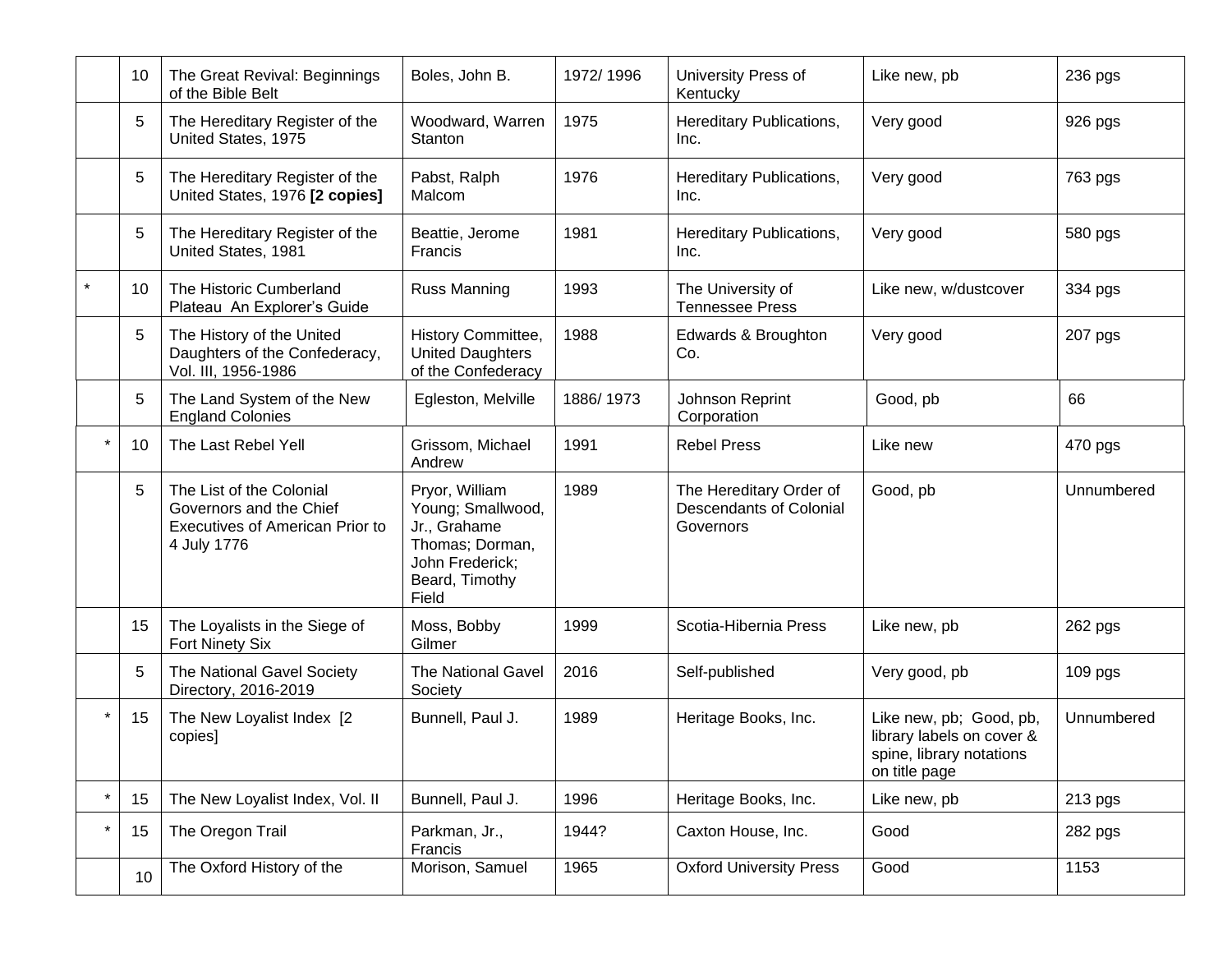|         |                 | American People                                                                                             | Eliot                                                   |                             |                                              |                                  |                                                      |
|---------|-----------------|-------------------------------------------------------------------------------------------------------------|---------------------------------------------------------|-----------------------------|----------------------------------------------|----------------------------------|------------------------------------------------------|
|         | 10              | The Researcher's Guide [4<br>copies]                                                                        | Greenwood, Val D                                        | 1981, 1983                  |                                              |                                  | 535 pgs                                              |
| $\star$ | 15              | The Researcher's Guide to<br>American Genealogy                                                             | Greenwood, Val D                                        | 2000                        | <b>Genealogical Publishing</b><br>Co., Inc.  | Very Good                        | $621 +$ Index                                        |
|         | 10              | The Researcher's Guide to<br>American Genealogy, 2 <sup>nd</sup> edition<br>[2 copies]                      | Greenwood, Val D.                                       | 1990                        | <b>Genealogy Publishing</b><br>Co., Inc.     | Good                             | 609 pgs                                              |
|         | 10              | The Ridge Runners: A<br>Magazine of Migration, Vol. II                                                      | Yates, William A.                                       | 1973                        | Self-published                               | Good, pb                         | 227 pgs                                              |
|         | 10              | The Ridge Runners: A<br>Magazine of Migration, Vol. III                                                     | Yates, William A.                                       | 1974                        | Self-published                               | Good, pb                         | 249 pgs                                              |
| $***$   | 15              | The Road to Yorktown                                                                                        | Selby, John                                             | 1976                        | St. Martin's Press                           | Good                             | $198$ pgs + App<br>A & B, + Select<br>Biblio + Index |
|         | 5               | The Roster of the General<br>Society of the War of 1812:<br>1989                                            | Blizzard, Dennis F.                                     | 1989                        | General Society of the<br><b>War of 1812</b> | Very good                        | 241 pgs                                              |
|         | 5               | The Santa Fe Trail                                                                                          | James, H. L.                                            | Undated                     | Pabsco                                       | Good, pb                         | 20 pgs                                               |
|         | 10              | The United States Census<br>Compendium                                                                      | Stemmons, John<br>"D"                                   | 1973                        | The Everton Publishers,<br>Inc.              | Good                             | 144 pgs                                              |
|         | $\overline{5}$  | The United States of America: A<br>History                                                                  | Wertenbacker,<br>Thomas Jefferson<br>& Smith, Donald E. | 1933                        | <b>Charles Scribner's Sons</b>               | Good                             | 684 pgs                                              |
|         | 10              | The Vital Record Compendium:<br>Comprising a Directory of Vital<br>Records and Where They May<br>Be Located | Stemmons, John<br>D. & Stemmons, E.<br>Diane            | 1979                        | The Everton Publishers,<br>Inc.              | Very good                        | 315 pgs                                              |
|         | 10              | The War of 1812 The Chicago<br>History of American Civilization                                             | Daniel J Boorstin,<br>Ed.                               | 1965                        | University of Chicago<br>Press               | Pb, like new                     | 298 pgs                                              |
|         | 10 <sup>1</sup> | The War of the American<br>Revolution: Narrative,<br>Chronology, and Bibliography                           | Coakley, Robert<br>W. and Stetson<br>Conn               | 1975                        | Center of Military History                   | Good, pb; former library<br>copy | 257                                                  |
|         | 5               | The Washington-Crawford<br>Letters: Being the<br>Correspondence Between<br>George Washington and William    | Butterfield, B. W.                                      | 1877/<br>undated<br>reprint | <b>Kessinger Publishing</b>                  | Like new, pb                     | 107 pgs                                              |